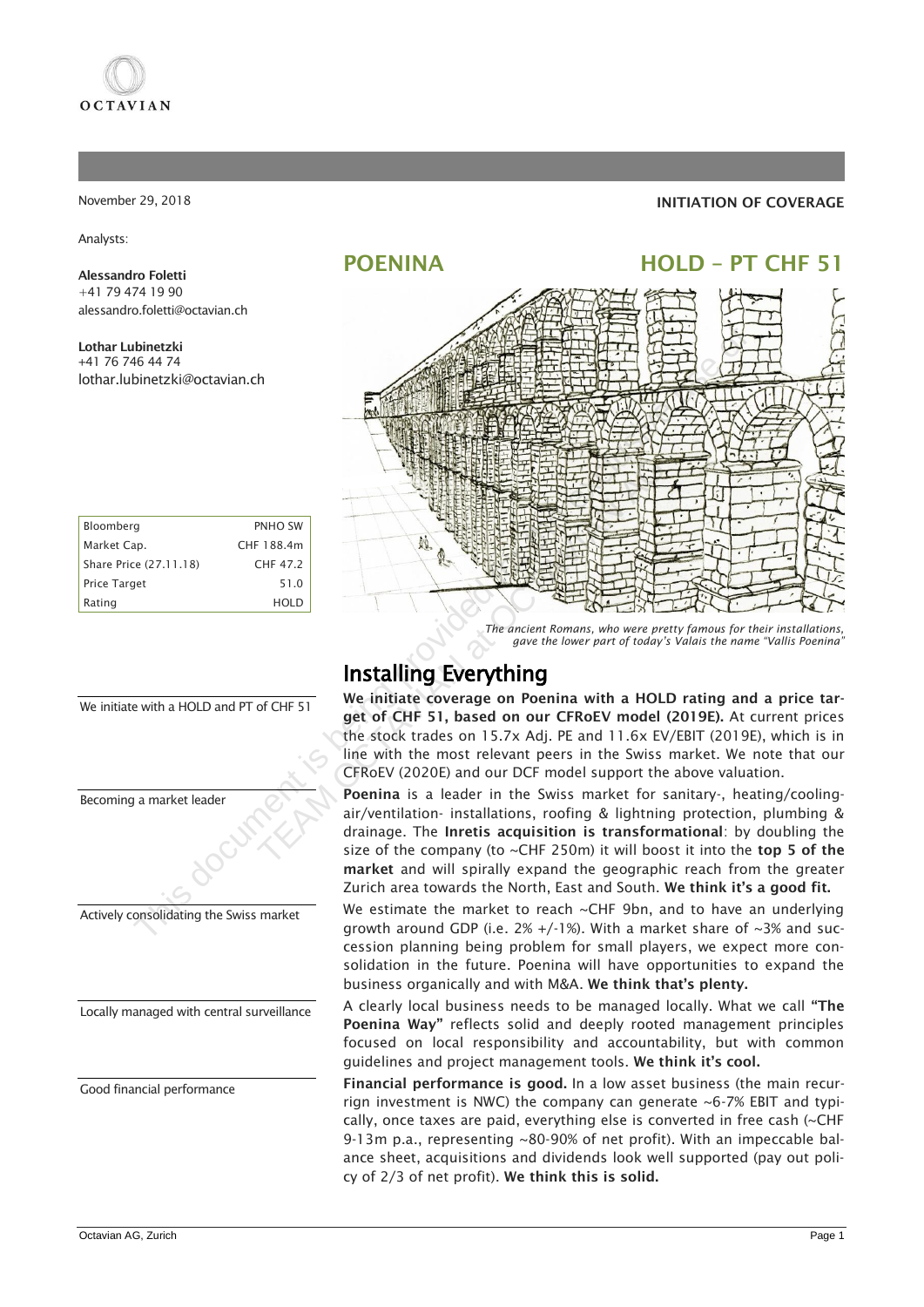Becoming a market leader

We like the Inretis Acquisition

Fragmented market, leaving scope for further acquisitions

Long term trends remain favourable

End market (cyclically) growing at ~GDP

Despite a strong market, lack of skilled labour has been dampening growth

## 1 Investment Case

## 1.1 Investment Triggers

- Becoming a market leader: While the market for sanitary, heating/cooling and air/ventilation installations is highly fragmented, Poenina is growing into a leading position in the Swiss market. We believe that despite the 3000+ companies active in the space, only a handful will have the critical size and competence to further consolidate the market, successfully develop large and complex projects, and ultimately make good money. Poenina is set to be one of the few.
- Attractive Employer: we believe that Poenina is on track to become a most attractive employer in the space. In this (project and service) business people are key: projects can only be run and completed successfully (and profitably) if experienced, skilled and motivated professionals and project managers are available (which evidently is a structural scarcity in the Swiss engineering/installation market). • Attractive Employer: we believe that Poenina is on track<br>
most attractive employer in the space. In this (projects<br>
counting provided and motitally (and profitably) if experienced, skilled and mot<br>
sionals and project m
	- Attractive Returns: we think that the market for Building Technology and Building Shell Installations is intrinsically attractive, with low capital needs and (despite an EBIT margin that at first sight seems low) an attractive return on capital; typical of a service business.
	- Inretis, an optimal fit: the Inretis acquisition (which basically allows Poenina to double in size) is in our view not only financially sensible (post-integration EPS increase of ~10% despite more shares outstanding) but is a virtually perfect fit with Poenina: similar entrepreneurial organization, active in the same markets, with a geographic match.
	- Further acquisitions to come: Inretis is just one (and not the first one) of potentially many acquisitions to come in a market, where succession in ownership is not always guaranteed. Provided acquisition prices remain sensible, the story is set to continue for quite a while.
	- **Experienced Founders and Management:** all key people of Poenina (CEO, Chairman, Board Members) have been involved in the formation of Swiss listed Burkhalter (BRKN); a successful company with a successful capital market story, that has very much the same strategy of consolidating via acquisitions in Swiss electrical installations market. And Building Shell Installations is intrinsically<br>and Building Shell Installations is intrinsically<br>tal needs and (despite an EBIT margin that at<br>attractive return on capital; typical of a service<br>• **Inretis, an optimal fi**

## **Growth**

- The addressable market of Poenina (a CHF 9bn market) is estimated to grow around GDP (i.e. ~2% +/-1%). Besides GDP, financing availability, net immigration and interest rates are business drivers.
- Growth should stem from (1) underlying growth of the construction market, which can vary significantly in the different regions in Switzerland, and in the different market segments new-build, renovation, residential and commercial; (2) a broader, more complete and regionally complementary offering of the Poenina-Inretis companies; and (3) consolidation of the Swiss market (see also chapter 2.1, on Strategy).
- We believe that certain trends will offer additional opportunities, such as: (1) compact building is a long term trend mainly relevant in the cities where territory is scarce; (2) increasing requirements for energy efficiency in buildings (also driven by the 2050 Energy Strategy of the Swiss Confederation), (3) increasing ventilation (particularly also slow ventilation), (4) with a rather old building stock (in some areas, e.g. around Zurich where 50% of buildings were built before 1970) the renovation requirements looks set to increase.
- A "chronic" lack of skilled people (particularly project managers, but experienced installers as well) represent a bottleneck and a limiting growth factor, as projects in the pipeline cannot be executed. According to management, also because of this issue, the pipeline is full.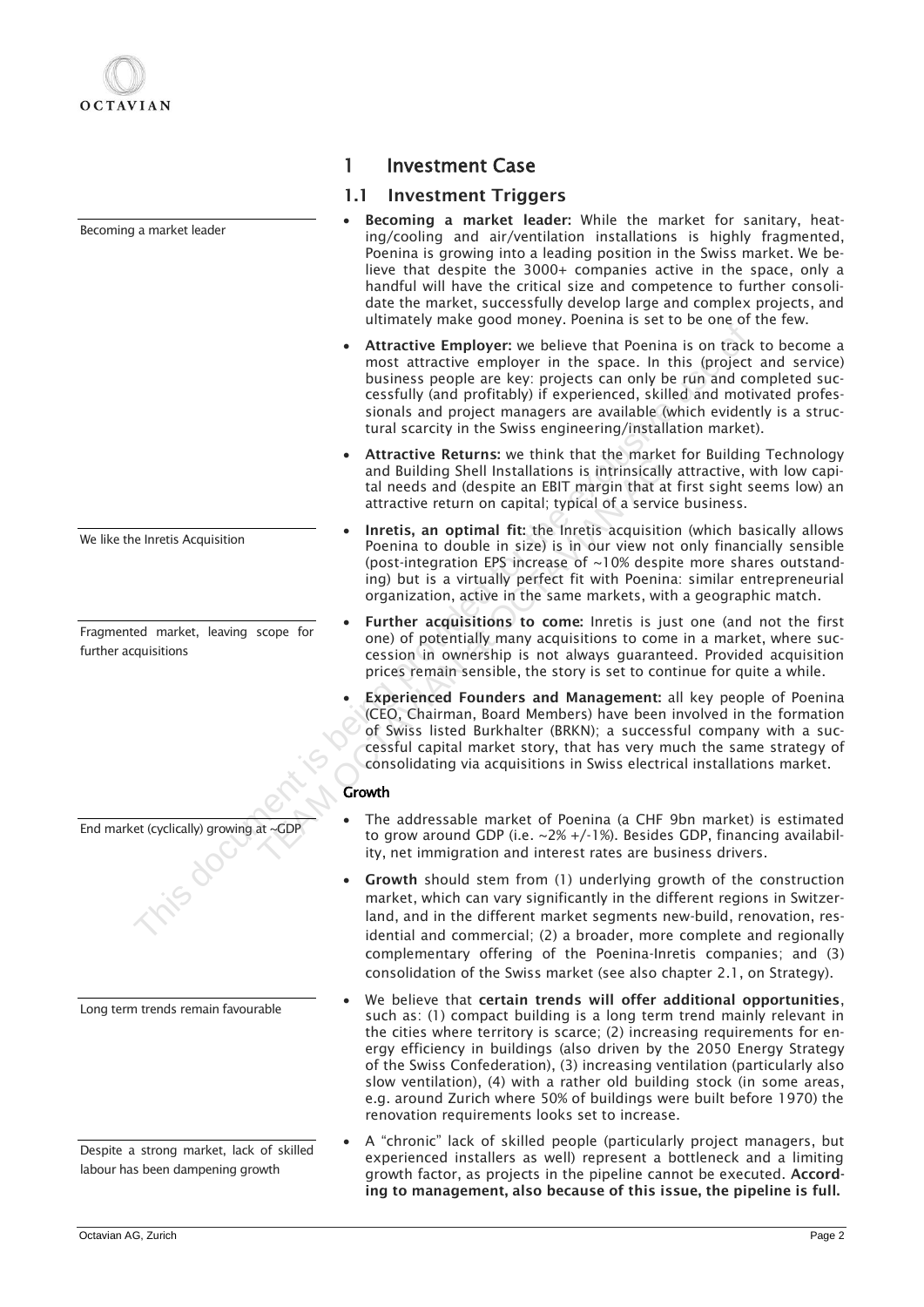

Short term cyclical risk is possible, but we think project pipeline remains favourable

Solid returns: we estimate ROIC in the 15-20% range

| <b>INRETIS (CHFm)</b> | <b>PF 2018</b> |
|-----------------------|----------------|
| <b>Sales</b>          | 121.8          |
| EBIT                  | 5.8            |
| % Margin              | 4.8%           |
| Net Profit            | 4.5            |
| FV                    | 74.0           |
| - Trade Receivable    | 17.0           |
| - Inventories+WIP     | 10.0           |
| - Trade Payable       | $-15.0$        |
| - Fix Assets          | 12.0           |
| - Goodwill            | 50.0           |
|                       |                |

*Source: Company, Octavian estimates* 1st consolidation by 01.12.2018 Poenina (OCTV estimate)

- The Swiss housing market (for new constructions) has been booming for several years, and it seems to have reached a plateau. Construction permits are now in decline (-8% in H1 2018) and net immigration (an important driver for housing in the past years) is on the retreat. As such, there is a downturn risk for new constructions.
- There are, however, reasons to remain cautiously optimistic due to  $(1)$ the already mentioned good backlog of awarded projects and the pipeline of new projects, and (2) renovation and conversion activities, that have been extremely low, are expected to recover counterbalancing a potential decline in the new construction segment of the market.
- In conclusion, we estimate Poenina sales to grow organically along GDP by 3.5% in 2018E, 1.5% in 2019E and 1-1.5% p.a. thereafter.

#### Profitability and Returns

- **Poenina is profitable.** Despite an apparently low margin of  $~7\%$  EBIT, it has been generating ROIC well above 20%. Typical of a service and project business, capital employed is low and mainly consists of (1) trade receivables (~16.0% of sales) that are partially compensated by trade payables (~7-8% of sales); (2) inventories and work in process (another  $\sim$  6-7% of sales); and (3)  $\sim$  CHF 2m in fixed assets (Inretis has slightly more). In line with Swiss Gaap FER standards, there is no goodwill on balance; we estimate the cumulated written-off goodwill before the Inretis acquisition - at ~CHF 13m (see Financial Forecasts in Chapter 3, page 19, for detailed explanations). **•** In conclusion, we estimate Poenina sales to grow orger<br> **CDP** by 3.5% in 2019E and 1-1.5% p.a. the<br> **Portinality and Reums**<br> **•** Poenina is profitable. Despite an apparently low margit<br>
it as been generating ROIC well
	- The Inretis acquisition will somewhat modify metrics: with an EBIT margin at 4.8% it is lower than Poenina's and we estimate the combined margin to initially drop from the historic ~7% to 5-5.5% (to be fair, this dilution is not only driven by Inretis but by Albis Technik and Elsener-Klima as well, both acquired mid of 2017). After integration, we expect the margin to recover thanks to (1) synergies in purchasing, and (2) implementation of best practices in project management. trade receivables (~16.0% of sales); that are<br>
	trade payables (~7-8% of sales); (2) inventor<br>
	(another ~6-7% of sales); and (3) ~CHF 2m in<br>
	slightly more). In line with Swiss Gaap FER<br>
	goodwill on balance; we estimate the
		- Excluding further changes to the current set up (i.e. more acquisitions), we expect the margin to continuously improve with a potential objective to reach again ~7% by 2021-2022E.
		- The ROIC metric will be affected more, particularly when adding back goodwill. While this is our standard practice, we choose in this case to add back only half of the acquired goodwill (see page 19).
		- Consequently, we expect ROIC to initially drop to around 13% and to continuously rise towards 17-18% by 2022, which is attractive in our view. It has to be noted that without adding back goodwill, the return on capital remains very high, and well into the 20% range, suggesting that return on incremental investments is very strong.





*Source: Company reports, Octavian*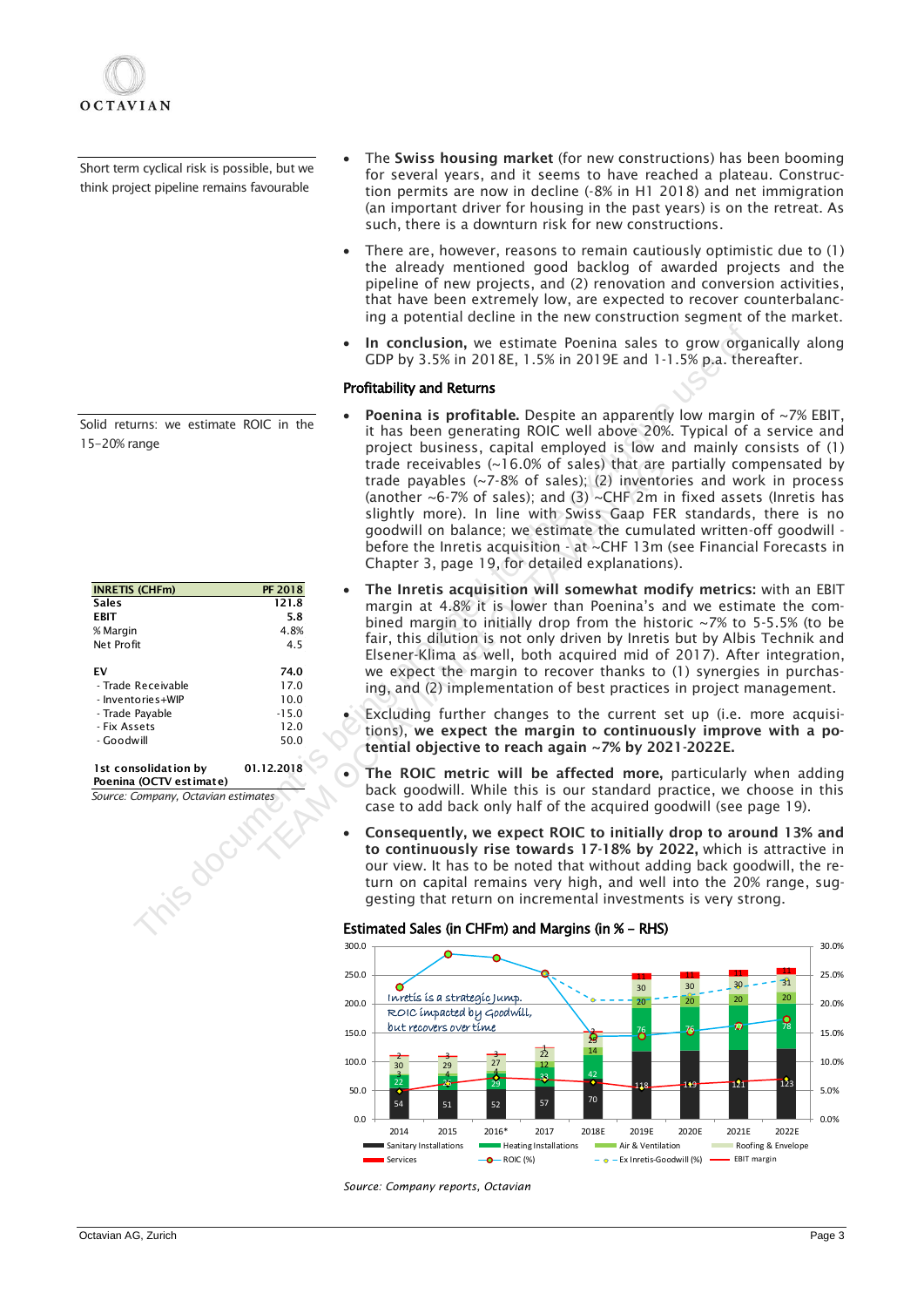Two subsequent Poenina capital increases executed in Q4-2018 to pay for the Inretis acquisition

## Current Ownership



Source: SIX Filings, Octavian Estimates

#### Capital Increase

On November 5<sup>th</sup>, 2018, Poenina increased its capital in two rounds to finance the acquisition of the Inretis Group (we estimate an Enterprise Value of CHF 74m); about half of the purchase price was paid in cash (round 1) and the other half in Poenina shares (round 2).

- Round 1: with the issue of 833'333 new shares Poenina raised CHF 37.5m. The capital increase took place via rights issue (3 for 1 conversion) at a subscription price of CHF 45 per share.
- Round 2: Poenina issued further 657'717 new shares, that were directly delivered to the Inretis Group selling shareholders.

Lock-up: On November 8, 2018 a group of shareholders consisting of Jean Claude Bregy (30.6% of voting rights), Thomas Kellenberger (5.2%), Luzius Willi (5.2%), Matthias Sulzer (5.2%), Urs Ledermann (4.0%), Willy Hüppi (3.3%) and Marco Syfrig (2.5%) – owning in total ~2.236m shares (56% of voting rights) – was announced to the SIX Stock Exchange. This shareholder group agreed to a lock-up of 12 months starting from date of the capital increase (5.11.2018). At the same time, the company has agreed to a lock-up of 6 months. For the student is the computer of the exclusive tect the student of the control of the control of the exclusive United States (1978) (30.6% of the exclusive use of the exclusive use of the exclusive use of the exclusive u

#### Current shareholder ownership: free float up 41.3%

Following the above-mentioned capital increases, the number of registered shares outstanding is now 3'991'050.

Mr Bregy has not exercised his rights, allowing for the bulk of the increase in free float. The Poenina Core Shareholder Group now owns 43.1% of shares and the Inretis selling shareholders 15.7%.

The pure free float is now raised to 41.3% from previously 34%.

## Valuation

Poenina's stock is trading on Adj. PE of 15.7x and EV/EBIT of 11.6x (2019E). While there is very little history to compare the stock with past multiples, we note that at current valuations it trades in line with the relevant companies of the Swiss Industrial and Construction sector (see our Peer Group Valuation on Page 25). Shareholder group agreed to a lock-up of 12 m<br>
of the capital increase (5.11.2018). At the same<br>
agreed to a lock-up of 6 months.<br>
Current shareholder ownership: free float up 41.3%<br>
Following the above-mentioned capital

We value Poenina using our Cash Flow Return on EV model (CFRoEV); on our 2019E estimates this delivers our price target of CHF 51; given the upside of 8.1% to the current share price we initiate with a HOLD rating.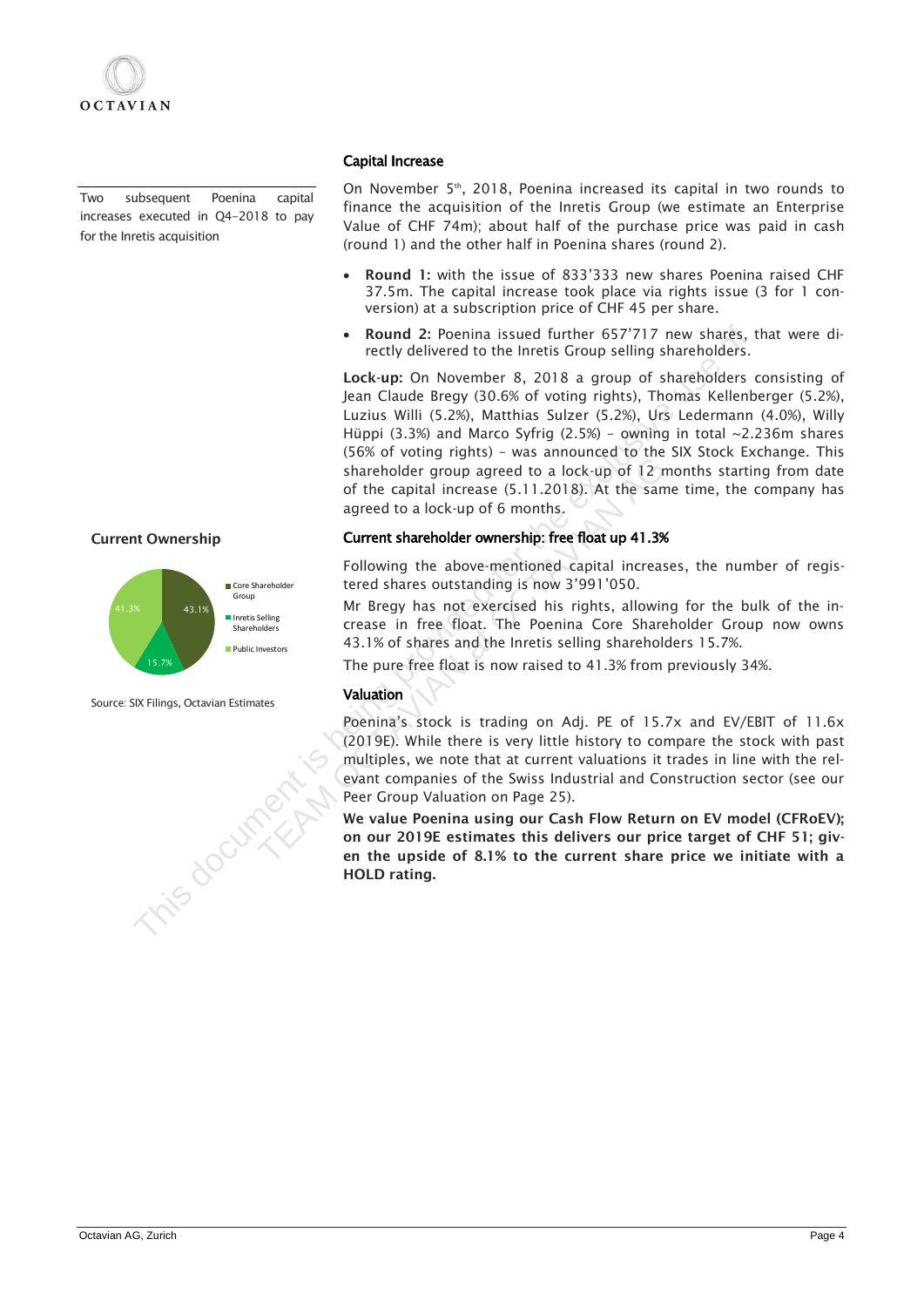

## 1.2 Investment Case Risks

There are risks related to the Poenina investment case that investors should bear in mind. Note that this list represents key risk factors but is not meant to be comprehensive or exhaustive:

- Macro risk: The economic cycle, the low interest rate environment and a favorable net immigration in Switzerland have been supportive of the Swiss construction sector for a number of years, i.e. there is a certain downturn risk.
- Competition risk: The Swiss construction sector is characterized by a high level of competition and fragmentation in terms of regional and product/service offerings. Depending on the CHF/EUR exchange rate, foreign players could further increase competition.
- Key person risk: The loss of key employees could impair the development of certain businesses or potentially lead to relevant know-how losses.
- Project risk: The achievement of Poenina's targets is contingent on the successful execution of its construction projects. While the management so far has been successful, further progress may be hindered by internal or external factors that may not be totally in control of management. **Competition risk:** The Swiss construction sector is charged the exclusive properties of the product/service effectings. Depending on the CHF/EUR exceller of the experiment of the exclusive could turn threats competition.<br> • **Project risk:** The achievement of Poenina's the successful execution of its construction agement so far has been successful, furthe dered by internal or external factors that may of management. **Seasonality risk:** Poeni
	- Seasonality risk: Poenina's business is subject to seasonal fluctuations, which in combination with part of its cost structure being fixed, can lead to intra-year results fluctuations.
	- Acquisition risk: Poenina's growth strategy relies on sourcing and integrating attractive bolt-on acquisitions, which bears execution risk. Furthermore, there is some competition in the race to acquire companies with players like BKW and Alpiq very active on the Swiss market.
	- Shareholder risk: Poenina's core shareholders have significant operating responsibilities in Poenina and interests in adjacent activities. Their objectives may in certain circumstances differ from those of the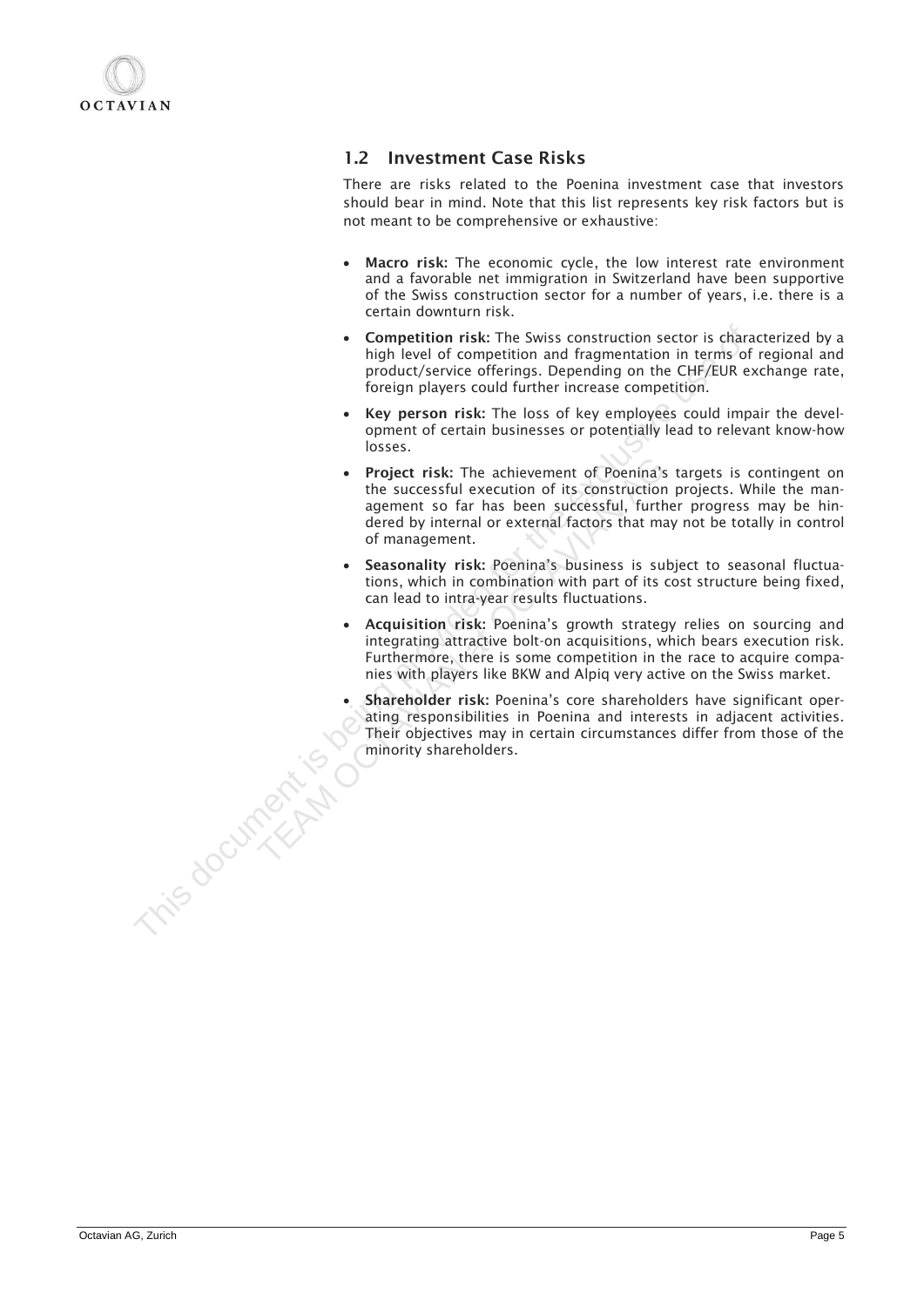Poenina Sales split by Segment after integration of Inretis (2019E)



Source: Octavian Estimates

```
Poenina Sales split by Geography after 
integration of Inretis (2019E)
```


| Green                         | Areas: | Former | Poenina |
|-------------------------------|--------|--------|---------|
| Red Areas: Inretis Standalone |        |        |         |

Source: Octavian Estimates

## 2 The Poenina Way

## 2.1 Buy and Build Strategy

• Can they do it again?

Poenina is run by an experienced team with a successful track record of creating a consolidator platform for electricians implemented in the form of Burkhalter (BRKN), which is quoted on the Swiss Stock exchange. The Burkhalter story is not just of one of operational success, but also a very successful capital market story: since the 2008 IPO, Burkhalter's share price has more than tripled in value and that's not taking into account the high and consistently rising dividend, which is currently yielding around ~5-6%.

- Delivering consistent and increasing dividends is a key investment attribute for Poenina as well. Management (both Chairman and CEO have been deeply involved in Burkhalter) is trying to replicate this model with the creation of another local, i.e. Switzerland focused champion in technical installations.
- Poenina intends to remain active within the two business areas 'Building Technology' and 'Building Shell' (see chapter 2.3). Within building technology, the company provides sanitary- and air & ventilation equipment and sells products and services in heating & cooling technology. The building shell segment consists of selling products and services in roofing, plumbing and drainage. Energy Management in buildings (with a focus on energy saving and renewable energies) is set to become a future topic; Poenina's offer already encompasses sun collectors, thermal pumps and more.
- While organic and external growth are part of the strategy, there is a focus on M&A: Poenina is looking at companies that are (1) in in the same activity space (primarily in building technology), (2) complement the regional footprint, and (3) that fit Poenina's corporate culture. While there is competition in consolidating the industry (BKW and Alpiq are very active), the company remarks that the cultural match is such a key element, that there is ultimately little risk to end up competing against BKW or Alpiq for a potential take-over target. As a principle, Poenina does not carry out acquisitions if the management of the acquired company is not willing to stay on board and lead the company post-transaction. The states of the states of the exclusive interest in the high and contain the high and contain the strike interest in the high and cases of the strike interest in the high and cases of the strike interest in the strike of this model with the creation of another local,<br>
champion in technical installations.<br>
Poenina intends to remain active within t<br>
"Building Technology' and 'Building Shell'<br>
building technology, the company provides si<br>
tio
	- Inretis was a big transformational deal and we think it is a nearly perfect match in all respects of strategy and business model (see chapter 2.4). We don't expect transactions of this kind and size in the foreseeable future - with future targets having sales more in the range of ~CHF 10-30m.
	- As Poenina grows to become a leading player (we think it is now in the top 10 of the Swiss industry), it will increasingly benefit as an employer of choice, not only offering apprenticeships but also career development pathways attracting experienced personnel.
	- As such, we expect it to become an attractive buyer for companies with succession issues or for any player under pressure to expand competencies (being able to offer a full range of services after joining Poenina, can be a convincing argument). See also our market analysis in Chapter 2.6.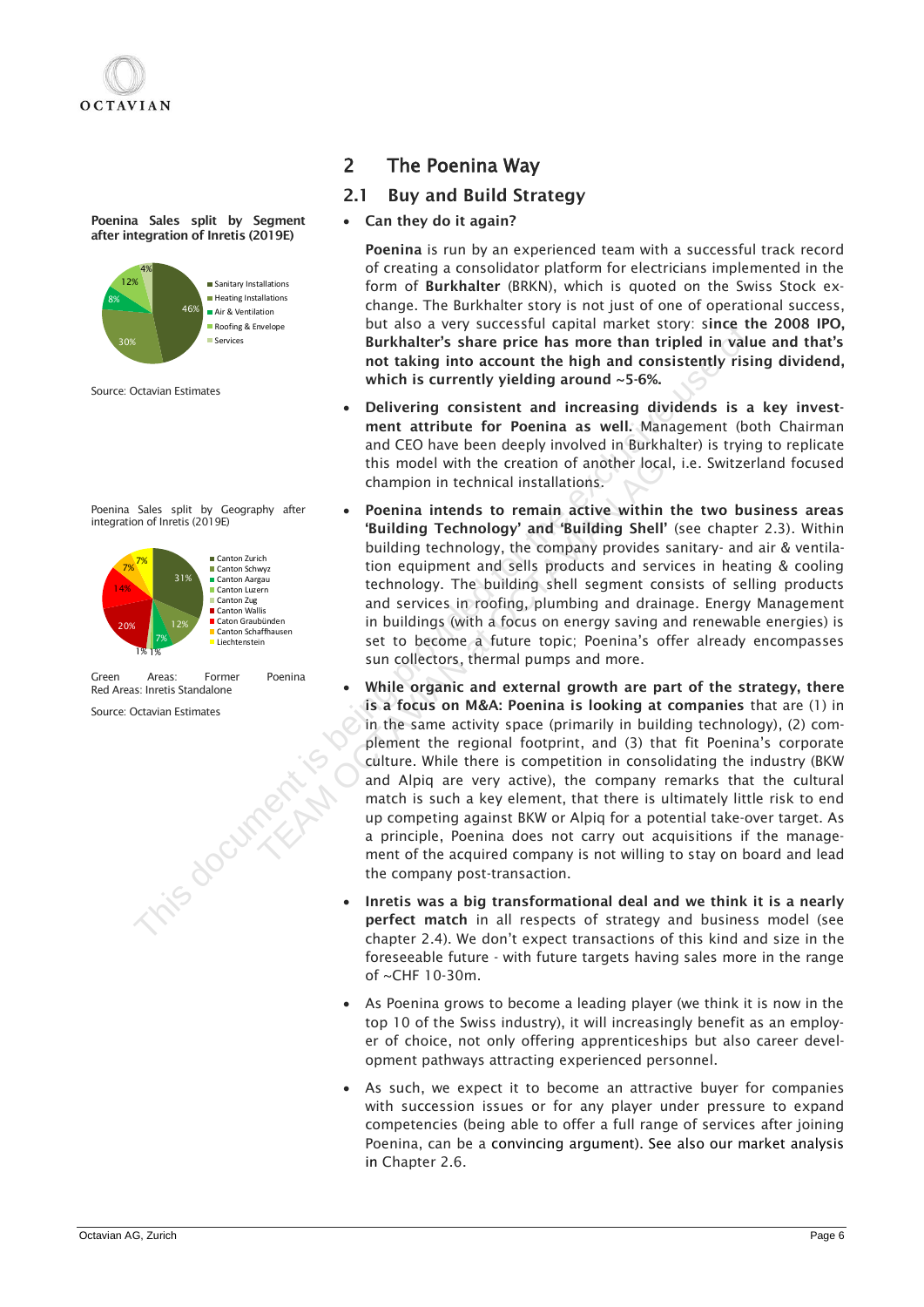

Local business, lean management and flat hierarchy

Project business, local execution and central support.



Preaching project controlling

## 2.2 Flat Hierarchy and Hands-on Management

## The business is eminently a local business.

Poenina Holding owns 9 independent companies in 4 major areas in Switzerland with 10 locations (with Inretis owning another 5 companies in 15 locations).

It is part of Poenina's culture and a firm belief of CEO Bregy that strong local managers (with local experience and a strong local network) are necessary to successfully and profitably lead the individual companies. As such, daily operations are locally managed by the previous owner (or his manager) with an individual budget and P&L responsibility that have been agreed with the group.

Reflecting this corporate culture, the group management is kept lean and is composed of:

- Jean Claude Bregy, Founder and Group CEO. Overall group leadership and direct strategy responsibility. He sits in all boards of the Poenina companies and will join the Inretis board.
- Fotios Michos, CFO. Responsible for finance and controlling; Mr. Michos is as well sitting in several group company's boards.

#### That's it.

The hierarchy is flat. All managers of the Poenina companies are directly reporting to Mr. Bregy; and Mr. Bregy himself continues to be the local manager of SADA AG in Zurich, the largest group company and Poenina's first acquisition. Of note, Inretis has been managed pretty much the same way, Mr. Kellenberger will continue to manage the Inretis companies and besides joining the Poenina's board will report to Mr. Bregy as well. As such, dally operations are locally managed by the prioring<br>in individual budget and P&L responsible<br>been agreed with the group.<br>
Reflecting this corporate culture, the group management<br>
and is composed of:<br>  $\bullet$  leant Poenina companies and will join the Inretis bo<br>
• Fotios Michos, CFO. Responsible for finance<br>
chos is as well sitting in several group compa<br>
That's it.<br>
The hierarchy is flat. All managers of the Poenin<br>
reporting to Mr.

## The business is eminently a project business.

Poenina's customers range from general contractors to public and private builders; their interest resides in quality of installations, timeliness of execution and respect of cost budget. We underline that Poenina does not manufacture any of the products it installs (and that are mainly sourced from distributors).

A typical project requires a truly holistic approach with strong engineering and project management capabilities. This typically entails (1) project planning and engineering, (2) on site installation, until commissioning and delivery (3) after sales services including maintenance, repair, emergency interventions, and (4) during the whole project, monitoring and assurance of quality, time, costs and cash collection.

Some projects are small or very small (below CHF 200k) some are large (up to a few million CHF, with delivery times that can easily surpass one year), as such cost overruns, warranty and project losses, and even reputational risks are substantial and can be fiancially relevant.

#### A proper project controlling is extremely important to manage risks.

While projects are managed within the companies by local project managers  $\sim$  250 after the integration of Inretis), project controlling is driven by the group management; as a rule, all projects (we estimate 1000+ at any given time) have to be reviewed monthly.

Given the sheer number of projects, we asked CEO Bregy if it is realistic to carry out what looks like a monster-task on a monthly basis. The answer was (quote) *"It's a must"*.

Poenina management AG is the entity that helps in the project controlling process. It is located at SADA's site and has a staff of 20; besides supporting project controlling, it offers IT services (including ERP, offer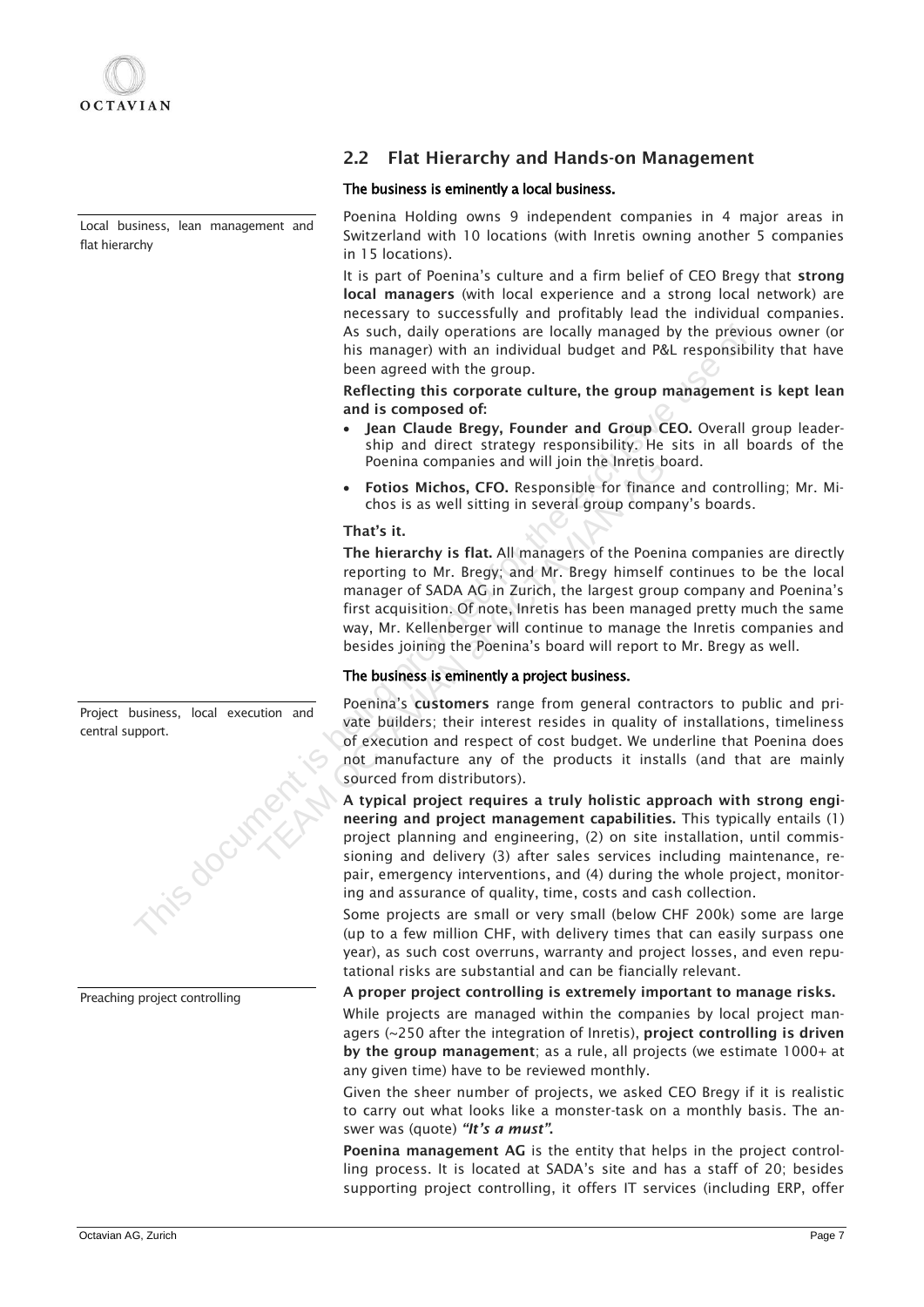management, controlling SW), accounting, finance and controlling, HR administration, leadership development, marketing & communication, quality management and certain centralized purchases. It has no direct operational management tasks.

In the past years, Poenina had recurring warranty provisions of less than 0.5% of sales and losses due to warranty cases were even lower. In the financial data at our disposal (i.e. from 2014 to H1 2018) the average combined warranty and project loss was CHF 0.1m;

In our view, this is a small number.

#### Quality is a question of culture

Quality in execution and management does not go without skill and experience; it is a question of culture.

Besides the appointment of the local managers, which typically ensue from the acquired companies, the company engages in internal education and formation of its own project managers and is traditionally an employer of young apprentices.

Overall, we think *The Poenina Way* allows standardizing project controlling and risk-, quality-, time- and cost- management, while at the same time maintaining the necessary level of independence and entrepreneurial spirit in the local companies. Quality is a question of culture<br>
Quality in execution and management does not go without<br>
perferice, it is question of culture.<br>
Beides the appointment of the local managers, which ty<br>
from the acquired companies, the com ployer of young apprentices.<br>
Overall, we think *The Poenina Way* allows sta<br>
trolling and risk-, quality-, time- and cost- ma<br>
same time maintaining the necessary level of<br>
trepreneurial spirit in the local companies.<br>
Mo

More of the history of Poenina and Inretis can be found in Appendix 1.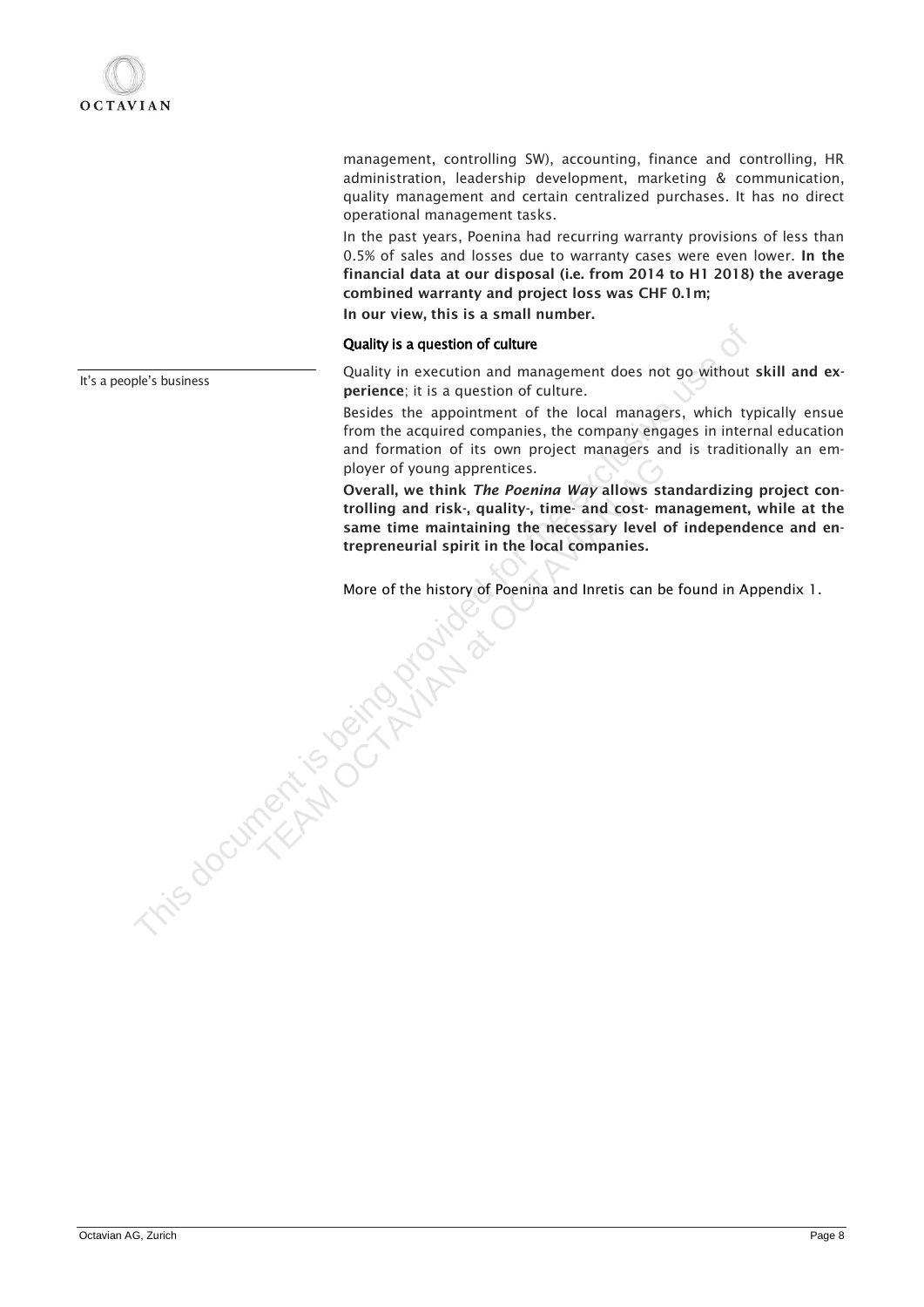

## 2.3 Services and Products



## School Sanitary System



Source: Poenina references

## Sanitary Systems

Sanitary Systems covers activities related to water- and wastewater installations, gas installations, pressurized air solutions and the installment of in-front of the wall applications. Poenina is typically responsible for installing the entire pipe system throughout the building be it for drinking water or waste water. The company optimizes the drainage system including access to sewage water systems of the communities. Poenina offers its services for new buildings as well as for renovations or conversions of existing houses.

| <b>Typical Applications</b> | <b>Customer service activities</b> |                                            |  |  |  |  |  |
|-----------------------------|------------------------------------|--------------------------------------------|--|--|--|--|--|
| <b>Bathroom</b>             |                                    | • 24-hour service                          |  |  |  |  |  |
| Wellness areas              | $\bullet$                          | <b>Boiler decalcifications</b>             |  |  |  |  |  |
| Kitchen conversions         | $\bullet$                          | Pipe cleaning and filter re-<br>placements |  |  |  |  |  |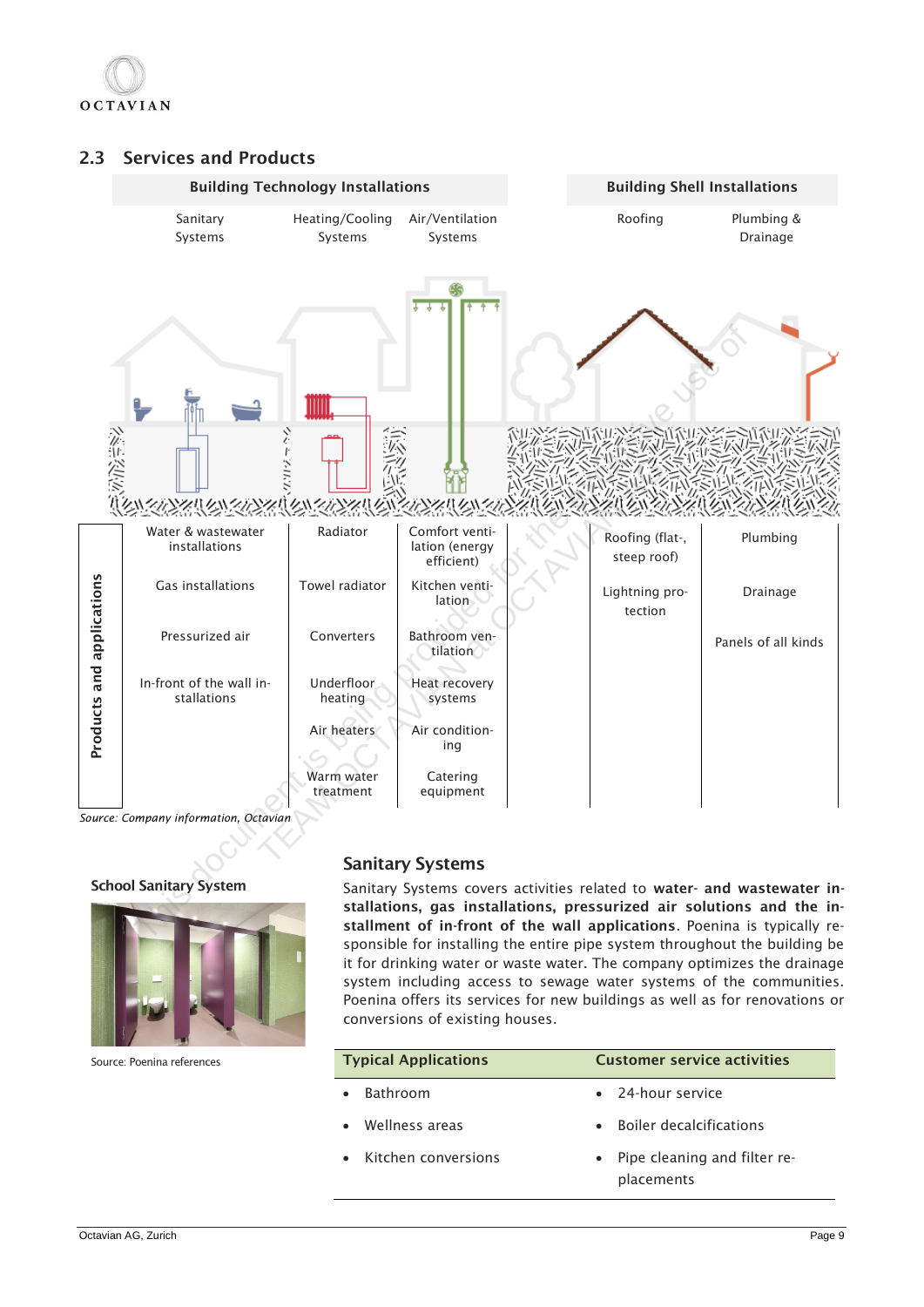

| <b>Typical Applications (cont'd)</b> | Customer service (cont'd)             |
|--------------------------------------|---------------------------------------|
| • Leak detection systems             | • General repair and mainte-<br>nance |
| • Water softening systems            | • Service subscriptions model         |
| • Hot water treatment                |                                       |
| • Thermal solar systems              |                                       |

## Heating & Cooling Systems



Commercial Heating System

Source: Poenina references

|                                                | <b>Heating &amp; Cooling Systems</b>                                                                                                                                                                                                                                                                                                                                                                                                                                                                                                   |                                                             |
|------------------------------------------------|----------------------------------------------------------------------------------------------------------------------------------------------------------------------------------------------------------------------------------------------------------------------------------------------------------------------------------------------------------------------------------------------------------------------------------------------------------------------------------------------------------------------------------------|-------------------------------------------------------------|
| ıercial<br>Heating<br>System<br>ellets         | Poenina designs and installs heating & cooling systems, including<br>ternative heating options and cooling systems. The choice of the rig<br>heating & cooling system depends on various aspects such as room si<br>building use and location of a property. After the planning of heati<br>technology and cooling systems in strict accordance with the applica<br>regulations and the technical details, the installation and commissioni<br>of the heating and cooling systems is carried out by the heating install<br>of Poenina. |                                                             |
| Poenina references                             | <b>Products and applications</b>                                                                                                                                                                                                                                                                                                                                                                                                                                                                                                       | <b>Customer service activities</b>                          |
|                                                | Heat pumps                                                                                                                                                                                                                                                                                                                                                                                                                                                                                                                             | 24-hour service                                             |
|                                                | Cooling systems                                                                                                                                                                                                                                                                                                                                                                                                                                                                                                                        | Desludging/rinsing heating<br>systems                       |
|                                                | Gas- and Oil heaters                                                                                                                                                                                                                                                                                                                                                                                                                                                                                                                   | Burner repair & maintenance                                 |
|                                                | Wood chipping / pellets plants                                                                                                                                                                                                                                                                                                                                                                                                                                                                                                         | Repair & maintenance of heat-<br>ing systems, pumps, valves |
|                                                | Thermal solar systems                                                                                                                                                                                                                                                                                                                                                                                                                                                                                                                  | • Service subscriptions model                               |
|                                                |                                                                                                                                                                                                                                                                                                                                                                                                                                                                                                                                        |                                                             |
|                                                | <b>Air &amp; Ventilation Systems</b>                                                                                                                                                                                                                                                                                                                                                                                                                                                                                                   |                                                             |
| ation for a commercial<br>with exhibition room | Poenina plans and installs air & ventilation systems. Creating a roo<br>climate corresponding to individual needs, requires sophisticat<br>air/ventilation systems. These include comfort ventilation, which ensu<br>an efficient and energy-saving solution, especially for residential bui<br>ings in the energy efficient standard.                                                                                                                                                                                                 |                                                             |

## Air & Ventilation Systems

| <b>Products and applications</b>                                         | <b>Customer service activities</b>  |  |  |  |  |  |  |
|--------------------------------------------------------------------------|-------------------------------------|--|--|--|--|--|--|
| Comfort ventilation systems<br>$\bullet$<br>( <i>Minergie</i> standards) | • 24-hour service                   |  |  |  |  |  |  |
| Kitchen and bathroom ventila-<br>tion                                    | Device replacements<br>$\bullet$    |  |  |  |  |  |  |
| Heat recovery systems                                                    | Repair and maintenance<br>$\bullet$ |  |  |  |  |  |  |
| • Air conditioning systems                                               | • Service subscriptions model       |  |  |  |  |  |  |
| • Systems for gastronomy                                                 |                                     |  |  |  |  |  |  |

#### Ventilation for a commercial space with exhibition room



Source: Poenina references

Octavian AG, Zurich Page 10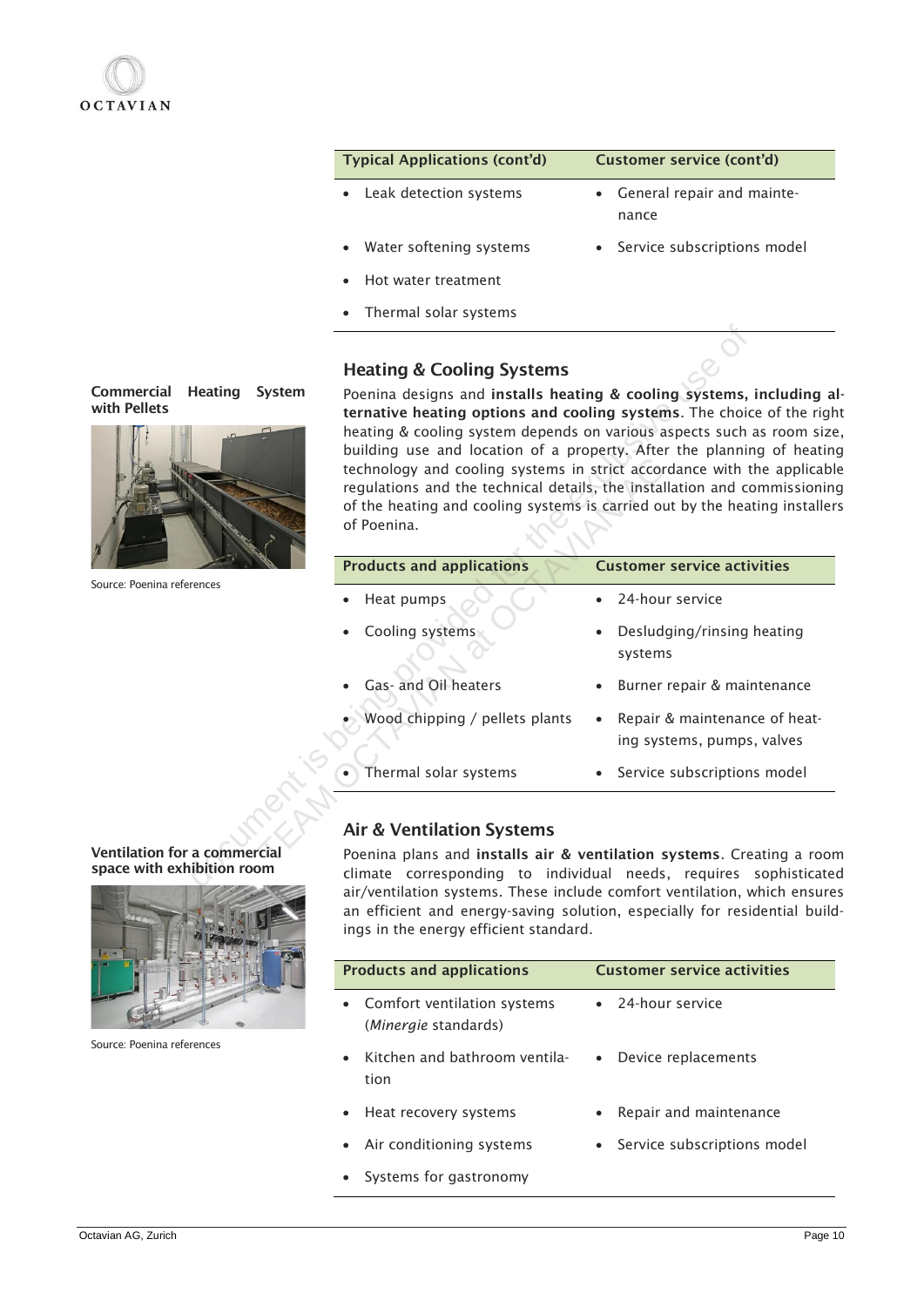

Insulation and Sealing, Flat Roof



Source: Poenina references

## Roofing, Lightning Protection

Poenina offers a variety of roofing solutions for flat and pitched roofs, including lightning protection. Flat roof solutions include gravelly, vegetated, earth-covered, accessible and passable flat roofs covered with paving or stone covering. Pitched roof techniques and components are adapted both to the climatic conditions and the purpose-use of the building to achieve reliable sealing and thermal insulation.

Lightning protection systems protect buildings and their inhabitants. Based on the applicable building code, Poenina divides buildings into lightning protection classes. According to these classifications, Poenina subsequently plans and installs the complete lightning protection system from the lightening rod, to down-conductors and grounding systems. Poenina is also certified for the acceptance and control of lightning protection situations and the corresponding certification to home insurers.

| Poenina references                                      | based on the applicable building code, roemina divides buildings int<br>lightning protection classes. According to these classifications, Poenin<br>subsequently plans and installs the complete lightning protection syster<br>from the lightening rod, to down-conductors and grounding sys<br>tems. Poenina is also certified for the acceptance and control of light<br>ning protection situations and the corresponding certification to hom<br>insurers. |                                    |  |  |  |  |  |  |  |
|---------------------------------------------------------|----------------------------------------------------------------------------------------------------------------------------------------------------------------------------------------------------------------------------------------------------------------------------------------------------------------------------------------------------------------------------------------------------------------------------------------------------------------|------------------------------------|--|--|--|--|--|--|--|
|                                                         | <b>Products and applications</b>                                                                                                                                                                                                                                                                                                                                                                                                                               | <b>Customer service activities</b> |  |  |  |  |  |  |  |
|                                                         | Insulation and sealing systems                                                                                                                                                                                                                                                                                                                                                                                                                                 | • Roof inspection                  |  |  |  |  |  |  |  |
|                                                         | Various materials for roofing                                                                                                                                                                                                                                                                                                                                                                                                                                  | Fall protection                    |  |  |  |  |  |  |  |
|                                                         | Flat roof: Gravel, Paving, stones                                                                                                                                                                                                                                                                                                                                                                                                                              | Repairs & maintenance              |  |  |  |  |  |  |  |
|                                                         | Steep roof: clay- and concrete<br>tiles, slate, timber                                                                                                                                                                                                                                                                                                                                                                                                         | Service subscriptions model        |  |  |  |  |  |  |  |
|                                                         | Green roof<br>Plastic work                                                                                                                                                                                                                                                                                                                                                                                                                                     |                                    |  |  |  |  |  |  |  |
|                                                         | Planning, execution, regulatory<br>approval of lightening protection                                                                                                                                                                                                                                                                                                                                                                                           |                                    |  |  |  |  |  |  |  |
|                                                         | <b>Electrical grounding</b>                                                                                                                                                                                                                                                                                                                                                                                                                                    |                                    |  |  |  |  |  |  |  |
|                                                         | <b>Roof Plumbing &amp; Drainage</b>                                                                                                                                                                                                                                                                                                                                                                                                                            |                                    |  |  |  |  |  |  |  |
| <b>Executed Renovation of</b><br>inage System in Zurich | In its roof plumbing business, Poenina installs different kinds of clac<br>ding, roof edges, borders, gutters and drain pipes. Highly complex fold<br>roofing or the stylish production of decorative elements for historica<br>renovations are also part of Poenina's offering. Poenina has special ex<br>pertise in material properties as well as processing capabilities and chai                                                                          |                                    |  |  |  |  |  |  |  |

## Roof Plumbing & Drainage

In its roof plumbing business, Poenina installs different kinds of cladding, roof edges, borders, gutters and drain pipes. Highly complex fold roofing or the stylish production of decorative elements for historical renovations are also part of Poenina's offering. Poenina has special expertise in material properties as well as processing capabilities and characteristics of various materials in contact with other sheet types with exposure to moist and sunlight.

| <b>Products and applications</b> | <b>Customer service activities</b>       |  |  |  |  |  |  |
|----------------------------------|------------------------------------------|--|--|--|--|--|--|
| Various plumber work             | Repair & maintenance                     |  |  |  |  |  |  |
| Panels of all kinds              | Service subscriptions model<br>$\bullet$ |  |  |  |  |  |  |

Nicely Executed Renovation of a Drainage System in Zurich **City** 



Source: Poenina references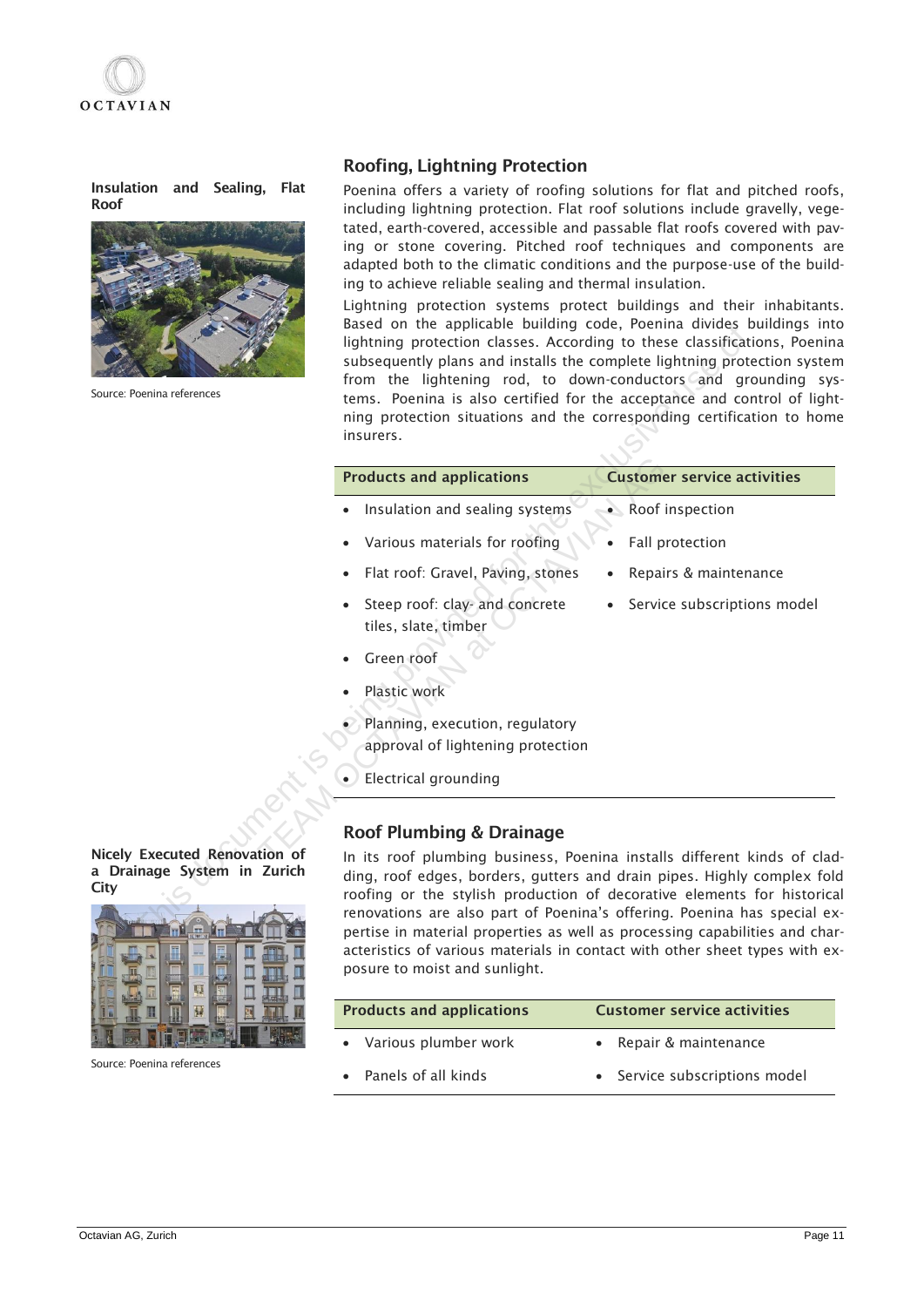

Poenina Sales Split by Market Before Inretis (2017A)



Inretis Sales Split by Market on a

Sanitary Installations **Heating Installations** Air & Ventilation Roofing & Envelope Services

48%

Standalone basis (2017A)

Source: Company, Octavian

33%

 $6\%$ 5% 8%

*Source: Company, Octavian* 

## 2.4 Inretis: a Truly Complementary Combination

The price paid for Inretis was around 13.3x EV/EBIT (on past 2017 numbers) and consisted of (1) a cash component calculated on the basis of an EBIT multiple and (2) a share for share component referenced to the Poenina market capitalization. While this is not undemanding, we believe it is justified given the transformational nature of the deal.

We think that the similarities between Poenina and Inretis are striking and the combination of the two companies appears to be truly complementary.

First: Inretis, as much as Poenina, has been built via acquisitions by a very entrepreneurial and hands-on management team, who has been and continues to be directly involved in the daily operations. With a clear focus on quality and a strong local presence, we conclude that the cultural fit will be excellent.

Second: The overlap in business activities is extremely high, which will allow in our view both sides to (1) easily understand each other, (2) share know-how and (3) actively cooperate on new projects. We note that while Poenina is stronger on the Building Shell, Inretis has a considerably higher share of services.

#### Brands and Business Segments: good fit with Inretis acquisition



*Source: Company*

Third: There is no overlap in geography. A look on the Swiss map is enough to see that the Inretis network, which is spread out between Wallis, Graubünden, Liechtenstein and Schaffhausen will perfectly complement Poenina with its focus in central Switzerland, primarily near Zurich. We think that the combination could allow for (1) growth in the "interstitial spaces", for example in the Zug, Lucerne or St. Gallen area, and (2) more efficient management organization.

In Conclusion: we believe the fit is close to optimal. The new company is set to (1) grow faster by gaining market share; (2) tap certain synergies, which we identify potentially on the material purchase side, management and financial services and HR management; and (3) share know-how.





Source: Company information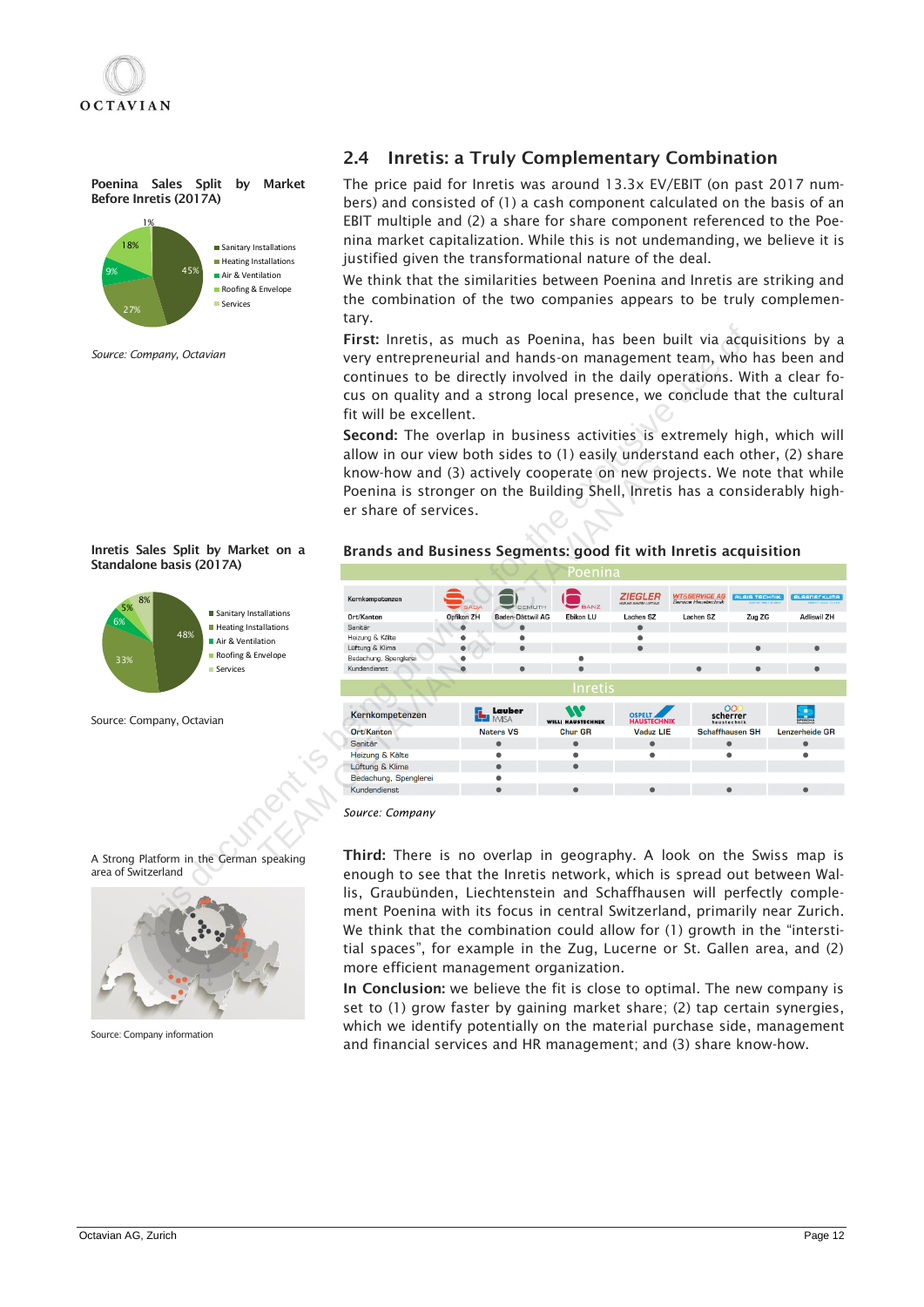

## 2.5 Key People

#### Board



Marco Syfrig, Chairman



Urs Ledermann, Board Member

## Group Management



Jean Claude Bregy, CEO



Jean Claude Bregy, Delegate of the Board



Willy Hüppi, Board Member



Thomas Kellenberger Board Member



Sarah Meier-Bieri, Board Member





Fotios Michos, CFO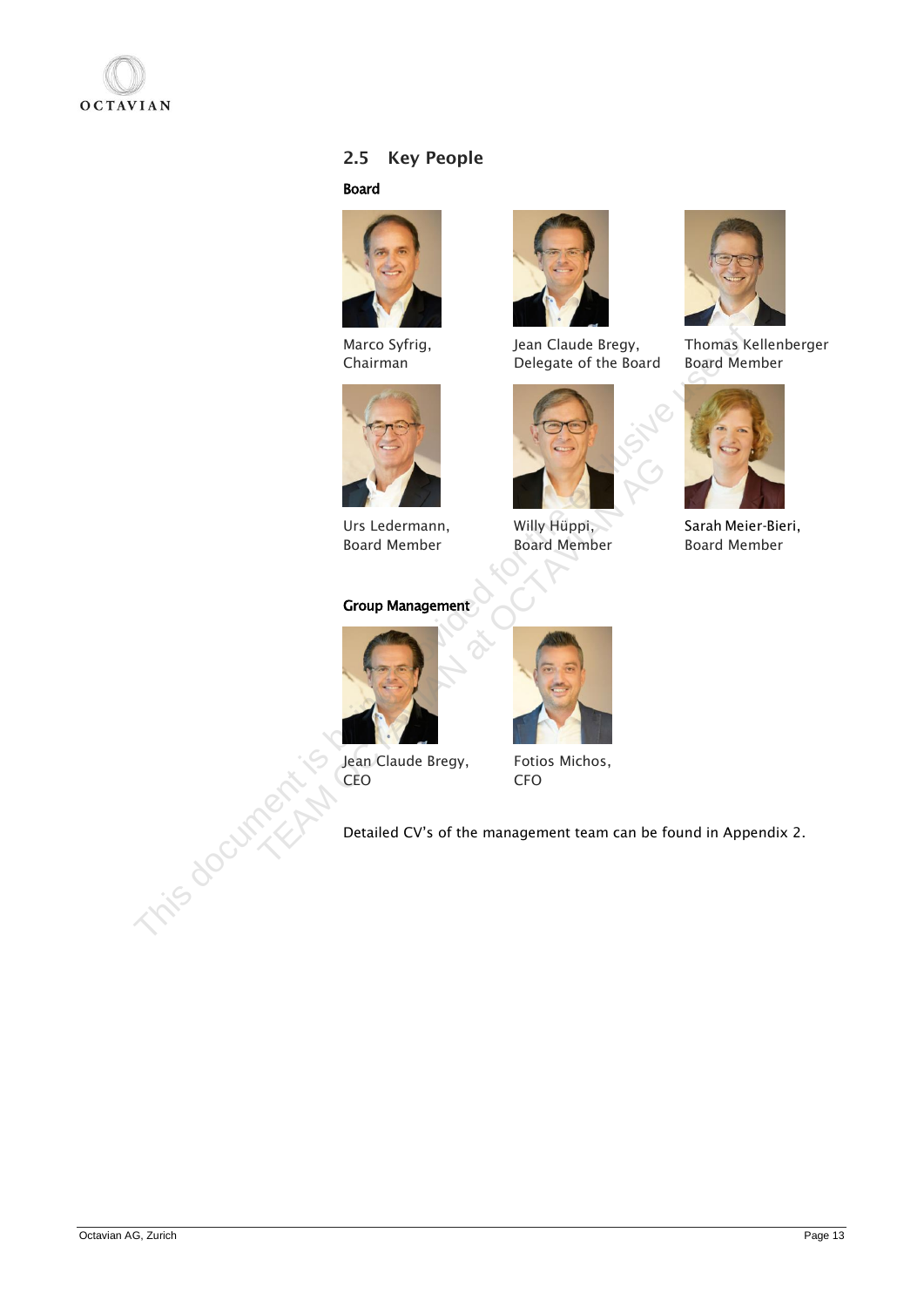## Market Size – CHF 50-54bn



*Green Side: New Build Red side: Renovation Dotted area:*<br>Full color: *Full color: Non-Residential*

Source: Poenina, Euroconstruct



GDP growth, low interest rates, immigration and internal migration are key growth drivers

## 2.6 Swiss Construction Market Overview

#### 2.6.1 Size, Segmentation and Dynamics

Poenina's business is highly exposed to the overall health of the building construction market in Switzerland. Hence, the company is dependent on the level of activity in residential, commercial and industrial housing construction and to a minor extent infrastructure investment.

## Size and Segmentation

In 2016, the Swiss market (including all residential and non-residential building construction and public maintenance work but excluding civil and underground engineering) had a total size of  $\sim$ CHF 50 - 54bn, representing ~8.3% of Swiss GDP (*sources: Euroconstruct, the Swiss Federal Statistic Department, BFS and the Economic Activity Monitoring Office of the Swiss Federal Institute of Technology, KOF*).

Of this, about CHF 20bn is related to the raw "cement and steel" construction (foundations, shell, sewage, roof) and the remaining CHF 30- 35bn is related to all other finishing activities (sanitary- heating/coolingair/ventilation- and electrical installations, plastering and painting, bathroom, windows, flooring, doors, etc.). We estimate that the relevant market segment addressable by Poenina (i.e. Building Technology Installations – excluding electrical), has a total value of ~CHF 9bn in Switzerland.

While residential buildings have a share of  $\sim$ 59%, and non-residential buildings  $\sim$ 41%, we highlight that the total market is split in (1)  $\sim$ 62% new constructions, and (2) ~38% renovations (modernization of old buildings).

In the last years, Poenina's exposure was skewed towards new constructions and this has been related to (1) a buoyant market in general, and (2) a recently intensifying trend, mainly seen in the largest Swiss cities to tear-down and rebuild more compactly to better use the (scarce) territory. While the market has its cycles, we think that the second trend is here to stay for the foreseeable future. Furthermore, ~320 references (published on Poenina's website) indicate that the company is likewise active in residential (56%), commercial as well as industrial buildings (combined 44%). The and underground engineering of the activation and public maintenance work but<br>and underground engineering) had a total size of  $-C\text{Hf}$  is and  $\frac{a \cos \theta}{\sin \theta}$ ,  $\frac{a \sin \theta}{\cos \theta}$ ,  $\frac{a \sin \theta}{\cos \theta}$ ,  $\frac{a \sin \theta}{\cos \theta}$ , struction (foundations, shell, sewage, roof) and<br>35bn is related to all other finishing activities (s<br>air/ventilation- and electrical installations, plast<br>room, windows, flooring, doors, etc.). We est<br>market segment addre

#### Growth

According to Euroconstruct and BFS, total construction output slowed down from 2-3.5% (2013-2015) to almost 0% in 2016 and building investments in Switzerland increased by +0.8% in 2017. Activity is forecasted to recover again to 1-2% p.a. until 2019E.

In the relevant building construction ("Hochbau"), the increase was +2.1% (+3.2% in new constructions, -0.2% in renovations) while civil and underground engineering was down 5.2%. The 2018 outlook provided by the BFS is +2.6% for the total market.

In a recent publication, the KOF projects as well continued solid growth in construction investments of 1.8% in 2018E.

Key drivers of the market growth (forecasted  $\sim$ 2%): the building construction market is exposed to economic cycles. The increase of the GDP in Switzerland is a major driver in construction demand due to the positive impact of robust economic growth on household income, corporate profits and public budgets. Other factors include (1) low interest rates, (2) net immigration and (3) internal demographics and migration.

Hence, we expect that the overall building construction market will grow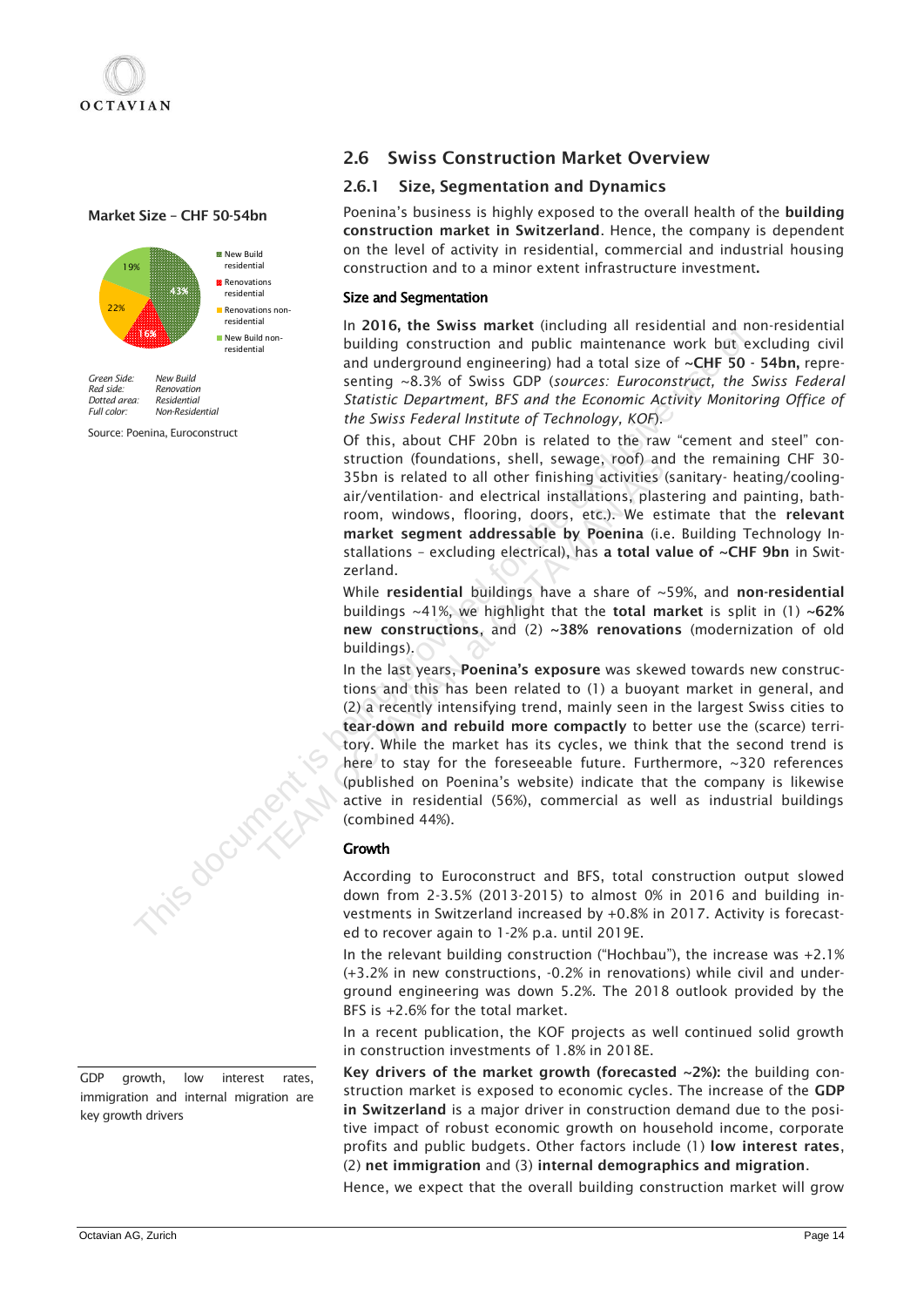Growth in the renovation market is supported by the Government's Energy Strategy 2050

along GDP (forecasted by KOF at 2.3% in 2018E, and 1.9% in 2019E).

Support from the Government's Energy Strategy 2050: we believe that an important long-term growth driver is the "Energy Strategy 2050" approved by the popular vote in 2017. The aim is to reduce energy consumption, increase energy efficiency and secure energy supplies. ~50% of all buildings in Switzerland have been built before 1970, and ~2/3 before 1981. As the Government subsidizes energy-saving investments and offers tax incentives for renovations, we expect a sustained growth in the conversion and renovation market segment. As an example, an estimated ~30% of today's heating/cooling systems are not fulfilling modern energy efficiency standards and should be modernized.

Building Construction Investments\* (CHFbn)



*\* Includes all costs related to the construction of a building Source: Poenina company presentation September 2018, BFS; Octavian*

Temporary hick-ups in building construction market: despite the above-mentioned estimates, recent data provided by the Swiss association of building masters (SBV) point to a (short-term) slowdown in the Swiss construction market. In H1-18, revenues of the main construction market ("Bauhauptgewerbe"; ~CHF 20bn market size) declined 1% on the back of decreases in residential and public construction; commercial construction was up by a healthy 7.8%. In H1-18 order entry was -10.7%, with all segments down. For Q3-18, the forecast indicator provided by SBV and Credit Suisse ("Swiss construction index") slipped by 3 points to the lowest level for over 2 years. Although this is not immediately relevant for Poenina (they come in after the raw construction stands), it does point to a potential slowdown of general activity in the coming quarters.

However, this is believed to be temporary as planned investments (building applications) remain at a high level. In building construction, the 5% decrease is partly explained by the persisting excess supply of rented apartments. Still, the authors conclude that the market outlook remains intact due to the investment-friendly macroenvironment. In the long term, we see a risk as rising interest rates could harm investment activity.

In residential construction (~59% of the market), the market historically grew with a CAGR of 2.6% (2000-2017). In 2017, the number of new constructions decreased by 3.6%. Of note, the number of vacancies has

2018 so far showed signs of weakness in main construction trade…

However, the outlook is intact as planned investments remain high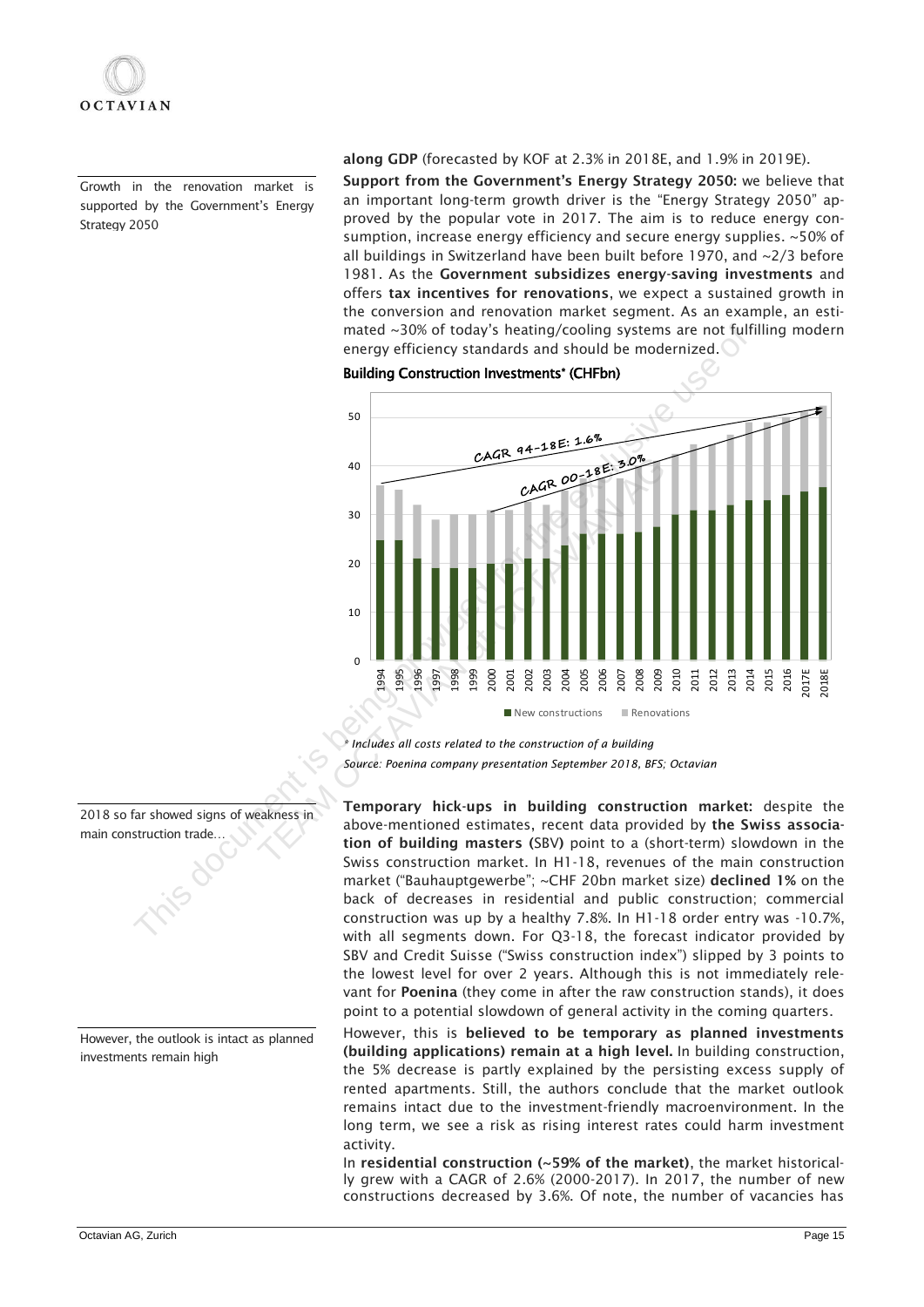Growth rates vary on a segmental and regional basis

Poenina's addressable market is growing  $~2%$ 



Highly fragmented market structure

been increasing as of recently. In 2017, ~64'000 of dwellings were empty, +14% versus 2016, and up to ~80% more than in the last decade.

Robust growth in renovations market, regional differences: total volume of newly projected buildings (building applications) in Switzerland amounted to CHF 17.7bn (for the last 6 months, -3.6% vs. the 10-year average) or ~CHF 35bn on an annualized basis. In contrast, the volume of projected renovations has developed very positively (+12.6% vs. 10-year average) and amounted to CHF 6.7bn (~CHF 15m annualized). On a regional basis, there are clusters of growth across the country. For newly projected buildings, key growth regions currently include the Basel region, the Jura region and Eastern part of Switzerland, including some areas near Zurich, while the market is shrinking in the tourism centers in the mountains and in the Western parts of Switzerland. For renovations, strong growth is seen in North-Eastern, Central and Western Switzerland.

## 2.6.2 Poenina is active in the building installation market

Poenina's business activities fall within the secondary contract work (addressable market estimated at CHF 9bn) and includes installations in buildings; hence, the market data described above can be used as an indicator for general market trends but do not exactly describe the actual growth in the installation segment of the market.

Considering segment-specific (penetration of newer installation systems in sanitary, heating/cooling, air/ventilation) and regional variations (where we think Poenina is generally well positioned), we believe it is reasonable to assume that Poenina's two business segments "building technology" and "building shell" are growing ~2% p.a., in line with GDP growth. Poenina's business activities fall within the second ressable market estimated at CHF 9bn) and buildings; hence, the market data described abc dicator for general market trends but do not ex growth in the installation segm

## Near-term outlook, company remains optimistic

In its most recent statements, Poenina expects continued high investments due to the positive economy in Switzerland and low interest rates. The company states that order backlog and visibility continue to be good; not only for Poenina but for the whole industry.

Poenina keeps constant track of the new building applications: although they have recently come down, the level is still so high that the number of new projects coming in is still above what the industry can deliver. This is mostly related to a the already mentioned lack of skilled and experienced personnel (in particular project managers), which naturally limits capacity and ability to deliver on new projects. projected bullangs, key growntr regions currently include ass near Zurich, while the market is shrinking in the bundel the mountains and in the Western part of Switzerland. For the mountains and in the Western part of Swit

For this reason, in our estimates we have slowing growth rates (below 2%) for 2019E and thereafter (i.e. slightly below GDP).

## 2.6.3 Market Structure & Competition

Highly fragmented market: the market segments in which Poenina is active (building technology and building shell) are highly fragmented and include predominantly local and small companies. According to the sector association "suissetec", the two market segments generate combined revenues of CHF 9bn (2016). There are ~3'500 players in Switzerland, with on average 15 employees and  $\sim$ CHF 2.6m revenue p.a. With  $\sim$ 400 employees and CHF 125m revenues (2017), Poenina is clearly a leading competitor in German-speaking Switzerland with a high market share particularly in sanitary installations.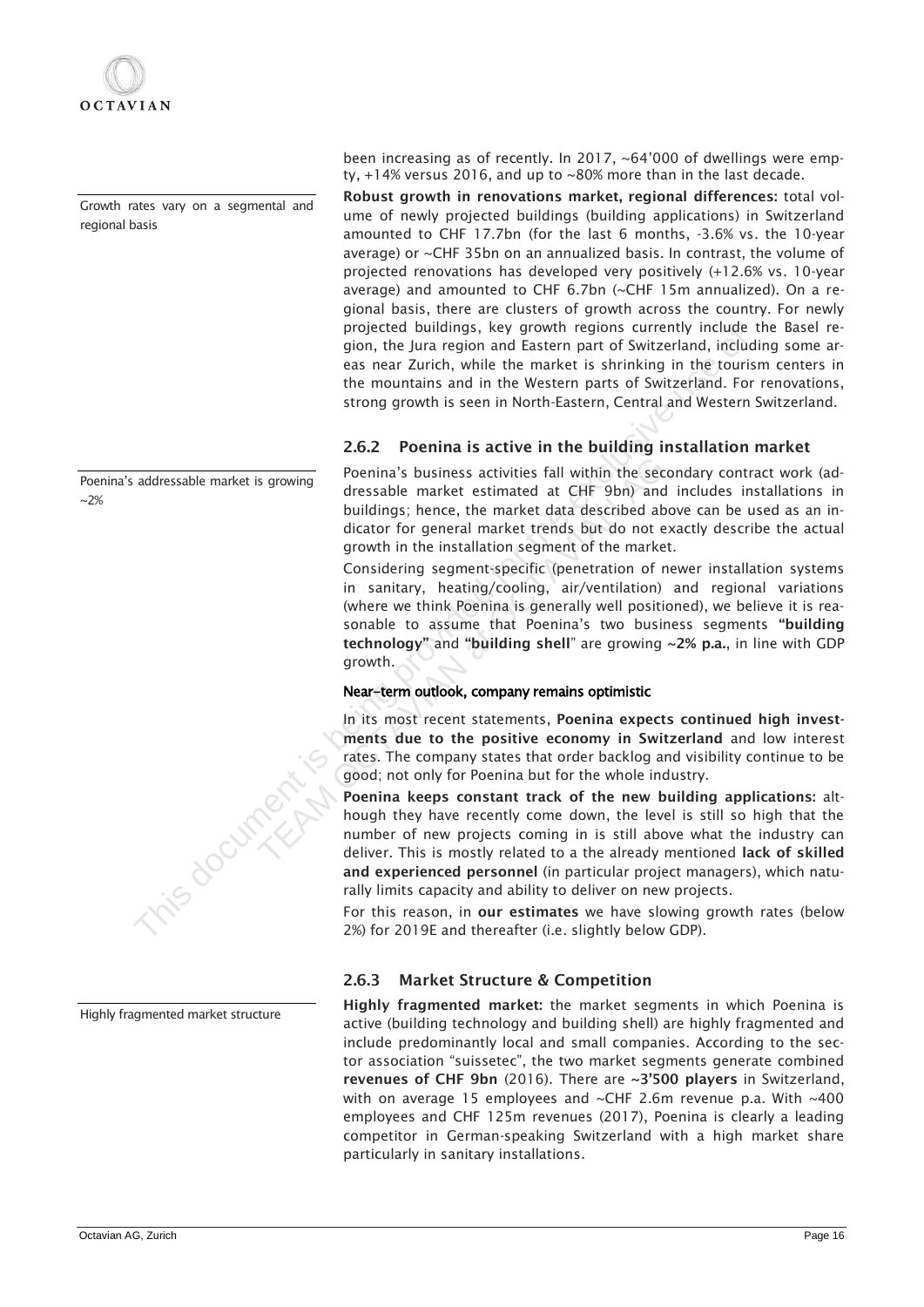

Several larger competitors, price pressure in the market

Competitive market with price pressure: according to the company, there is persistent price pressure in the industry. Poenina believes that the most important direct competitors pursue a price discounting strategy. In contrast, Poenina strives to focus on quality-contracts. While obviously such strategy carries the risk of losing (topline) business, it should protect the company's margins. Key competitors in German-speaking Switzerland include:

- Engie (www.engie.ch): complete service provider, focusing on the same business segments as Poenina. Multi-national company active in 70 countries. Over 20 locations in Switzerland (in most regions except Southern Switzerland), 1'400 employees.
- BKW ISP (www.bkw.ch): the mother company BKW (listed on the SIX, ticker: BKW) is active in the same business segments as Poenina, as well as in energy production and power grids, 1'500 employees. Operating revenue H1-18 +2% to CHF 1.3bn, adj. operating profit CHF 171m (13% margin). In Services, revenues were CHF 736m (2017) and EBIT was CHF 46m (6.3% margin). It operated 20 acquisitions in 2017. 100% subsidiary ISP Electro Solutions (www.ispag.ch) focuses on electric installations, >30 locations in German-speaking Switzerland, regionally strong presence in Bern/Western alps area, is expanding geographically via M&A. In building technology solutions, arguably the most comparable with Poenina, BKW says it has the No. 7 market position, (Central, West and East Switzerland). For William Solution (Solution Solution Solution Solution Solution Solution Solution Solution Solution Solution Solution Solution Solution Solution Solution Solution Solution Solution Solution Selection Solution Solution S
	- Hälg Group (www.haelg.ch): family-owned, 21 locations in Switzerland. Active in building technology (engineering, automation, energy services, HVAC, sanitary installation) and facility management. CHF 293m revenues in 2017, ~1'000 employees. After the integration of Inretis, Poenina and Hälg Group will be pretty similar competitors in terms of size, activities and reach; turnover per employee is very similar as well. 100% subsidiary ISP Electro Solutions (www.is<br>
	tric installations, >30 locations in German-s<br>
	gionally strong presence in Bern/Western alps<br>
	graphically via M&A. In building technology<br>
	most comparable with Poenina, BKW s
		- ID-Group (www.id-group.org): based in Schlieren/ZH, focus on building technology (HVAC: heating, ventilation & air conditioning) with 10 Locations in German-speaking Switzerland and 650 employees. Again this company is pretty comparable to Poenina.
		- Alpiq Building Technology & Design [\(https://www.alpiq-intec.ch/\)](https://www.alpiq-intec.ch/), which this summer was acquired by the French Bouguyes Construction Group, a global player in construction, with operations in more than 80 countries. Active in the areas of building technology, facility management, transport technology, energy supply technology, process automation, energy efficiency consulting and e-mobility. Group had revenues of CHF 1.3bn (2017) and ~5'500 employees.

Trend towards market consolidation: consolidation is an ongoing trend in the market, on the back of technological developments and margin pressure. Also, succession planning is a common reason to sell a business. Hence, we see a good potential for Poenina to play a key role as consolidator in the Swiss construction market. In contrast to small shops, larger players can (1) use economies of scale and (2) provide one-stop solutions from initial installation up to periodic maintenance.

Barriers of entry: for foreign companies, we believe there are barriers of entry due to the specific requirements of the local market including (1) the use of different building materials, (2) the generally higher quality of Swiss Products, and (3) the high standards required by engineers and architects in Switzerland from providers. Moreover, for sanitary and air/ventilation installations foreign providers need a concession to operate in Switzerland. However, it is possible that foreign providers could access the Swiss market via an acquisition.

Opportunities for Poenina to consolidate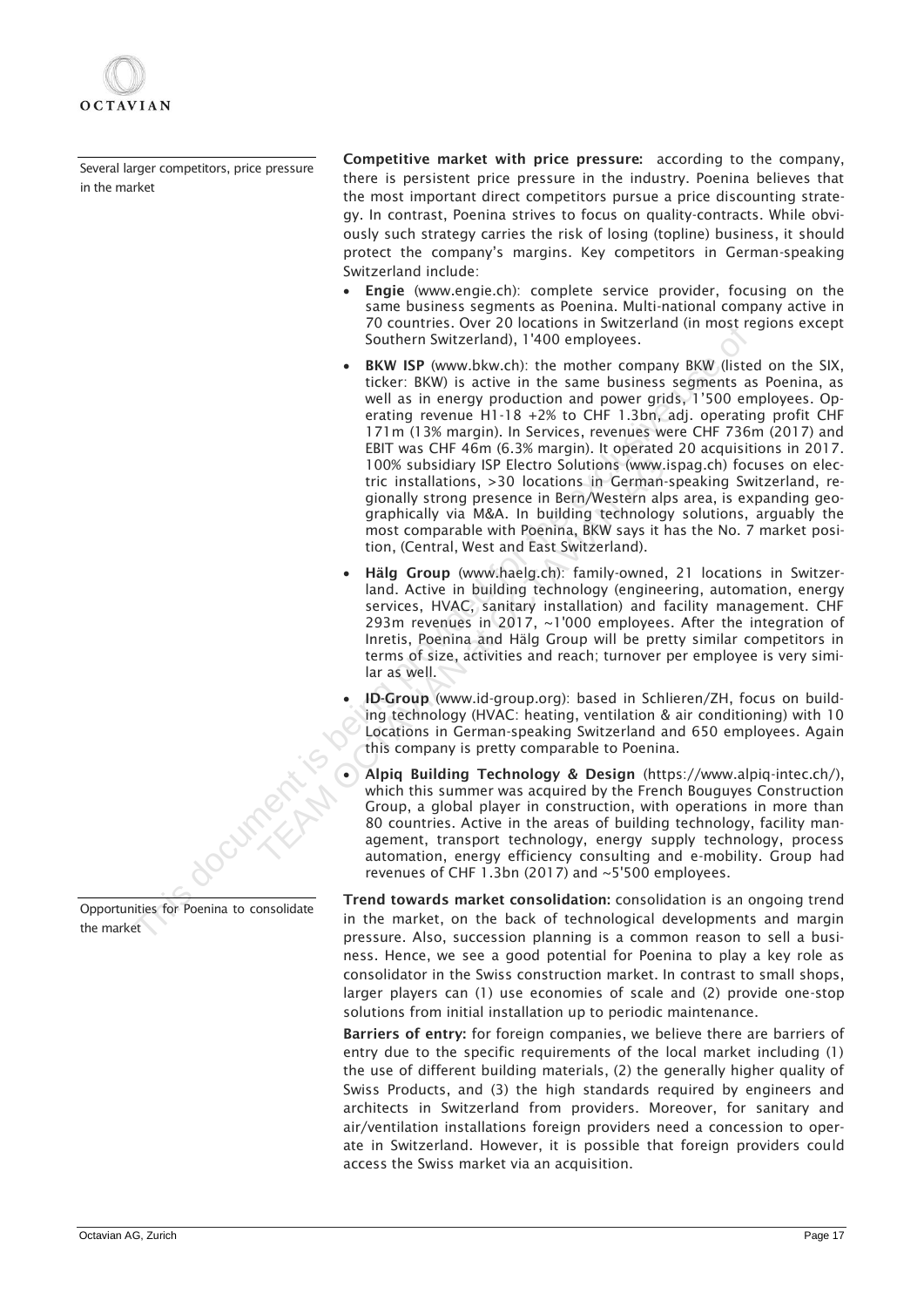## 3 Financial Forecasts

## Sales and EBIT

2018 looks set to become another good year for Poenina. Despite a rather weak H1, we think sales will grow substantially in H2. This is because the business is seasonal: H1 is dependent from the winter season and H2 is typically rushing to close projects by year end. Swings can be significant. For the FY 2018, we estimate an organic growth of 3.5%.

For 2019, we believe that some growth (we estimate 1.0% organic) is possible, but less than in the past few years. This is not because of poor conditions (on the contrary, Poenina continues to see good market conditions) but because of capacities, as it is running close to maximum.

Albis Technik and Elsener-Klima are adding some CHF 12-13m to turnover, but with a weaker margin (first effects have been seen in H1 18 already). According to our estimates, it has the potential – and most importantly the willingness – to aim and reach for Poenina's average margins. It may take until 2022 for this however.

We estimate Inretis to be consolidated for 1 month in 2018 (according to company: consolidation to start in Q4-18E) and add ~CHF 10-12m to 2018E group sales with a minimal effect on margin. In 2019E, we add an additional CHF 106m in sales and decrease the group EBIT margin to 5.5%. For Inretis as well, we think there is potential for margin improvements with better purchasing and focus on best practices. The state of the contract of the control wite Cause and the exclusion (solicity) and control to the control to the control to the control to the control to the control the excelusion (solicit) and the excelusive use of cap portantly the will 2022 for this and teach for<br>girs. It may take until 2022 for this however.<br>We estimate Inrettis to be consolidated for 1 mor<br>company: consolidation to start in Q4-18E) an<br>2018E group sales with a minimal

## **Costs**

We estimate the gross margin to first decrease (raw material prices and integration of acquisitions) than to grow slowly mainly due to synergies and further improving execution.

Personnel costs and other costs are not expected to vary much in percentage of sales.

The Tax rate looks set to remain stable at 16-17%

Financial income is likely to remain around CHF 50k, the company has some interest in certain cooperatives in Zurich, which turn out being attractive investments. This is however almost compensated by interest on a mortgage related to a building acquired with Inretis.

We have applied a few adjustments to earnings for better comparison of EPS, EBIT and valuations multiples in 2018E and 2019E. First in 2018E, we have annualized the Inretis contribution; second in 2019E, we have added back one-off integration costs of an estimated CHF 0.5m (see our Adj. EPS and Adj. EBIT lines)

## Cash Flow

Clearly, one of Poenina's strengths is cash flow generation. We underline that free cash flow is reaching up to 80-90% of net profit and will reach in our estimate CHF 9-13m after the Inretis consolidation. In addition, we see quite a significant upside should the company reduce working capital, which is now at a whopping 43% of total assets.

Capex requirements are limited, after the integration of Inretis, we expect the company to invest around CHF 1m to maintain its asset base. This is in line with depreciation.

This clearly leaves room for dividends. The current policy is to pay out 2/3 of net profit and represents around 3-3.5% yield.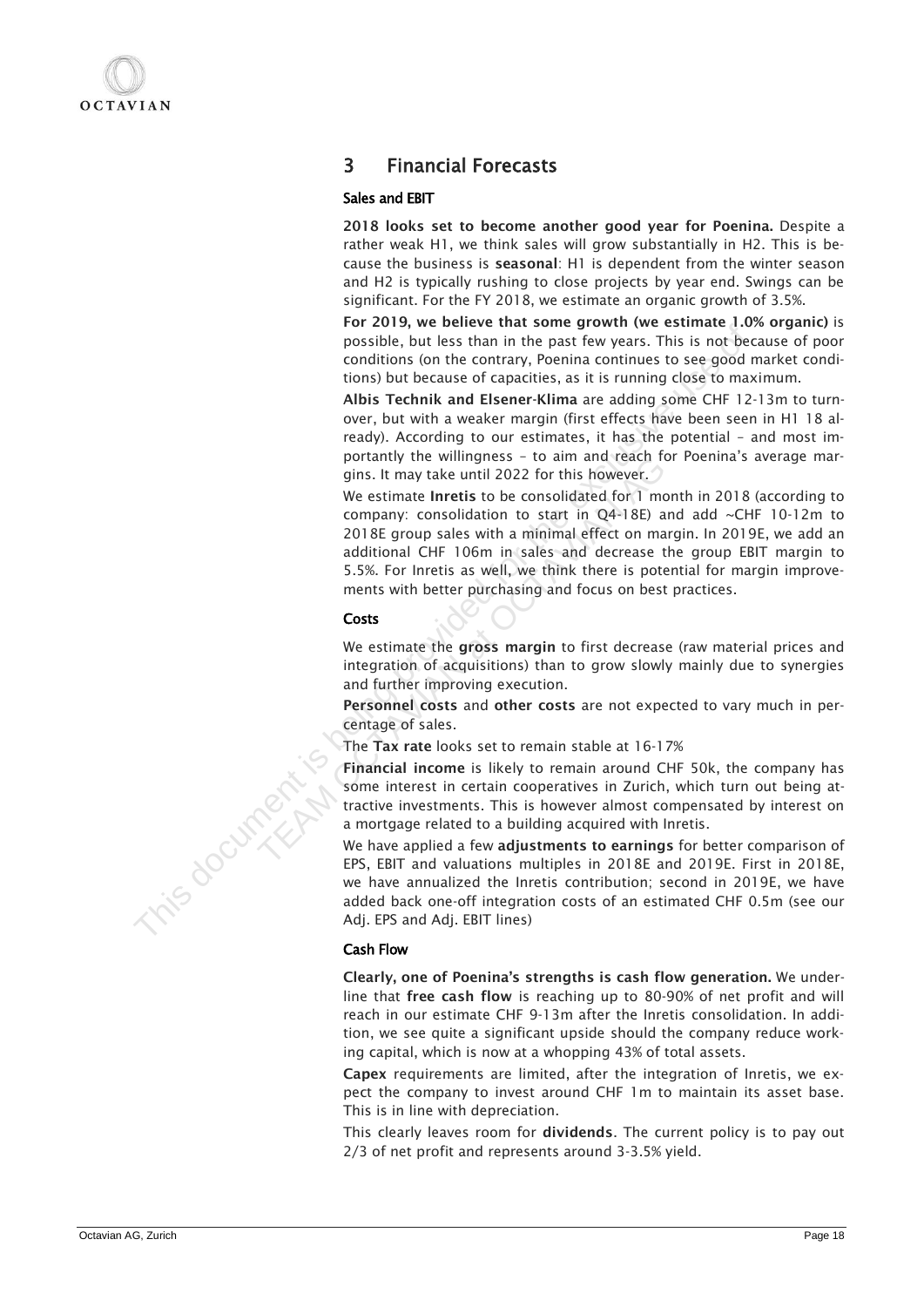#### Balance Sheet

Main components of the balance sheet are really working capital, cash and a few tangible assets.

Working capital has grown steadily in percentage of sales over the past few years, but we think that the 2018E level will be skewed by acquisitions. We do expect improvements in H2 2018E and, in particular, in 2019E with a smaller cash out

Tangible operating assets requirements are low: a few million at best for vehicles and certain production equipment.

|                                                                    |                                                                                                                                                                                                                                                                                                                                                                                                                                                                                                        | Tor venicles and certain production equipment.             |            |             |         |             |                                                                                                                                                                                                                                                                                                                                                                                                                                                                                                                                                                                                                                                                                                                                                                                           |             |             |  |
|--------------------------------------------------------------------|--------------------------------------------------------------------------------------------------------------------------------------------------------------------------------------------------------------------------------------------------------------------------------------------------------------------------------------------------------------------------------------------------------------------------------------------------------------------------------------------------------|------------------------------------------------------------|------------|-------------|---------|-------------|-------------------------------------------------------------------------------------------------------------------------------------------------------------------------------------------------------------------------------------------------------------------------------------------------------------------------------------------------------------------------------------------------------------------------------------------------------------------------------------------------------------------------------------------------------------------------------------------------------------------------------------------------------------------------------------------------------------------------------------------------------------------------------------------|-------------|-------------|--|
|                                                                    | With Inretis, buildings worth ~CHF 10m will be added to the balance<br>sheet, the building is 4 years old and will hence require little investment<br>for the foreseeable future.<br>With estimated mortgages of CHF 4m connected to the building and af-<br>ter the capital increase and payment of the purchase price consideration<br>for Inretis, we estimate that the group will end the 2018 year with a Net<br>Cash position of $\sim$ CHF 14m and liquidity of $\sim$ CHF 18m, as in the past. |                                                            |            |             |         |             |                                                                                                                                                                                                                                                                                                                                                                                                                                                                                                                                                                                                                                                                                                                                                                                           |             |             |  |
|                                                                    |                                                                                                                                                                                                                                                                                                                                                                                                                                                                                                        |                                                            |            |             |         |             |                                                                                                                                                                                                                                                                                                                                                                                                                                                                                                                                                                                                                                                                                                                                                                                           |             |             |  |
|                                                                    |                                                                                                                                                                                                                                                                                                                                                                                                                                                                                                        | pension liability whatsoever.                              |            |             |         |             | There is no other debt on the balance sheet, in particular there is no                                                                                                                                                                                                                                                                                                                                                                                                                                                                                                                                                                                                                                                                                                                    |             |             |  |
|                                                                    | Other provisions reflect in our view normal business trends. We note,<br>that in the past year losses for projects and warranties were extremely<br>low (see also page 8).                                                                                                                                                                                                                                                                                                                             |                                                            |            |             |         |             |                                                                                                                                                                                                                                                                                                                                                                                                                                                                                                                                                                                                                                                                                                                                                                                           |             |             |  |
| Excerpt from our asset ledger, how we have reconstructed goodwill. |                                                                                                                                                                                                                                                                                                                                                                                                                                                                                                        | it would have been "too punishing" to add it back in full. |            |             |         |             | Goodwill treatment: in accordance to Swiss Gaap FER goodwill is directly<br>written off against equity at the time of the acquisition, and the balance<br>sheet is hence goodwill free. While this eliminates all risks, it does not<br>totally reflect the economic return on invested capital. As a rule, when we<br>calculate ROIC, we add back cumulated goodwill to invested capital. In<br>this case, however, we have opted for a less "harsh" way and we have<br>added back half of the estimated goodwill from Inretis, i.e. CHF 25m.<br>This is because (1) half the transaction price was paid with shares, (2) the<br>deal could have been carried out as a merger with likely no goodwill at<br>all, and (3) while it would be "too generous" to leave all goodwill, we felt |             |             |  |
| POENINA - INTANGIBLE ASSET LEDGER                                  | 2014                                                                                                                                                                                                                                                                                                                                                                                                                                                                                                   | 2015                                                       | 2016       | 2017        | 2018    | 2019        | 2020                                                                                                                                                                                                                                                                                                                                                                                                                                                                                                                                                                                                                                                                                                                                                                                      | 2021        | 2022        |  |
| Goodwill                                                           |                                                                                                                                                                                                                                                                                                                                                                                                                                                                                                        |                                                            |            |             |         |             |                                                                                                                                                                                                                                                                                                                                                                                                                                                                                                                                                                                                                                                                                                                                                                                           |             |             |  |
| <b>Cumulated Gross Cost BEGIN OF YEAR</b>                          | 6.6                                                                                                                                                                                                                                                                                                                                                                                                                                                                                                    | 7.2                                                        | 7.9        | 9.3         | 13.2    | 38.2        | 38.2                                                                                                                                                                                                                                                                                                                                                                                                                                                                                                                                                                                                                                                                                                                                                                                      | 38.2        | 38.2        |  |
| <b>Additions</b>                                                   | 0.6                                                                                                                                                                                                                                                                                                                                                                                                                                                                                                    | 0.7                                                        | 0.0        | 0.0         | 0.0     | 0.0         | 0.0                                                                                                                                                                                                                                                                                                                                                                                                                                                                                                                                                                                                                                                                                                                                                                                       | 0.0         | 0.0         |  |
| <b>Revaluations</b>                                                | 0.0                                                                                                                                                                                                                                                                                                                                                                                                                                                                                                    | 0.0                                                        | 0.0        | 0.0         | 0.0     | 0.0         | 0.0                                                                                                                                                                                                                                                                                                                                                                                                                                                                                                                                                                                                                                                                                                                                                                                       | 0.0         | 0.0         |  |
| <b>Direct Disposals</b>                                            | -2.5                                                                                                                                                                                                                                                                                                                                                                                                                                                                                                   | $-3.1$                                                     | $-1.7$     | $-1.3$      | $-25.0$ | 0.0         | 0.0                                                                                                                                                                                                                                                                                                                                                                                                                                                                                                                                                                                                                                                                                                                                                                                       | 0.0         | 0.0         |  |
| Reclassifications                                                  | 0.0                                                                                                                                                                                                                                                                                                                                                                                                                                                                                                    | 0.0                                                        | 0.0        | 0.0         | 0.0     | 0.0         | 0.0                                                                                                                                                                                                                                                                                                                                                                                                                                                                                                                                                                                                                                                                                                                                                                                       | 0.0         | 0.0         |  |
| Acquisitions                                                       | 0.0                                                                                                                                                                                                                                                                                                                                                                                                                                                                                                    | 0.0                                                        | 1.4        | 3.9         | 50.0    | 0.0         | 0.0                                                                                                                                                                                                                                                                                                                                                                                                                                                                                                                                                                                                                                                                                                                                                                                       | 0.0         | 0.0         |  |
| For Ever Cumulated Acq. Cost END of YEAR                           | 7.2                                                                                                                                                                                                                                                                                                                                                                                                                                                                                                    | 7.9<br>2.4                                                 | 9.3<br>0.0 | 13.2<br>0.0 | 38.2    | 38.2<br>0.0 | 38.2<br>0.0                                                                                                                                                                                                                                                                                                                                                                                                                                                                                                                                                                                                                                                                                                                                                                               | 38.2<br>0.0 | 38.2<br>0.0 |  |
| <b>NET BOOK VALUE (as reported)</b>                                | 4.7                                                                                                                                                                                                                                                                                                                                                                                                                                                                                                    |                                                            |            |             | 0.0     |             |                                                                                                                                                                                                                                                                                                                                                                                                                                                                                                                                                                                                                                                                                                                                                                                           |             |             |  |

#### Excerpt from our asset ledger, how we have reconstructed goodwill.

*Source: company accounts, Octavian estimates*

In conclusion: with an estimated equity ratio of  $\sim$ 57%, no gearing and up to ~90% FCF conversion, we think that the balance sheet and the financial performance are strong. In addition, we estimate that the company has an additional debt capacity of some CHF 30-50m, which in our view could be raised without stretching the balance sheet.

This will support future dividends and allow Poenina growing organically and externally.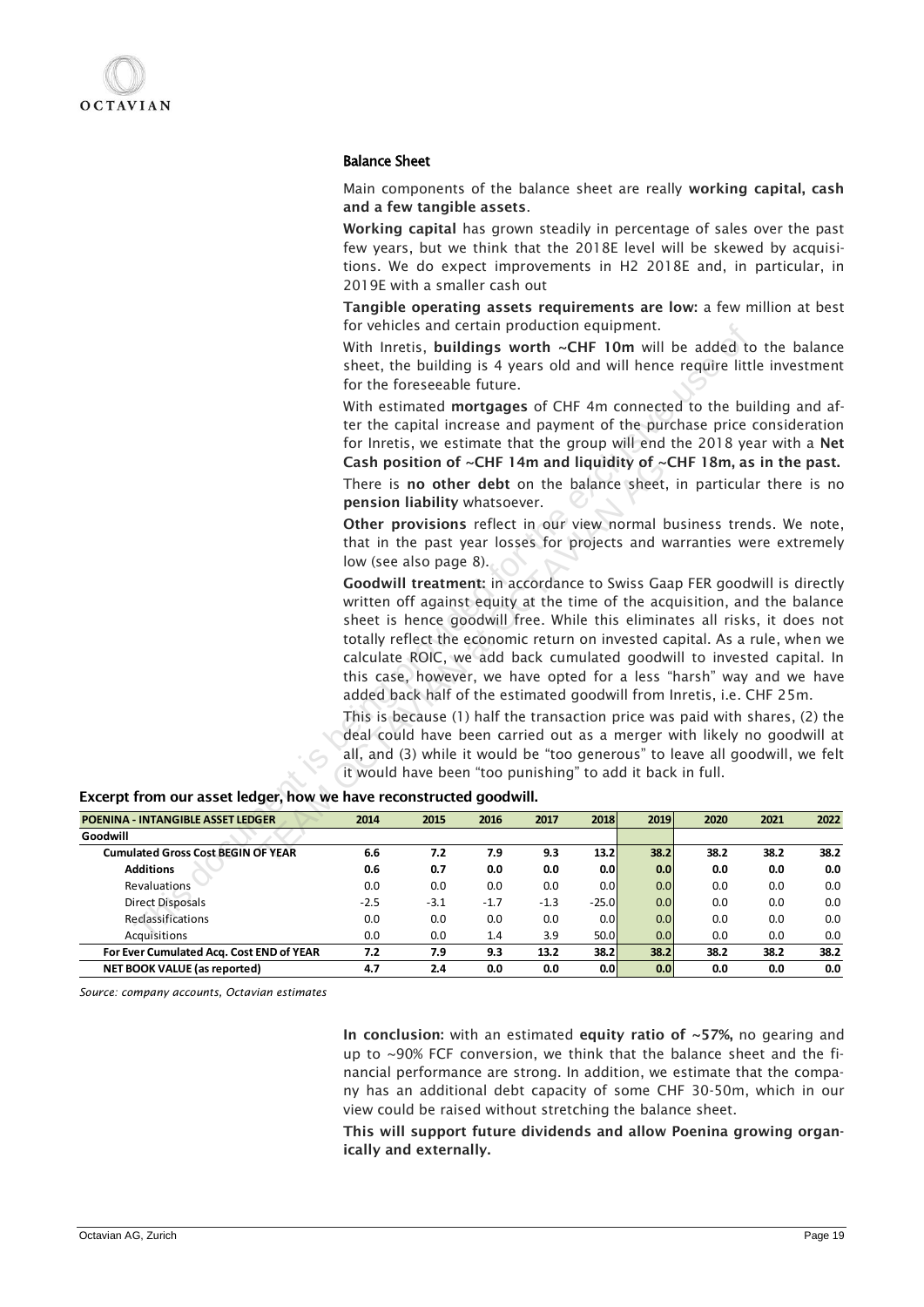| <b>KEY FIGURES</b>                                                                                                                                                                        |                                 |          |         |        |                              |                    |          |                           |                                | LAST UPDATE: 14.11.2018 / AFO |            |
|-------------------------------------------------------------------------------------------------------------------------------------------------------------------------------------------|---------------------------------|----------|---------|--------|------------------------------|--------------------|----------|---------------------------|--------------------------------|-------------------------------|------------|
|                                                                                                                                                                                           | <b>CHFm</b>                     |          |         |        |                              |                    |          | PRICE ON 27.11.2018       |                                |                               | 47.2       |
| <b>MARKET CAPITALISATION</b>                                                                                                                                                              | 188.4                           |          |         |        |                              |                    |          | <b>TARGET PRICE (CHF)</b> |                                |                               | 51.0       |
| NET CASH / (DEBT) 2018E                                                                                                                                                                   | 14.2                            |          |         |        |                              |                    |          | <b>RECOMMENDATION</b>     |                                |                               | HOLD       |
| <b>ENTERPRISE VALUE 2018E</b>                                                                                                                                                             | 172.5                           |          |         |        |                              |                    |          | NR. SHARES ('000)         |                                |                               | 3991       |
| NET SALES 2018E                                                                                                                                                                           | 153.0                           |          |         |        |                              |                    |          | AVG. TRADING VOL. (m)     |                                |                               | 0.14       |
| NET ADJ. PROFIT 2018E                                                                                                                                                                     | 8.2                             |          |         |        |                              |                    |          | WACC (%)                  |                                |                               | 7.4%       |
| EQUITY 2018E                                                                                                                                                                              | 52.0                            |          |         |        |                              |                    |          | DIV YIELD 2018E           |                                |                               | 3.6%       |
| <b>ACCOUNTING STANDARDS</b>                                                                                                                                                               | <b>Swiss Gaap FER</b>           |          |         |        | Ríghts íssue enabled a       |                    |          | FREE FLOAT (%)            |                                |                               | 41.2%      |
| <b>NEXT EVENT</b>                                                                                                                                                                         | <b>Financials FY18, 11.4.19</b> |          |         |        | sígnificant increase of      |                    |          | <b>MAJOR SHAREHOLDERS</b> |                                |                               |            |
|                                                                                                                                                                                           |                                 |          |         |        | free float                   |                    |          |                           | - Core Shareholders Poenina    |                               | 43.1%      |
|                                                                                                                                                                                           |                                 |          |         |        |                              |                    |          |                           | - Inretis Selling Shareholders |                               | 15.7%      |
| <b>KEY RATIOS</b>                                                                                                                                                                         | 2014                            | 2015     | 2016*   | 2017   | H1 18                        | H <sub>2</sub> 18E | 2018E    | 2019E                     | 2020E                          | 2021E                         | 2022E      |
| Adj. PE                                                                                                                                                                                   | 26.1                            | 18.7     | 15.6    | 20.2   |                              |                    | 16.8     | 15.7                      | 14.5                           | 13.3                          | 12.3       |
| EV/EBIT                                                                                                                                                                                   | 18.7                            | 14.1     | 11.4    | 14.0   |                              |                    | 12.1     | 11.6                      | 10.6                           | 9.6                           | 8.6        |
| <b>EV/EBITDA</b>                                                                                                                                                                          | 16.2                            | 12.2     | 10.6    | 14.7   |                              |                    | 11.2     | 10.8                      | 9.9                            | 8.9                           | 8.0        |
| <b>EV/Sales</b>                                                                                                                                                                           | 0.91                            | 0.88     | 0.83    | 1.12   |                              |                    | 1.15     | 0.67                      | 0.65                           | 0.63                          | 0.60       |
| <b>ROIC</b> **                                                                                                                                                                            | 23.1%                           | 28.8%    | 28.1%   | 25.4%  |                              |                    | 14.4%    | 14.5%                     | 15.3%                          | 16.3%                         | 17.4%      |
| <b>ROIC / WACC</b>                                                                                                                                                                        | 3.1                             | 3.9      | 3.8     | 3.5    |                              |                    | 2.0      | 2.0                       | 2.1                            | 2.2                           | 2.4        |
| EV/CE                                                                                                                                                                                     | 5.27                            | 5.0      | 4.1     | 4.2    |                              |                    | 2.1      | 2.0                       | 2.0                            | 1.9                           | 1.8        |
| P/CEPS                                                                                                                                                                                    | 26.8                            | 19.4     | 21.3    | 27.5   |                              |                    | 25.7     | 17.7                      | 14.7                           | 13.5                          | 12.4       |
| P/Book                                                                                                                                                                                    | 9.7                             | 13.1     | 10.4    | 5.3    |                              |                    | 3.6      | 3.3                       | 3.1                            | 2.8                           | 2.6        |
| FCF YIELD (%)                                                                                                                                                                             | 2.6%                            | 3.4%     | 3.7%    | 3.5%   |                              |                    | 3.6%     | 5.2%                      | 6.2%                           | 6.8%                          | 7.3%       |
| PER SHARE DATA (CHF)                                                                                                                                                                      | 2014                            | 2015     | 2016    | 2017   | H1 18                        | H <sub>2</sub> 18E | 2018E    | 2019E                     | 2020E                          | 2021E                         | 2022E      |
| Reported EPS                                                                                                                                                                              | 0.53                            | 0.95     | 2.70    | 2.68   |                              |                    | 2.06     | 2.88                      | 3.26                           | 3.54                          | 3.83       |
| EPS (Adj.) **                                                                                                                                                                             | 1.76                            | 2.46     | 2.95    | 2.98   | 1.00                         | 1.81               | 2.81     | 3.00                      | 3.26                           | 3.54                          | 3.83       |
| - CHANGE (%)                                                                                                                                                                              |                                 | 39.2%    | 20.0%   | 1.1%   | 13.1%                        | $-13.5%$           | $-5.6%$  | 6.7%                      | 8.5%                           | 8.7%                          | 8.3%       |
| <b>CEPS</b>                                                                                                                                                                               | 1.71                            | 2.38     | 2.16    | 2.20   |                              |                    | 1.84     | 2.67                      | 3.20                           | 3.49                          | 3.80       |
| - CHANGE (%)                                                                                                                                                                              |                                 | 38.6%    | $-9.0%$ | 1.6%   | We estimate a steady -16.5%  |                    |          | 45.6%                     | 19.8%                          | 9.0%                          | 8.9%       |
| <b>BPS</b>                                                                                                                                                                                | 4.8                             | 3.5      | 4.4     | 11.5   | growth in EPS, driven 13.0   |                    |          | 14.2                      | 15.4                           | 16.7                          | 18.1       |
| - CHANGE (%)                                                                                                                                                                              |                                 | $-26.0%$ | 25.4%   | 160.2% | mainly by better             |                    | 13.4%    | 8.8%                      | 8.6%                           | 8.5%                          | 8.4%       |
| <b>DIVIDEND</b>                                                                                                                                                                           | 0.4                             | 0.4      | 0.4     | 1.9    |                              |                    | 1.6      | 1.7                       | 2.0                            | 2.2                           | 2.4        |
| - CHANGE (%)                                                                                                                                                                              |                                 | 3.3%     | $-2.6%$ | 433.3% | margins                      |                    | $-16.5%$ | 6.5%                      | 17.6%                          | 10.0%                         | 8.9%       |
| - DIV. PAYOUT (%)                                                                                                                                                                         | 20%                             | 21%      | 15%     | 81%    |                              |                    | 51%      | 61%                       | 67%                            | 68%                           | 68%        |
| <b>NUMBER OF SHARES ('000)</b>                                                                                                                                                            | 2'000                           | 2'000    | 2'000   | 2'500  | 2'500                        | 3'991              | 3'991    | 3'991                     | 3'991                          | 3'991                         | 3'991      |
| * Introduction of POC method (previously Cost to Cost Method). Goodwill is written off completely against equity immediately after an acquisition (Swiss Gaap FER).                       |                                 |          |         |        |                              |                    |          |                           |                                |                               |            |
| ** Before 1.1.2016, Poenina used to amortize Goodwill over a period of 5 years. As a principle, we add back Goodwill to our ROIC and Adj.EPS calculations. We have annualized 2018E data. |                                 |          |         |        |                              |                    |          |                           |                                |                               |            |
| Source: Company, Octavian Estimates                                                                                                                                                       |                                 |          |         |        |                              |                    |          |                           |                                |                               |            |
|                                                                                                                                                                                           |                                 |          |         |        |                              |                    |          |                           |                                |                               |            |
|                                                                                                                                                                                           |                                 |          |         |        |                              |                    |          |                           |                                |                               |            |
| <b>SHARE PRICE</b>                                                                                                                                                                        |                                 |          |         |        | POENINA - IMPLIED P/E OF 17X |                    |          |                           |                                |                               | EPS (ADJ.) |
| 100                                                                                                                                                                                       |                                 |          |         |        |                              |                    |          |                           |                                |                               | 5.9        |
|                                                                                                                                                                                           |                                 |          |         |        |                              |                    |          |                           |                                |                               |            |
|                                                                                                                                                                                           |                                 |          |         |        |                              |                    |          |                           |                                |                               |            |
| 80                                                                                                                                                                                        |                                 |          |         |        |                              |                    |          |                           |                                |                               | 5.0        |
|                                                                                                                                                                                           |                                 |          |         |        |                              |                    |          |                           |                                |                               |            |
| 2014 and 2015 reported EPS are                                                                                                                                                            |                                 |          |         |        |                              |                    |          |                           |                                |                               |            |
|                                                                                                                                                                                           |                                 |          |         |        |                              |                    |          |                           |                                |                               | 4.0        |
| not directly comparable with                                                                                                                                                              |                                 |          |         |        |                              |                    |          |                           |                                |                               |            |
| 60<br>other years due to goodwill                                                                                                                                                         |                                 |          |         |        |                              |                    |          |                           |                                |                               |            |
| amortization                                                                                                                                                                              |                                 |          |         |        |                              |                    |          |                           |                                |                               |            |
|                                                                                                                                                                                           |                                 |          |         |        |                              |                    |          |                           |                                |                               | 3.0        |
|                                                                                                                                                                                           |                                 |          |         |        |                              |                    |          |                           |                                |                               |            |

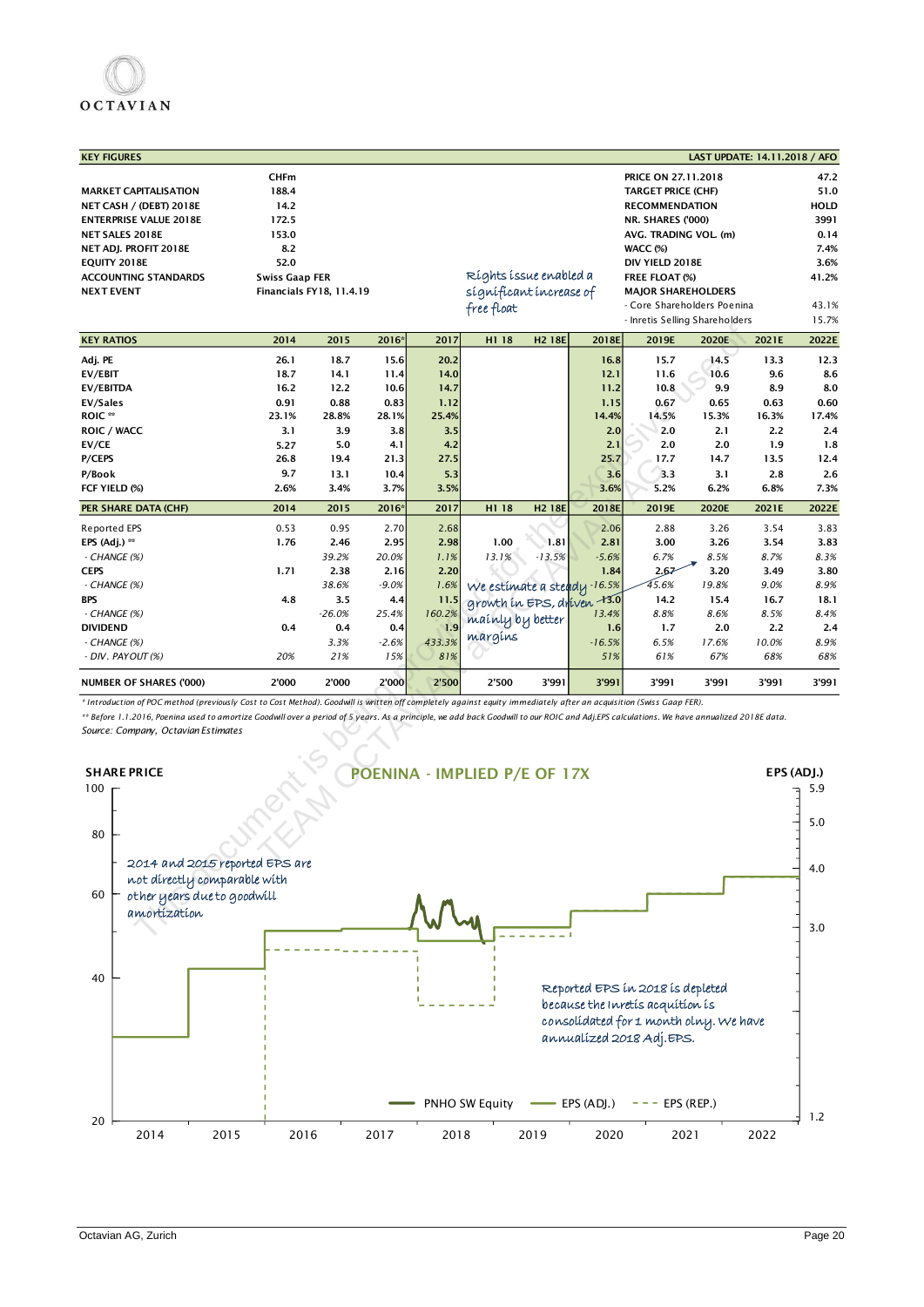| <b>PROFIT &amp; LOSS (CHFm)</b><br>2014                                                                 | 2015             | 2016             | 2017              | H1 18           | <b>H2 18E</b>      | 2018E               | 2019E             | 2020E                | 2021E             | 2022E             |
|---------------------------------------------------------------------------------------------------------|------------------|------------------|-------------------|-----------------|--------------------|---------------------|-------------------|----------------------|-------------------|-------------------|
| 111.2<br><b>Sales of Products and Services</b>                                                          | 110.8            | 113.5            | 121.2             | 56.0            | 94.0               | 150.0               | 253.8             | 256.3                | 259.6             | 263.5             |
| % growth (CHF)<br>Growth driven by                                                                      | $-0.4%$          | 2.4%             | 6.8%              | 8.2%            | 35.3%              | 23.8%               | 69.2%             | 1.0%                 | 1.3%              | 1.5%              |
| % grow th (organic)                                                                                     | $-0.4%$          | 2.9%             | 4.0%              | $-2.6%$         | 8.0%               | 3.5%                | 1.5%              | 1.0%                 | 1.3%              | 1.5%              |
| GDP, construction<br>% growth (M&A)                                                                     | 0.0%             | $-0.5%$          | 2.8%              | 10.8%           | 27.3%              | 20.3%               | 71.0%             | 0.0%                 | 0.0%              | 0.0%              |
| spending, MgA<br>M&A growth in CHFm                                                                     | 0.0              | $-0.5$           | 3.2               | 5.6             | 19.0               | 24.6                | 106.6             | 0.0                  | 0.0               | 0.0               |
| Chg. in Work In Process (WIP)<br>0.0                                                                    | $-0.9$           | 0.9              | 3.6               | 5.9             | $-2.9$             | 3.0                 | 0.0               | 0.0                  | 0.0               | 0.0               |
| <b>Total Operational Income</b><br>111.3                                                                | 109.9            | 114.4            | 124.8             | 61.9            | 91.1               | 153.0               | 253.8             | 256.3                | 259.6             | 263.5             |
| Material and Third Party Cost Synergies in<br>$-58.2$                                                   | $-56.0$          | $-59.1$          | $-65.3$           | $-34.7$         | $-46.7$            | $-81.4$<br>$-53.2%$ | $-136.1$          | $-136.7$             | $-137.5$          | $-138.5$          |
| $-52.3%$<br>purchasing<br><b>Gross Profit</b><br>53.1                                                   | $-51.0%$<br>53.9 | $-51.6%$<br>55.3 | $-52.3%$<br>59.5  | -56.0%<br>27.2  | $-51.3%$<br>44.4   | 71.6                | $-53.7%$<br>117.6 | $-53.4%$<br>119.6    | $-53.0%$<br>122.2 | $-52.6%$<br>125.0 |
| 47.7%<br>% gross margin                                                                                 | 49.0%            | 48.4%            | 47.7%             | 44.0%           | 48.7%              | 46.8%               | 46.4%<br>₩.       | 46.7%                | 47.1%             | 47.5%             |
| should lead to<br>$-0.7$                                                                                | 1.6              | 0.3              | -া:১              | 0.9             | $-1.4$             | $-0.5$              | $-1.0$            | $-1.0$               | $-1.0$            | $-1.1$            |
| Chg. in Provisions for Risks, Warranties, etc.<br>in % of sales better gross<br>$-0.6%$<br>in% of sales | 1.4%             | 0.2%             | $-1.2%$           | 1.5%            | $-1.5%$            | $-0.3%$             | $-0.4%$           | $-0.4%$              | $-0.4%$           | $-0.4%$           |
| Personnel Cost<br>margin<br>-38.6                                                                       | $-40.4$          | $-39.3$          | $-41.8$           | $-21.5$         | $-30.5$            | $-52.0$             | $-87.7$           | $-87.6$              | $-88.5$           | $-89.5$           |
| in % of sales<br>$-34.7%$                                                                               | $-36.7%$         | -34.3%           | $-33.5%$          | -34.8%          | $-33.4%$           | $-34.0%$            | $-34.6%$          | $-34.2%$             | $-34.1%$          | $-34.0%$          |
| <b>Other Operating Costs</b><br>$-7.5$                                                                  | $-7.1$           | $-7.4$           | $-6.9$            | $-3.5$          | $-5.1$             | $-8.6$              | $-14.0$           | $-14.2$              | $-14.3$           | $-14.6$           |
| $-6.7%$<br>in% of sales                                                                                 | $-6.5%$          | $-6.5%$          | $-5.5%$           | $-5.6%$         | $-5.6%$            | $-5.6%$             | $-5.5%$           | $-5.5%$              | $-5.5%$           | $-5.5%$           |
| <b>EBITDA</b><br>6.3                                                                                    | 8.0              | 8.9              | 9.2               | 3.1             | 7.4                | 10.6                | 14.8              | 16.8                 | 18.3              | 19.9              |
| % margin<br>5.6%                                                                                        | 7.3%             | 7.8%             | 7.4%              | 5.1%            | 8.1%               | 6.9%                | 5.8%              | 6.5%                 | 7.1%              | 7.5%              |
| Depreciation of Tangible Assets<br>$-0.8$<br>Amortizatin of Intangibles<br>$-2.6$                       | -1.1<br>$-3.2$   | $-0.6$<br>$-0.5$ | $-0.6$<br>0.0     | $-0.3$<br>0.0   | $-0.4$<br>0.0      | $-0.7$<br>0.0       | $-1.0$<br>0.0     | $-1.1$<br>0.0        | $-1.3$<br>0.0     | $-1.5$<br>0.0     |
| Low capital<br>2.9<br><b>EBIT</b>                                                                       | 3.7              | 7.8              | 8.7               | 2.9             | 7.0                | 9.9                 | 13.8              | 15.7                 | 17.0              | 18.4              |
| 2.6%<br>% margin<br>business with good                                                                  | 3.4%             | 6.8%             | 6.9%              | 4.6%            | 7.7%               | 6.4%                | 5.5%              | $\bullet$ 6.1%       | 6.6%              | 7.0%              |
| $-0.3$<br><b>Financial Result</b>                                                                       | $-0.2$           | $-0.2$           | $-0.1$            | 0.0             | مە                 | 0.0                 | 0.0               | 0.0                  | 0.0               | 0.0               |
| returns. We expect<br>0.5<br>Estraordinary Result                                                       | 0.0              | 0.1              | $_{\rm \theta.0}$ | 0.0             | 0.0                | 0.0                 | 0.0               | 0.0                  | 0.0               | 0.0               |
| EBIT margin to<br>3.0<br>Pre-Tax Income                                                                 | 3.6              | 7.7              | 8.5               | 2.8             | 7.0                | 9.9                 | 13.8              | 15.7                 | 17.0              | 18.4              |
| $-1.0$<br><b>Income Tax</b><br>return to average                                                        | $-1.3$           | $-1.7$           | $-1.3$            | $-0.6$          | $-1.1$             | $-1.7$              | $-2.4$            | $-2.7$               | $-2.9$            | $-3.1$            |
| 34%<br>% Tax Rate<br>Poenína levels                                                                     | -36%             | -22%             | $-16%$            | $-22%$          | $-15%$             | $-17%$              | $-17%$            | $-17%$               | -17%              | $-17%$            |
| -0.9<br><b>Minorities</b>                                                                               | $-0.3$           | $-0.4$           | $-0.2$            | 0.0             | 0.0                | 0.0                 | 0.0               | 0.0                  | 0.0               | 0.0               |
| <b>Net Profit</b><br>1.1<br><u>within a few years</u>                                                   | 2.0              | 5.6              | 7.0               | 2.2             | 6.0                | 8.2                 | 11.5              | 13.0                 | 14.1              | 15.3              |
| 5.4<br>Adj. EBIT (2018: annualized)                                                                     | 6.9              | 8.3              | 9.7               | 5.3             | 9.0<br>7.2         | 14.3                | 14.6              | 15.7                 | 17.0              | 18.4              |
| Adj. Net Profit (2018: annualized)<br>3.7                                                               | 5.1              | 6.2              | 7.8               | 4.0             |                    | 11.2                | 12.0              | 13.0                 | 14.1              | 15.3              |
| <b>BALANCE SHEET (CHFm)</b><br>2014                                                                     | 2015             | 2016             | 2017              | H1 18           | H <sub>2</sub> 18E | 2018E               | 2019E             | 2020E                | 2021E             | 2022E             |
| 2.4<br>Property, Plant and Equipment                                                                    | 2.2              | 1.8              | 1.3               | 1.3             | 13.2               | 13.2                | 13.0              | 13.0                 | 12.9              | 12.7              |
| Intangible Assets (incl. Reported Goodwill)<br>5.0                                                      | 2.7              | 0.0              | 0.0               | OQ.             | 0.0                | 0.0                 | 0.0               | 0.0                  | 0.0               | 0.0               |
| Cum. Amortized Goodwill **<br>2.2                                                                       | 5.2              | 9.3              | 13.2              | 13.2            | 38.2               | 38.2                | 38.2              | 38.2                 | 38.2              | 38.2              |
| <b>NWC</b><br>9.7<br>Assets consisting                                                                  | 9.2              | 12.1             | 17.6              | 24.6            | 30.8               | 30.8                | 32.6              | 33.9                 | 35.4              | 37.0              |
| .<br>Trade Receivable (in% of sales)<br>Mulhly of<br>12.8%                                              | 14.6%            | 12.4%            | 16.5%             | 18.7%           | 21.7%              | 16.4%               | 16.2%             | 16.2%                | 16.4%             | 16.6%             |
| W IP (in % of sales)<br>0.4%<br>Inventory (in % of sales) Working capital. $\overline{1.9\%}$           | $-0.5%$          | 0.0%             | 3.6%              | 8.4%            | 6.3%               | 3.5%                | 3.7%              | 3.8%                 | 3.8%              | 3.8%              |
|                                                                                                         | 2.0%             | 2.2%<br>$-3.8%$  | 2.2%              | 2.3%<br>$-9.9%$ | 3.4%               | 2.1%                | 2.6%              | 2.6%                 | 2.6%              | 2.6%              |
| Trade Payable (in % of sales) retis owns a<br>$-5.5%$<br><b>CAPITAL EMPLOYED</b><br>19.3                | $-7.0%$<br>19.4  | 23.1             | $-6.3%$<br>32.1   | 39.1            | $-13.1%$<br>82.1   | $-6.4%$<br>82.1     | $-8.5%$<br>83.8   | $-8.2%$<br>85.1<br>↘ | $-8.0%$<br>86.4   | $-7.8%$<br>87.9   |
| % ROIC (NOPLAT/CE) Property in Vallis <sub>23.1%</sub>                                                  | 28.8%            | 28.1%            | 25.4%             | 10.5%           | 9.3%               | 14.4%               | 14.5%             | 15.3%                | 16.3%             | 17.4%             |
| % ROIC (EX-Inretis GOODWILL)                                                                            |                  |                  |                   |                 |                    | 20.7%               | 20.7%             | 21.6%                | 23.0%             | 24.3%             |
| 1.7<br><b>Financial Assets</b>                                                                          | 2.8              | 1.9              | 1.2               | 1.5             | 1.5                | 1.5                 | 1.5               | 1.5                  | 1.5               | 1.5               |
| Provisions<br>$-7.7$                                                                                    | $-5.7$           | $-6.1$           | $-8.1$            | $-7.5$          | $-7.7$             | $-7.7$              | $-7.7$            | $-7.7$               | $-7.7$            | $-7.7$            |
| $-0.5$<br>of which, Pension related                                                                     | $-0.4$           | -0.1             | $-0.2$            | -0.1            | $-0.2$             | $-0.2$              | $-0.2$            | $-0.2$               | $-0.2$            | $-0.2$            |
| $-1.5$<br>Net Cash / (Net Debt)                                                                         | $-4.3$           | $-0.8$           | 16.7              | 7.0             | 14.2               | 14.2                | 17.1              | 20.8                 | 24.6              | 28.8              |
| 9.5<br>Net Assets (Equity Ex-Goodwill)                                                                  | 7.0              | 8.8              | 28.7              | 26.9            | 52.0               | 52.0                | 56.6              | 61.5                 | 66.7              | 72.3              |
| 28.9%<br><b>Equity Ratio</b>                                                                            | 21.6%            | 31.3%            | 60.2%             | 54.5%           | 57.0%              | 57.0%               | 59.9%             | 62.2%                | 64.3%             | 66.2%             |
| Equity Ratio Incl. Goodwill<br>33.3%                                                                    | 32.4%            | 48.3%            | 68.8%             | 64.1%           | 69.7%              | 69.7%               | 71.5%             | 72.8%                | 73.9%             | 74.9%             |
| Gearing (+ Debt) / (- Cash)<br>15.8%<br>Employees (FTE)<br>377                                          | 60.4%<br>391     | 8.6%<br>366      | $-58.1%$<br>438   | -26.2%          | $-27.4%$           | $-27.4%$<br>542     | $-30.3%$<br>985   | $-33.8%$<br>986      | $-36.9%$<br>989   | $-39.8%$<br>994   |
| Turnover / Employee (CHF)<br>295'336                                                                    | 281'039          | 312'601          | 284'954           |                 |                    | 282'317             | 257'544           | 259'860              | 262'451           | 265'062           |
| Pers. Cost / Employee (CHF)<br>102'541                                                                  | 103'198          | 107'246          | 95'494            |                 |                    | 95'988              | 89'046            | 88'807               | 89'430            | 90'055            |
|                                                                                                         |                  |                  |                   |                 |                    |                     |                   |                      |                   |                   |
| <b>CASH FLOW (CHFm)</b><br>2014                                                                         | 2015             | 2016*            | 2017              | H1 18           | H <sub>2</sub> 18E | 2018E               | 2019E             | 2020E                | 2021E             | 2022E             |
| 2.0<br>Net Profit (incl. Minorities)                                                                    | 2.3              | 6.0              | 7.2               | 2.2             | 6.0                | 8.2                 | 11.5              | 13.0                 | 14.1              | 15.3              |
| Depreciation & Amortizazion<br>3.4<br>Solíd FCF                                                         | 4.2              | 1.1              | 0.6               | 0.3             | 0.4                | 0.7                 | 1.0               | 1.1                  | 1.3               | 1.5               |
| Chg. In Provisions<br>0.6                                                                               | $-2.0$           | 0.4              | 1.5               | $-0.5$          | 0.1                | $-0.4$              | 0.0               | 0.0                  | 0.0               | 0.0               |
| conversion should 0.0<br>Other Non-Cash Items                                                           | 0.0              | $-0.1$           | $-0.1$            | 0.0             | 0.0                | 0.0                 | 0.0               | 0.0                  | 0.0               | 0.0               |

| Other Non-Cash Items           | conversion should-go                                                                                                                                                | 0.0     | $-0.1$ | $-0.1$ | 0.0       | 0.0 <sub>1</sub> | 0.0     | 0.0    | 0.0    | 0.0    | 0.0    |
|--------------------------------|---------------------------------------------------------------------------------------------------------------------------------------------------------------------|---------|--------|--------|-----------|------------------|---------|--------|--------|--------|--------|
| Chg. In Net Working Capital    | support MgA and -2.5                                                                                                                                                | $0.4 -$ | $-2.8$ | $-3.5$ | $-7.0$    | 5.9              | $-1.2$  | $-1.8$ | $-1.4$ | $-1.5$ | $-1.6$ |
| <b>Operating Cash Flow</b>     | 3.6                                                                                                                                                                 | 5.0     | 4.5    |        | $-5.1$    | 12.4             | 7.3     | 10.7   | 12.8   | 13.9   | 15.2   |
| <b>CAPEX</b>                   | allow for steady<br>$-1.2$                                                                                                                                          | $-1.8$  | -1.11  | $-0.5$ | -0.2      | $-0.3$           | $-0.6$  | $-0.9$ | $-1.0$ | $-1.2$ | $-1.3$ |
| <b>FREE CASH FLOW</b>          | dividend increase 2.4                                                                                                                                               | 3.1     | 3.4    | 5.2    | $-5.3$    | $T_{\rm 2}+$     | 6.8     | 9.8    | 11.7   | 12.7   | 13.8   |
| % FCF Yield                    | 2.6%                                                                                                                                                                | 3.4%    | 3.7%   | 3.5%   | $-3.8%$   | 6.4%             | 3.6%    | 5.2%   | 6.2%   | 6.8%   | 7.3%   |
| % FCF Conversion of Net Profit | 63.9%                                                                                                                                                               | 60.9%   | 55.8%  | 67.1%  | $-133.8%$ | 167.3%           | 60.3%   | 81.7%  | 90.3%  | 90.2%  | 90.4%  |
| Acquisitions / Divestments     | 0.0                                                                                                                                                                 | 0.0     | 0.0    | $-2.3$ | 0.0       | $-74.0$          | $-74.0$ | 0.0    | 0.0    | 0.0    | 0.0    |
| Capital Incerase               | 0.0                                                                                                                                                                 | 0.0     | 0.01   | 21.5   | 0.0       | 69.1             | 69.1    | 0.0    | 0.0    | 0.0    | 0.0    |
| Dividends to Shareholders      | $-0.7$                                                                                                                                                              | $-0.8$  | $-0.8$ | $-5.0$ | $-4.0$    | 0.0              | $-4.0$  | $-6.8$ | $-8.0$ | $-8.8$ | $-9.6$ |
| % dividend vield               | 0.8%                                                                                                                                                                | 0.8%    | 0.8%   | 3.3%   | 2.9%      | 0.0%             | 2.1%    | 3.6%   | 4.2%   | 4.7%   | 5.1%   |
| % dividend pay out             | 20.2%                                                                                                                                                               | 20.9%   | 14.6%  | 81.2%  | 51.4%     | 0.0%             | 51.4%   | 60.5%  | 66.8%  | 67.7%  | 67.8%  |
| Net Change in Cash             | $-0.9$                                                                                                                                                              | $-0.5$  | 1.1    | 10.8   | $-9.7$    | 11.2             | 1.6     | 2.9    | 3.6    | 3.8    | 4.2    |
|                                | * Introduction of POC method (previously Cost to Cost Method). Goodwill is written off completely against equity immediately after an acquisition (Swiss Gaap FER). |         |        |        |           |                  |         |        |        |        |        |

*\*\* Before 1.1.2016, Poenina used to amortize Goodwill over a period of typically 5 years. We add back all amortized Goodwill to our ROIC and Adj.EPS calculations. We have annualized 2018E data.* 

*Source: Company Reports, Octavian Estimates*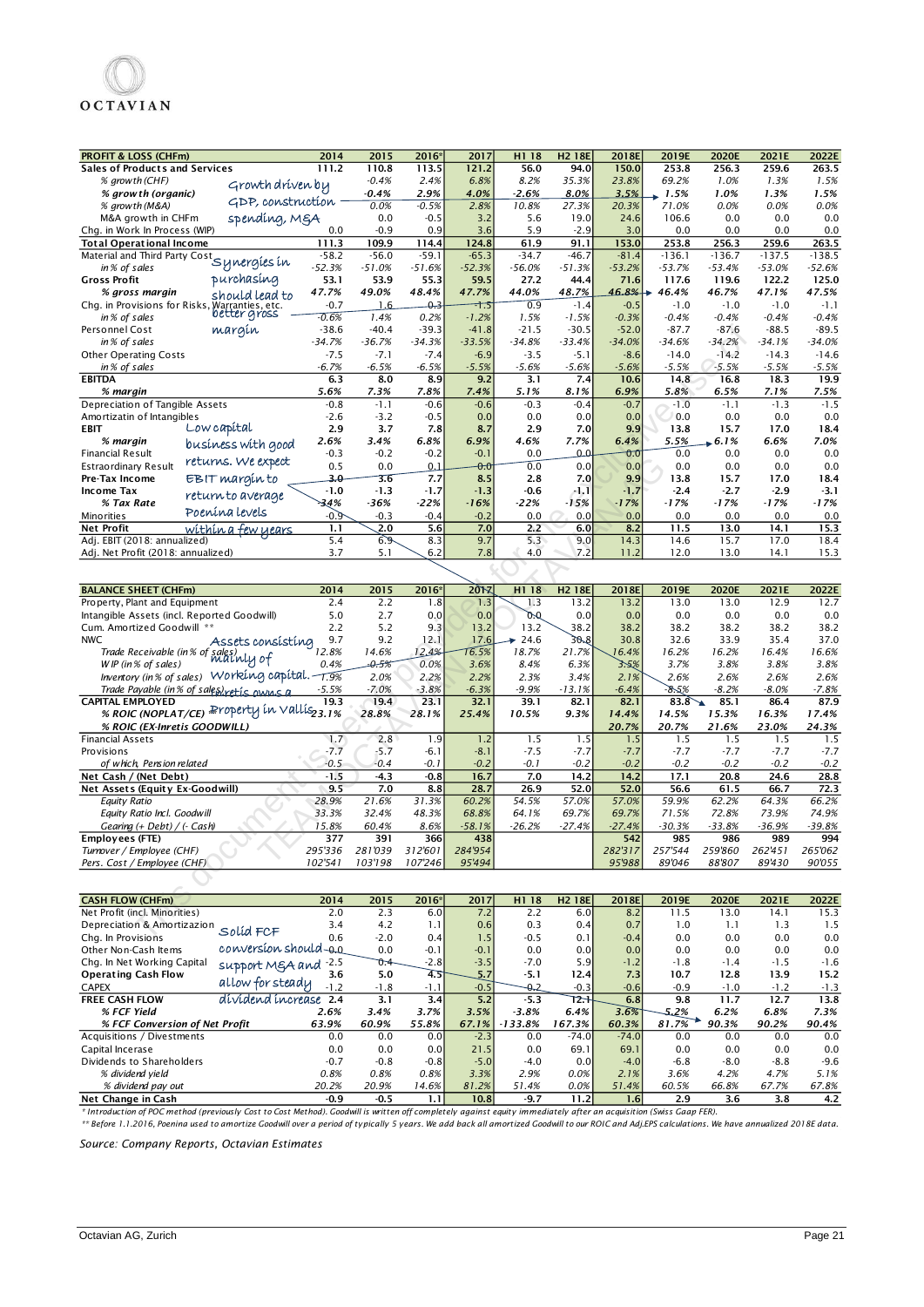| <b>POENINA - SEGMENT SALES</b><br>(CHFm)                                                                                                                            | 2014                    | 2015     | 2016*        | 2017     | 2018E  | 2019E     | 2020E | 2021E | 2022E |
|---------------------------------------------------------------------------------------------------------------------------------------------------------------------|-------------------------|----------|--------------|----------|--------|-----------|-------|-------|-------|
| Sanitary Installations                                                                                                                                              | 53.9                    | 51.0     | 51.9         | 56.6     | 69.7   | 118.2     | 119.4 | 121.0 | 122.8 |
| Heating Installations                                                                                                                                               | 22.5                    | 25.2     | 29.0         | 33.4     | 41.9   | 75.5      | 76.3  | 77.3  | 78.4  |
| Air & Ventilation                                                                                                                                                   | 2.7                     | 3.6      | 3.7          | 11.6     | 13.7   | 19.6      | 19.8  | 20.0  | 20.3  |
| Roofing & Envelope                                                                                                                                                  | 30.4                    | 28.5     | 27.0         | 22.2     | 25.3   | 29.7      | 30.0  | 30.3  | 30.8  |
| Services                                                                                                                                                            | 1.8                     | 2.6      |              | 1.0      | 2.3    | 10.7      | 10.9  | 11.0  | 11.2  |
|                                                                                                                                                                     | 111.2                   | 110.8    | 2.9<br>114.4 | 124.8    | 153.0  | 253.8     | 256.3 | 259.6 | 263.5 |
| TOTAL SALES PRODUCTS & SERVICES<br>% of tot. Sanitary Installations                                                                                                 | 48.4%                   | 46.0%    | 45.3%        | 45.3%    | 45.6%  | 46.6%     | 46.6% | 46.6% | 46.6% |
|                                                                                                                                                                     |                         | 22.7%    |              |          |        |           |       |       |       |
| % of tot. Heating Installations                                                                                                                                     | 20.2%                   |          | 25.3%        | 26.8%    | 27.4%  | 29.8%     | 29.8% | 29.8% | 29.8% |
| % of tot. Air & Ventilation                                                                                                                                         | 2.5%<br>Inretis and     | 3.2%     | 3.3%         | 9.3%     | 9.0%   | 7.7%      | 7.7%  | 7.7%  | 7.7%  |
| % of tot Roofing & Envelope                                                                                                                                         | 27.3%<br>Poenína have a | 25.7%    | 23.6%        | 17.8%    | 16.5%  | 11.7%     | 11.7% | 11.7% | 11.7% |
| % of tot. Services                                                                                                                                                  | 1.6%                    | 2.3%     | 2.5%         | 0.8%     | 1.5%   | 4.2%      | 4.2%  | 4.2%  | 4.2%  |
| % chq.<br>Sanitary Installations                                                                                                                                    | <u>very similar</u>     | $-5.4%$  | 1.7%         | 9.1%     | 23.3%  | 69.5%     | 1.0%  | 1.3%  | 1.5%  |
| % chq.<br>Heating Installations                                                                                                                                     | business split          | 12.0%    | 14.9%        | 15.5%    | 25.4%  | 80.0%     | 1.0%  | 1.3%  | 1.5%  |
| Air & Ventilation<br>% chq.                                                                                                                                         |                         | 30.1%    | 4.6%         | 211.1%   | 18.3%  | 42.8%     | 1.0%  | 1.3%  | 1.5%  |
| % chg.<br>Roofing & Envelope                                                                                                                                        |                         | $-6.0%$  | $-5.4%$      | $-17.6%$ | 13.8%  | 17.3%     | 1.0%  | 1.3%  | 1.5%  |
| % chq.<br><b>Services</b>                                                                                                                                           |                         | 45.0%    | 13.2%        | $-65.9%$ | 133.5% | 365.2%    | 1.0%  | 1.3%  | 1.5%  |
|                                                                                                                                                                     |                         |          |              |          |        |           |       |       |       |
| POENINA - GEOGRAPHY SALES<br>(CHFm)                                                                                                                                 | 2014                    | 2015     | 2016*        | 2017     | 2018E  | 2019E     | 2020E | 2021E | 2022E |
| Canton Zurich                                                                                                                                                       | 73.5                    | 67.3     | 69.8         | 77.3     | 83.3   | 80.1      | 80.9  | 82.0  | 83.2  |
| Canton Schwyz                                                                                                                                                       | 21.2                    | 25.4     | 26.6         | 28.4     | 31.4   | 30.2      | 30.5  | 30.9  | 31.3  |
| Canton Aargau                                                                                                                                                       | 13.1                    | 15.3     | 15.2         | 15.7     | 17.3   | 16.6      | 16.8  | 17.0  | 17.3  |
| Canton Luzern                                                                                                                                                       | 3.5                     | 2.9      | 2.8          | 2.3      | 2.6    | 2.5       | 2.5   | 2.5   | 2.5   |
| Canton Zug                                                                                                                                                          |                         |          |              | 1.2      | 3.3    | 3.2       | 3.2   | 3.2   | 3.3   |
| <b>Canton Wallis</b>                                                                                                                                                |                         |          |              |          | 6.2    | 49.9      | 50.4  | 51.1  | 51.9  |
| Canton Graubünden                                                                                                                                                   |                         |          |              |          | 4.4    | 35.3      | 35.7  | 36.1  | 36.7  |
| Canton Schaffhausen                                                                                                                                                 |                         |          |              |          | 2.3    | 18.3      | 18.5  | 18.7  | 19.0  |
|                                                                                                                                                                     |                         |          |              |          |        |           |       |       |       |
| Liechtenstein                                                                                                                                                       |                         |          |              |          | 2.3    | 18.3      | 18.5  | 18.7  | 19.0  |
| <b>TOTAL SALES PRODUCTS &amp; SERVICES</b>                                                                                                                          | 111.2                   | 110.8    | 114.4        | 124.8    | 153.0  | 254.3     | 256.9 | 260.2 | 264.1 |
| % of tot Canton Zurich                                                                                                                                              | 66.1%                   | 60.7%    | 61.0%        | 61.9%    | 54.4%  | 31.6%     | 31.6% | 31.6% | 31.6% |
| % of tot. Canton Schwyz                                                                                                                                             | 19.0%                   | 22.9%    | 23.3%        | 22.8%    | 20.5%  | 11.9%     | 11.9% | 11.9% | 11.9% |
| % of tot. Canton Aargau                                                                                                                                             | 11.8%                   | 13.8%    | 13.3%        | 12.6%    | 11.3%  | 6.6%      | 6.6%  | 6.6%  | 6.6%  |
| % of tot. Canton Luzern                                                                                                                                             | 3.1%                    | 2.6%     | 2.5%         | 1.9%     | 1.7%   | 1.0%      | 1.0%  | 1.0%  | 1.0%  |
| % of tot. Canton Zug                                                                                                                                                | 0.0%                    | $0.0\%$  | 0.0%         | 0.9%     | 2.1%   | 1.2%      | 1.2%  | 1.2%  | 1.2%  |
| % of tot Canton Wallis                                                                                                                                              | while the               |          |              |          | 4.1%   | 19.7%     | 19.7% | 19.7% | 19.7% |
| % of tot Canton Graubünden                                                                                                                                          | geographic exposure     |          |              |          | 2.9%   | 13.9%     | 13.9% | 13.9% | 13.9% |
| % of tot Canton Schaffhausen                                                                                                                                        |                         |          |              |          | 1.5%   | 7.2%      | 7.2%  | 7.2%  | 7.2%  |
| % of tot Liechtenstein                                                                                                                                              | <i>is</i> fully         |          |              |          | 1.5%   | 7.2%      | 7.2%  | 7.2%  | 7.2%  |
| % chg.<br>Canton Zurich                                                                                                                                             | complementary.          | $-8.5%$  | 3.7%         | 10.8%    | 7.8%   | $-3.8%$   | 1.0%  | 1.3%  | 1.5%  |
| % chq.<br>Canton Schwyz                                                                                                                                             |                         | 19.8%    | 5.1%         | 6.6%     | 10.4%  | $-3.8%$   | 1.0%  | 1.3%  | 1.5%  |
| Canton Aargau<br>% chq.                                                                                                                                             | The company will        | 16.7%    | $-0.9%$      | 3.2%     | 10.4%  | $-3.8%$   | 1.0%  | 1.3%  | 1.5%  |
| Canton Luzern<br>% chq.                                                                                                                                             | remain focused on       | $-16.9%$ | $-2.0%$      | $-18.1%$ | 10.4%  | $-3.8%$   | 1.0%  | 1.3%  | 1.5%  |
| % chg.<br>Canton Zug                                                                                                                                                | Switzerland for the     |          |              |          | 183.6% | $-3.8%$   | 1.0%  | 1.3%  | 1.5%  |
| <b>Canton Wallis</b><br>% chg.                                                                                                                                      |                         |          |              |          |        | <b>NM</b> | 1.0%  | 1.3%  | 1.5%  |
| Canton Graubünden<br>% chq.                                                                                                                                         | foreseable future       |          |              |          |        | <b>NM</b> | 1.0%  | 1.3%  | 1.5%  |
| Canton Schaffhausen<br>% chg.                                                                                                                                       |                         |          |              |          |        | NM        | 1.0%  | 1.3%  | 1.5%  |
| Liechtenstein<br>% chg.                                                                                                                                             |                         |          |              |          |        | <b>NM</b> | 1.0%  | 1.3%  | 1.5%  |
| * Introduction of POC method (previously Cost to Cost Method). Goodwill is written off completely against equity immediately after an acquisition (Swiss Gaap FER). |                         |          |              |          |        |           |       |       |       |
| Source: Company Reports, Octavian Estimates                                                                                                                         |                         |          |              |          |        |           |       |       |       |
|                                                                                                                                                                     |                         |          |              |          |        |           |       |       |       |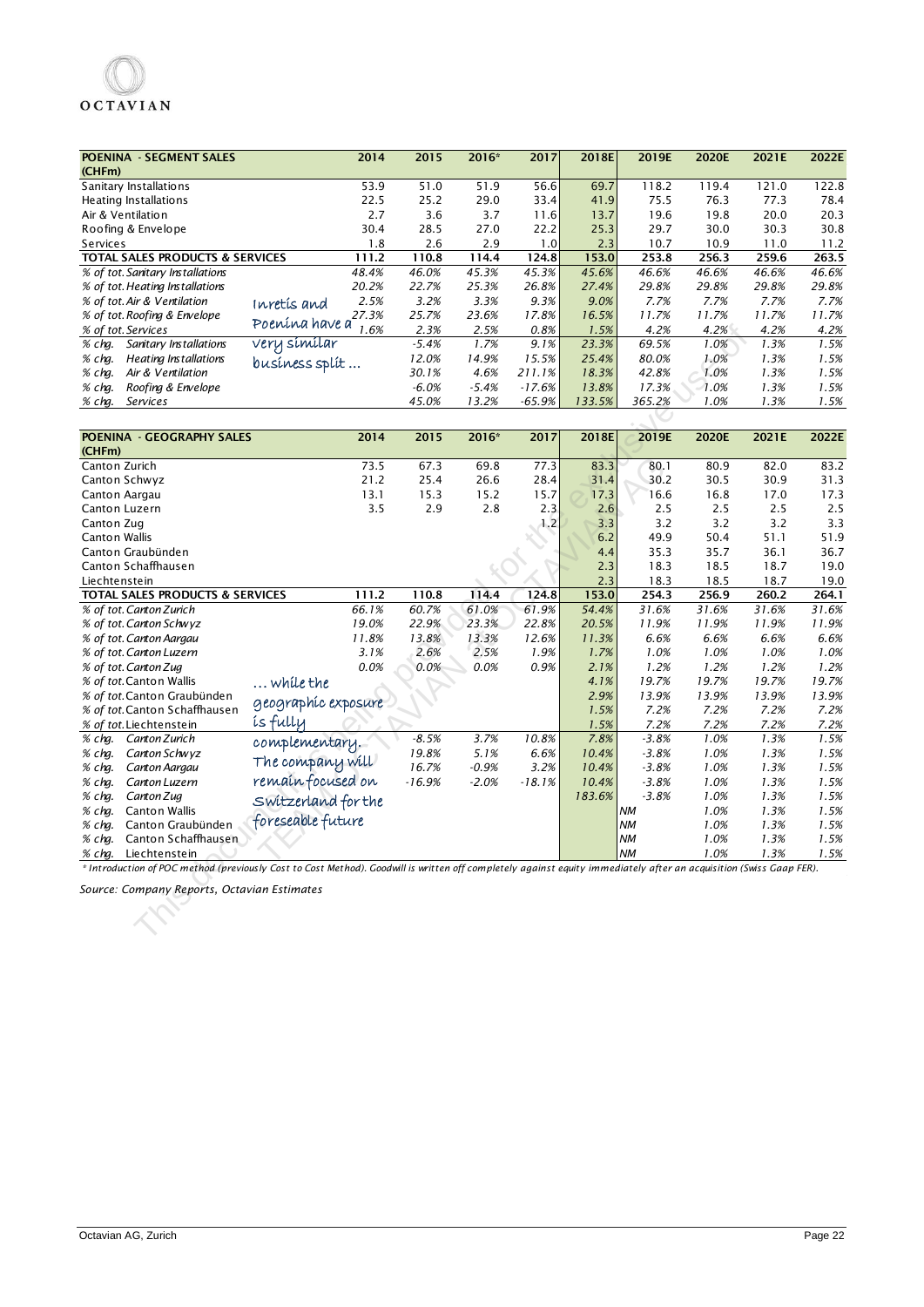| CFROEV, CASH FLOW RETURN ON ENTERPRISE VALUE                                                                     |           |           |                                      |         |         |         |
|------------------------------------------------------------------------------------------------------------------|-----------|-----------|--------------------------------------|---------|---------|---------|
| (CHFm)                                                                                                           | 2017      | 2018E     | 2019E                                | 2020E   | 2021E   | 2022E   |
| <b>EBIT (PRE-EXCEPTIONALS)</b>                                                                                   | 9.7       | 14.3      | 14.6                                 | 15.7    | 17.0    | 18.4    |
| + DEPRECIATION OF FIXED ASSETS                                                                                   | 0.6       | 0.7       | 1.0                                  | 1.1     | 1.3     | 1.5     |
| + AMORTISATION OF INTANGIBLE ASSETS                                                                              | 0.0       | 0.0       | 0.0                                  | 0.0     | 0.0     | 0.0     |
| + IMPAIRMENTS                                                                                                    | 0.0       | 0.0       | 0.0                                  | 0.0     | 0.0     | 0.0     |
| - MAINTENANCE CAPEX                                                                                              | $-0.4$    | $-0.5$    | $-0.6$                               | $-0.7$  | $-0.8$  | $-0.9$  |
| = ADJUSTED EBIT                                                                                                  | 9.8       | 14.5      | 15.0                                 | 16.1    | 17.5    | 19.0    |
| - TAXES (UNDERLYING)                                                                                             | 1.6       | 2.3       | 2.4                                  | 2.6     | 2.8     | 3.0     |
| - MINORITIES                                                                                                     | $-0.2$    | 0.0       | 0.0                                  | 0.0     | 0.0     | 0.0     |
| = SUSTAINABLE CASH FLOW AFTER TAX                                                                                | 8.4       | 12.1      | 12.6                                 | 13.5    | 14.7    | 15.9    |
| EXPECTED RETURN (AFTER TAX)                                                                                      | 7.0%      | 7.0%      | 7.0%                                 | 7.0%    | 7.0%    | 7.0%    |
| = FAIR ENTERPRISE VALUE RANGE                                                                                    | 121       | 173       | 180                                  | 193     | 210     | 227     |
| - NET DEBT (CASH), END OF YEAR                                                                                   | $-16.7$   | $-14.2$   | $-17.1$                              | $-20.8$ | $-24.6$ | $-28.8$ |
| - PENSION PROVISIONS, END OF YEAR                                                                                | 0.0       | 0.0       | 0.0                                  | 0.0     | 0.0     | 0.0     |
| + FINANCIAL ASSETS & NON-CORE, END OF YEAR                                                                       | 1.5       | 1.5       | 1.5                                  | 1.5     | 1.5     | 1.5     |
| + ACCUMULATED DIVIDENDS OUTSTANDING                                                                              | 0.0       | 0.0       | 6.8                                  | 14.8    | 23.6    | 33.2    |
| = FAIR EQUITY VALUE RANGE                                                                                        | 136       | 186       | 203                                  | 227     | 256     | 288     |
| FULLY DILUTED NO. OF SHARES ('000)                                                                               | 2500      | 3991      | 3991                                 | 3991    | 3991    | 3991    |
| <b>FAIR VALUE PER SHARE (CHF)</b>                                                                                | 54.4      | 46.5      | 51.0                                 | 56.8    | 64.2    | 72.1    |
| IMPLIED Adj. $P/E^*$                                                                                             | 18.2      | 16.5      | 17.0                                 | 17.4    | 18.1    | 18.8    |
| <b>CURRENT VALUE PER SHARE (TERP)</b>                                                                            | 60.4      | 55.8      | 47,2                                 | 47.2    | 47.2    | 47.2    |
| UPSIDE (+) / DOWNSIDE (-) IN %                                                                                   | -9.9%     | $-16.6%$  | 8.1%                                 | 20.3%   | 36.1%   | 52.8%   |
|                                                                                                                  | -26 WEEKS | -52 WEEKS | $-104$ WEEKS                         |         |         |         |
| STOCK PRICE VOLATILITY (IN %, BASED ON WEEKLY DATA)                                                              | 38.0      | 42.2      | <b>NA</b>                            |         |         |         |
| Looking into 2020E the potential value of Poenina is higher, mainly driven by an improving margin.               |           |           |                                      |         |         |         |
|                                                                                                                  |           |           |                                      |         |         |         |
| SENSITIVITY ANALYSIS OF FAIR EQUITY VALUE TO VARYING EXPECTED RETURN RATES (CHFm)                                |           |           |                                      |         |         |         |
|                                                                                                                  |           |           |                                      |         |         |         |
|                                                                                                                  |           |           |                                      |         |         |         |
|                                                                                                                  |           |           | <b>EXPECTED RETURN AFTER TAX (%)</b> |         |         |         |
|                                                                                                                  | 6.0       | 6.5       | 7.0                                  | 7.5     | 8.0     |         |
| 2018E                                                                                                            | 53.8      | 49.9      | 46.5                                 | 43.7    | 41.1    |         |
| 2019E<br><b>YEAR</b>                                                                                             | 58.6      | 54.5      | 51.0                                 | 48.0    | 45.4    |         |
| 2020E                                                                                                            | 64.8      | 60.5      | 56.8                                 | 53.6    | 50.8    |         |
|                                                                                                                  |           |           |                                      |         |         |         |
|                                                                                                                  |           |           |                                      |         |         |         |
|                                                                                                                  |           |           |                                      |         |         |         |
| Concept CEROEV: we caluclate the sustainable free cash flow to EV by adjusting EBIT for (relevant) one-off's,    |           |           |                                      |         |         |         |
| non-cash items, normalized taxes, monirities and maintenance capex. This is capitalized at the long-term rate    |           |           |                                      |         |         |         |
| of return of the Swiss Stock market $(7\%)$ , which yields our implied fair $E$ V. After adjusting for customary |           |           |                                      |         |         |         |
| ítenis (net debt, pensíon provisíons, dividends, etc.) we arrive at our implied fair market cap.                 |           |           |                                      |         |         |         |
|                                                                                                                  |           |           |                                      |         |         |         |
| Source: Octavian Estimates                                                                                       |           |           |                                      |         |         |         |
|                                                                                                                  |           |           |                                      |         |         |         |
|                                                                                                                  |           |           |                                      |         |         |         |

## SENSITIVITY ANALYSIS OF FAIR EQUITY VALUE TO VARYING EXPECTED RETURN RATES (CHFm)

|             |       |      |      | <b>EXPECTED RETURN AFTER TAX (%)</b> |      |      |
|-------------|-------|------|------|--------------------------------------|------|------|
|             |       | 6.0  | 6.5  | 7.0                                  | 7.5  | 8.0  |
|             | 2018E | 53.8 | 49.9 | 46.5                                 | 43.7 | 41.1 |
| <b>YEAR</b> | 2019E | 58.6 | 54.5 | 51.0                                 | 48.0 | 45.4 |
|             | 2020E | 64.8 | 60.5 | 56.8                                 | 53.6 | 50.8 |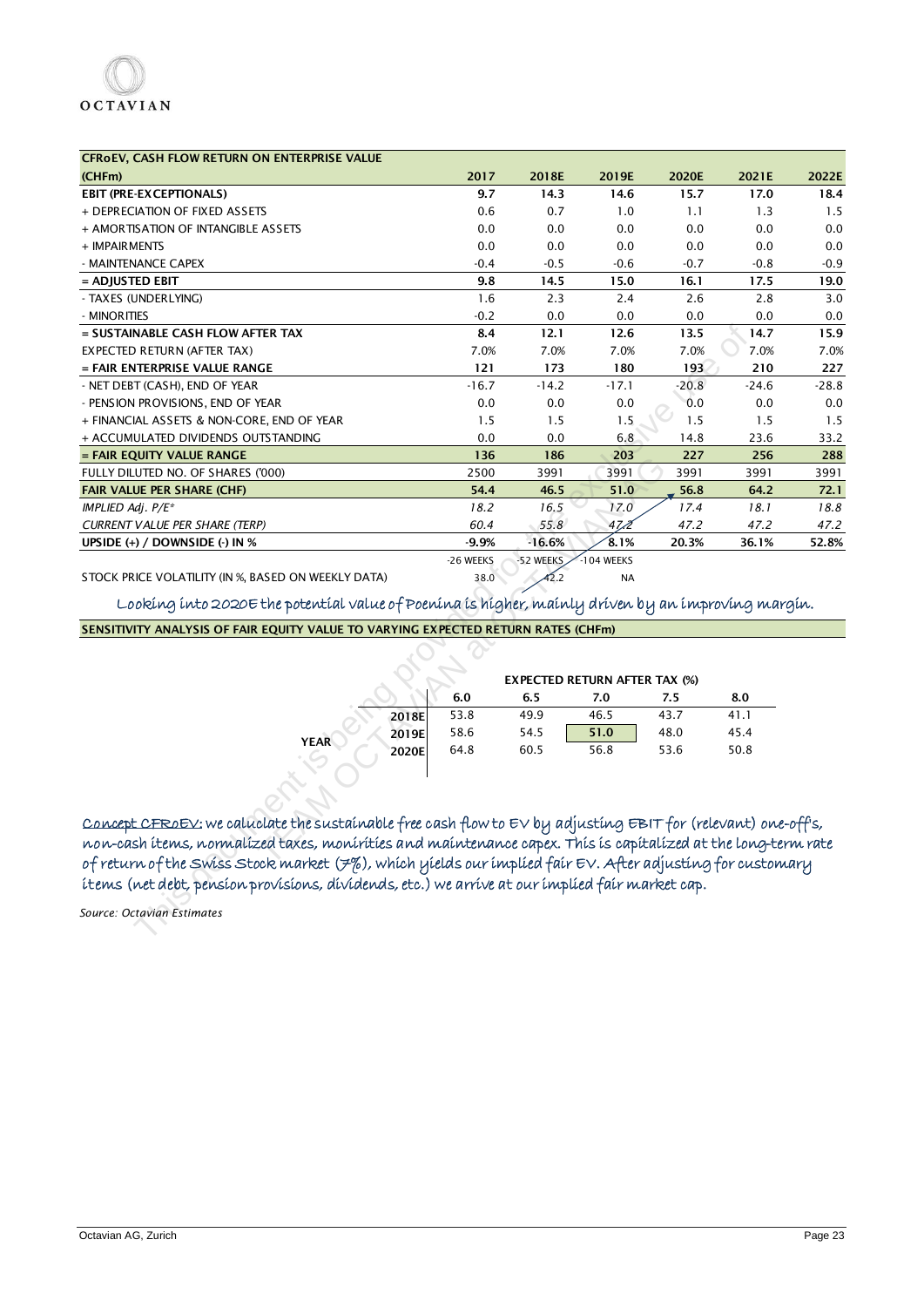| POENINA - DCF MODEL (CHFm)                                                             | 2018E       | 2019E         | 2020E       | 2021E       | 2022E       | 2023E         | 2024E                        | 2025E                             | 2026E       | 2027E       | $\mathbf{TV}$ |
|----------------------------------------------------------------------------------------|-------------|---------------|-------------|-------------|-------------|---------------|------------------------------|-----------------------------------|-------------|-------------|---------------|
| <b>SALES</b>                                                                           | 153         | 254           | 256         | 260         | 264         | 270           | 277                          | 284                               | 291         | 298         | 301           |
| - CHANGE %                                                                             | 22.6        | 65.8          | 1.0         | 1.3         | 1.5         | 2.5           | 2.5                          | 2.5                               | 2.5         | 2.5         | 1.0           |
| <b>EBITDA</b>                                                                          | 11          | 15            | 17          | 18          | 20          | 20            | 21                           | 22                                | 22          | 23          | 23            |
| - CHANGE %                                                                             | 14.5        | 40.6          | 13.1        | 23.3        | 8.7         | $-1.6$        | 5.7                          | 4.2                               | 3.8         | 2.5         | 1.0           |
| - EBITDA MARGIN IN % OF NET SALES                                                      | 6.9         | 5.8           | 6.5         | 7. 1        | 7.5         | 7.5           | 7.5                          | 7.6                               | 7.7         | 7.7         | 7.7           |
| DEPRECIATION & INCR. PROVISIONS                                                        | 0.7         | 1.0           | 1.1         | 1/3         | 1.5         | 1.2           | 1.3                          | 1.4                               | 1.5         | 1.5         | 1.5           |
| - IN % OF CAP EX                                                                       | 125         | 114           | 108         | 108         | 108         | 90            | 95                           | 100                               | 100         | 100         | 100           |
|                                                                                        | 10          | 14            | 16          | 17          | 18          | 18            | 19                           | 20                                | 21          | 21          | 22            |
| EBIT<br>- CHANGE %                                                                     | 13.9        | 40.3          | 13.1        | 22.9        | 8.3         | $-0.4$        | 5.5                          | 4.0                               | 3.9         | 2.5         | 1.0           |
| - EBIT MARGIN IN % OF NET SALES                                                        | 6.4         | 5.5           | 6.1         | 6.6         | ΖX,         | 6.8           | 7.0                          | 7.1                               | 7.2         | 7.2         | 7.2           |
|                                                                                        |             |               |             |             |             |               |                              |                                   |             |             |               |
| . / . Taxes paid<br>- TAX IN % EBITDA                                                  | 1.7<br>15.9 | 2.4<br>15.9   | 2.7<br>15.9 | 2.9<br>15.8 | 3.1<br>15.8 | 3.1<br>15.8   | 3.3<br>15.8                  | 3.4<br>15.8                       | 3.5<br>15.8 | 3.6<br>15.8 | 3.7<br>15.8   |
|                                                                                        |             |               |             |             |             |               |                              |                                   |             |             |               |
| . / . CHANGE IN NET WORKING CAPITAL                                                    | $-2.0$      | $-1.6$        | $-0.4$      | $-1.1$      | $-1.2$      | -1.2          | $-1.2$                       | $-1.2$                            | $-1.2$      | $-1.2$      | $-1.2$        |
| . / . CAP EX                                                                           | 0.6         | 0.9           | 1.0         | 1.2         | 1.3         | ۱\4           | 1.4                          | (1.4)                             | 1.5         | 1.5         | 1.5           |
| - CAP EX IN % OF NET SALES                                                             | 0.4         | 0.3           | 0.4         | 0.5         | 0.5         | $0.5^{\circ}$ | 0.5                          | 0.5                               | 0.5         | 0.5         | 0.5           |
| FREE CASH FLOW (BEFORE INTEREST)                                                       | 6           | 10            | 13          | 13          | 14          | 14            | 15                           | 16                                | 16          | 17          | 17            |
| FCF Yield (%)                                                                          | 3.7%        | 5.8%          | 7.3%        | 7.6%        | 8.3%        | 8.1%          | 8.6%                         | 9.0%                              | 9.4%        | 9.7%        | 9.8%          |
| ROIC (%)                                                                               | 14.4%       | 14.5%         | 15.3%       | 16.3%       | 17.4%       | 17.6%         | 17.7%                        | 17.9%                             | 18.0%       | 18.2%       | 18.3%         |
| WEIGHTED AVERAGE COST OF CAPITAL                                                       |             |               |             |             |             |               |                              |                                   |             |             |               |
| RISK FREE INTEREST RATE (%)*                                                           | 3.0         |               |             |             |             |               |                              |                                   |             |             |               |
| EQUITY RISK PREMIUM (%)                                                                | 5.5         |               |             |             |             |               |                              | Although we expect the company to |             |             |               |
| <b>BETA VS. SMI</b>                                                                    | 1.1         |               |             |             |             |               |                              |                                   |             |             |               |
| COST OF EQUITY                                                                         | 8.8         |               |             |             |             |               |                              | continue consolidating the Swiss  |             |             |               |
| AVG INTEREST RATE ON DEBT (%)                                                          | 5.0         |               |             |             |             |               |                              | installation market, we have no   |             |             |               |
| TAX RATE (%)                                                                           | 19.0        |               |             |             |             |               |                              | further MgA assumption in our     |             |             |               |
| COST OF DEBT (TAX ADJUSTED)                                                            | 4.1         |               |             |             |             | estímates     |                              |                                   |             |             |               |
| DEBT IN % OF TOTAL VALUE                                                               | 30.0        |               |             |             |             |               |                              |                                   |             |             |               |
| WACC (%)                                                                               | 7.4         |               |             |             |             |               |                              |                                   |             |             |               |
| NUMBER OF YEARS                                                                        | 1.0         | 2.0           | 3.0         | 4.0         | $5.0$       | 6.0           | 7.0                          | 8.0                               | 9.0         | 10.0        | 9.0           |
| <b>DISCOUNT FACTOR</b>                                                                 | 0.93        | 0.87          | 0.81        | 0.75        | 0.70        | 0.65          | 0.61                         | 0.57                              | 0.53        | 0.49        | 0.53          |
| DISC. FREE OPERATING CASH FLOWS                                                        | 5.9         | 8.7           | 10.2        | 9.9         | 10.0        | 9.1           | 9.1                          | 8.8                               | 8.6         | 8.2         | 8.9           |
| PERPETUAL GROWTH(%)                                                                    |             |               |             |             |             |               |                              |                                   |             |             | 1.0           |
| SUM OF DCF 2018E - 2027E                                                               |             |               |             |             |             |               |                              |                                   |             |             | 88.5          |
| <b>TERMINAL VALUE</b>                                                                  |             |               |             |             |             |               |                              |                                   |             |             | 130.4         |
| EV = DISCOUNTED FREE CASH FLOW (CHFm)                                                  |             |               |             |             |             |               |                              |                                   |             |             | 219.0         |
| + NET CASH (2017)                                                                      |             |               |             |             |             |               |                              | Dríven by solíd cash flows, our   |             |             | 16.7          |
| + FINANCIAL ASSETS AND NON CORE<br>- PENSION PROVISIONS                                |             |               |             |             |             |               | DCF model points to a higher |                                   |             |             | 1.5<br>0.0    |
| - MINORITIES & OTHER                                                                   |             |               |             |             |             |               | intrinsic equity value       |                                   |             |             | 0.0           |
| TOTAL EQUITY VALUE (CHFm)                                                              |             |               |             |             |             |               |                              |                                   |             |             | 237           |
| <b>VALUE PER SHARE (CHF)</b>                                                           |             |               |             |             |             |               |                              |                                   |             |             | 59.4          |
| <b>UPSIDE IN % (EQUITY VALUE PER SHARE / SHARE PRICE)</b>                              |             |               |             |             |             |               |                              |                                   |             |             | 26%           |
|                                                                                        |             |               |             |             |             |               |                              |                                   |             |             |               |
| SENSITIVITY ANALYSIS OF FAIR EQUITY VALUE TO VARYING WACC'S AND TV GROWTH RATES (CHFm) |             |               |             |             |             |               |                              |                                   |             |             |               |
|                                                                                        |             |               |             |             |             |               | TV EBIT MARGIN (%)           |                                   |             |             |               |
|                                                                                        |             |               |             |             | 6.2         | 6.7           | 7.2                          | 7.7                               | 8.2         |             |               |
| EQUITY FAIR VALUE AT VARIOUS                                                           |             |               |             | 0.0         | 50.5        | 52.6          | 54.7                         | 56.8                              | 58.9        |             |               |
| <b>EBITDA MARGINS AND</b>                                                              |             | TV            |             | 0.5         | 52.3        | 54.6          | 56.9                         | 59.1                              | 61.4        |             |               |
| TV GROWTH RATES                                                                        |             | <b>GROWTH</b> |             | 1.0         | 54.5        | 57.0          | 59.4                         | 61.9                              | 64.3        |             |               |
|                                                                                        |             | <b>RATE</b>   |             | 1.5         | 57.0        | 59.7          | 62.4                         | 65.1                              | 67.8        |             |               |
|                                                                                        |             |               |             | 2.0         | 60.0        | 63.0          | 65.9                         | 68.9                              | 71.8        |             |               |
|                                                                                        |             |               |             |             |             |               |                              |                                   |             |             |               |
|                                                                                        |             |               |             |             |             |               | WACC (%)                     |                                   |             |             |               |
|                                                                                        |             |               |             |             | 6.4         | 6.9           | 7.4                          | 7.9                               | 8.4         |             |               |
| EQUITY FAIR VALUE AT VARIOUS                                                           |             |               |             | 0.0         | 63.4        | 58.7          | 54.7                         | 51.1                              | 48.1        |             |               |
| <b>WACC AND</b>                                                                        |             | TV            |             | 0.5         | 66.7        | 61.4          | 56.9                         | 53.0                              | 49.6        |             |               |
| TV GROWTH RATES                                                                        |             | <b>GROWTH</b> |             | 1.0         | 70.5        | 64.5          | 59.4                         | 55.1                              | 51.4        |             |               |
|                                                                                        |             | <b>RATE</b>   |             | 1.5         | 75.1        | 68.2          | 62.4                         | 57.5                              | 53.4        |             |               |
|                                                                                        |             |               |             | 2.0         | 80.8        | 72.6          | 65.9                         | 60.4                              | 55.7        |             |               |
| Source: Octavian Estimates                                                             |             |               |             |             |             |               |                              |                                   |             |             |               |

|                              |               |     |      |      | <b>WACC (%)</b> |      |      |
|------------------------------|---------------|-----|------|------|-----------------|------|------|
|                              |               |     | 6.4  | 6.9  | 7.4             | 7.9  | 8.4  |
| EQUITY FAIR VALUE AT VARIOUS |               | 0.0 | 63.4 | 58.7 | 54.7            | 51.1 | 48.1 |
| <b>WACC AND</b>              | т٧            | 0.5 | 66.7 | 61.4 | 56.9            | 53.0 | 49.6 |
| <b>TV GROWTH RATES</b>       | <b>GROWTH</b> | 1.0 | 70.5 | 64.5 | 59.4            | 55.1 | 51.4 |
|                              | <b>RATE</b>   | 1.5 | 75.1 | 68.2 | 62.4            | 57.5 | 53.4 |
|                              |               | 2.0 | 80.8 | 72.6 | 65.9            | 60.4 | 55.7 |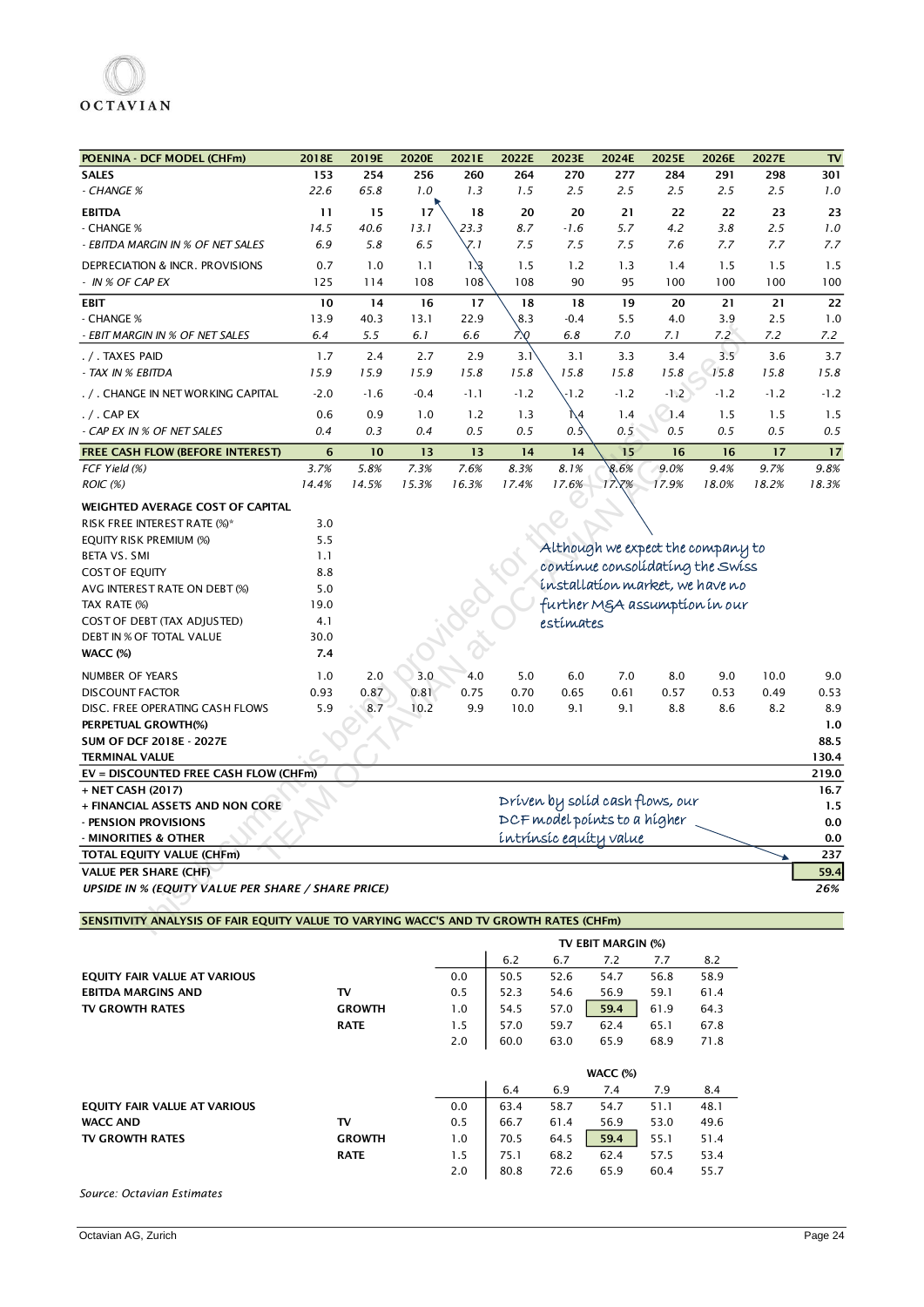| BUILDNG AND CONSTRUCTION<br><b>MATERIALS</b>  | CCY                    | PRICE         | MARKET<br><b>GAP</b>              |               | PERFORMANCE %  |                       | PÆ             |                | EPS CAGR     | P/B                                                                                                                                                                                                                                                                                                                                                                                                                                                                                                                                                                            | EV/SALES                                    |                                               | EV/EBIT            |                | EBIT % MARGIN |               | ROE <sup>%</sup> | ROCE%          | <b>DPS</b>              | D. YIELD     |
|-----------------------------------------------|------------------------|---------------|-----------------------------------|---------------|----------------|-----------------------|----------------|----------------|--------------|--------------------------------------------------------------------------------------------------------------------------------------------------------------------------------------------------------------------------------------------------------------------------------------------------------------------------------------------------------------------------------------------------------------------------------------------------------------------------------------------------------------------------------------------------------------------------------|---------------------------------------------|-----------------------------------------------|--------------------|----------------|---------------|---------------|------------------|----------------|-------------------------|--------------|
| Share prices as of 27.11.2018                 |                        |               | $\widehat{\boldsymbol{\epsilon}}$ | $\frac{5}{2}$ | ę              | $\overline{\Upsilon}$ | 18E            | 19E            | $(18-19E)$   | 18E                                                                                                                                                                                                                                                                                                                                                                                                                                                                                                                                                                            | 18E                                         | 19E                                           | 18E                | 19E            | 18E           | 19E           | 47               | 47             | 18E                     | 18E          |
| SPI SWISS PERFORMANCE IX                      | 놓                      | 10450.4       | 1459308                           | 2%            | $-3%$          | $-2%$                 | 17.5x          | 15.7x          | 9%           | 2.0x                                                                                                                                                                                                                                                                                                                                                                                                                                                                                                                                                                           |                                             |                                               |                    |                |               |               |                  |                | 348.4                   | 3.3%         |
| ARBONIA AG                                    | 붛                      | 11.8          | 818                               | $-3%$         | $-28%$         | $-29%$                | 22.8x          | 18.2x          | ಕ್ಗೆ         | 0.9x                                                                                                                                                                                                                                                                                                                                                                                                                                                                                                                                                                           | 0.7x                                        | <b>0.6x</b>                                   | 17.2x              | 14.7x          | 3.8%          | 4.2%          | 4.2%             |                | $\rm ^{2}$              | 1.7%         |
| BOSSARD HOLDING AG-REG A                      | 齿                      | 156.8         | 1254                              | $-1%$         | $-32%$         | $-29%$                | 14.7x          | 14.4x          | 6%           | 4.8x                                                                                                                                                                                                                                                                                                                                                                                                                                                                                                                                                                           | 1.6x                                        | 1.5x                                          | 12.5x              | 12.1x          | 12.8%         | 12.6%         | 32.4%            |                | 4.4                     | 2.8%         |
| BURKHALTER HOLDING AG<br>DORMAKABA HOLDING AG | 놓<br>齿                 | 693.5<br>81.6 | 2913<br>489                       | 10%<br>1%     | -36%<br>$-22%$ | $-30%$<br>$-23%$      | 20.1x<br>22.9x | 19.1x<br>20.5x | 11%<br>$-9%$ | 15.6x<br>5.1x                                                                                                                                                                                                                                                                                                                                                                                                                                                                                                                                                                  | 0.9x<br>1.9x                                | 0.9x<br>1.8x                                  | 14.7x<br>14.5x     | 13.7x<br>13.3x | 12.7%<br>6.0% | 6.3%<br>13.8% | 25.2%<br>68.2%   | 28.0%<br>52.4% | 15.2<br>4.0             | 4.9%<br>2.2% |
| FISCHER (GEORG)-REG                           | $\frac{4}{5}$          | 811.0         | 3326                              | $-9%$         | $-37%$         | -35%                  | 11.2x          | 10.8x          | 10%          | 2.4x                                                                                                                                                                                                                                                                                                                                                                                                                                                                                                                                                                           | 0.8x                                        | 0.8x                                          | 9.0x               | 8.6x           | 8.6%          | 8.8%          | 21.6%            | 14.5%          | 26.0                    | 3.2%         |
| FORBO HOLDING AG-REG                          | 齿                      | 1535.0        | 2763                              | $8\%$         | 2%             | 4%                    | 20.0x          | 18.9x          | 7%           | 4.2x                                                                                                                                                                                                                                                                                                                                                                                                                                                                                                                                                                           | 2.0x                                        | 1.9x                                          | 15.2x              | 14.5x          | 13.1%         | 13.3%         | 20.9%            |                | 20.9                    | 1.4%         |
| IMPLENIA AG-REG                               | $\frac{4}{5}$          | 52.8          | 975                               | $O\%$         | $-20%$         | $-16%$                | 12.6x          | 10.3x          | 22%          | 1.5x                                                                                                                                                                                                                                                                                                                                                                                                                                                                                                                                                                           |                                             |                                               |                    |                | 2.4%          | 3.1%          | 11.8%            | 8.5%           | $\overline{2.1}$        | 4.0%         |
| LAFARGEHOLCIM LTD-REG                         | $\frac{4}{5}$          | 46.2          | 28051                             | 7%            | $-13%$         | $-12%$                | 15.7x          | 12.8x          | 7%           | 0.9x                                                                                                                                                                                                                                                                                                                                                                                                                                                                                                                                                                           | 1.6x                                        | 1.5x                                          | 12.8x              | 11.3x          | 12.5%         | 13.7%         | 5.8%             |                | 2.0                     | 4.4%         |
| POENINA HOLDING AG *                          | $\ddot{\ddot{\sigma}}$ | 47.2          | 188                               | $-12%$        | $-17%$         |                       | 16.8x          | 15.7x          | $-6%$        | 3.6x                                                                                                                                                                                                                                                                                                                                                                                                                                                                                                                                                                           | 1.1x                                        | 0.7x                                          | 12.1x              | 11.6x          | 6.4%          | 5.5%          | 15.8%            | 25.4%          | 1.6                     | 3.6%         |
| SFS GROUP AG                                  | 告                      | 95.0          | 3563                              | 1%            | $-15%$         | $-14%$                | 17.6x          | 16.0x          | 11%          | 3.3x                                                                                                                                                                                                                                                                                                                                                                                                                                                                                                                                                                           | $2.\overline{0}$ . 6x                       | 1.9x                                          | 13.7x              | 12.4x          | 14.4%         | 15.0%         | 18.6%            |                | $2.\overline{2}$<br>0.9 | 2.3%         |
| ZEHNDER GROUP AG-RG                           | $\frac{\kappa}{2}$     | 36.7          | $\ddot{3}$                        | $-2%$         | -8%            | $-6%$                 | 17.1x          | 13.2x          | 75%          | 1.4x                                                                                                                                                                                                                                                                                                                                                                                                                                                                                                                                                                           |                                             | 0.6X                                          | 11.2x              | 8.9x           | 5.3%          | 6.4%          | 8.2%             |                |                         | 2.4%         |
| Swiss-Sector Average                          |                        |               |                                   |               |                |                       | 17.4x          | 15.4x          | 12%          | 4.0x                                                                                                                                                                                                                                                                                                                                                                                                                                                                                                                                                                           |                                             |                                               |                    | 12.1x          | 8.9%          | 9.3%          | 21.2%            | 25.8%          |                         | 3.0%         |
| Swiss - Sector Median                         |                        |               |                                   |               |                |                       | 17.1x          | 15.7x          | 7%           | 3.3x                                                                                                                                                                                                                                                                                                                                                                                                                                                                                                                                                                           | $\begin{array}{c} 1.3x \\ 1.4x \end{array}$ | $\begin{array}{c}\n1.2x \\ 1.2x\n\end{array}$ | $13.3x$<br>$13.3x$ | 12.3x          | 8.6%          | 8.8%          | 18.6%            | 25.4%          |                         | 2.8%         |
| SOURCE: Bloomberg, Octavian<br>* Octavian     |                        |               |                                   |               |                |                       |                |                |              |                                                                                                                                                                                                                                                                                                                                                                                                                                                                                                                                                                                |                                             |                                               |                    |                |               |               |                  |                |                         |              |
|                                               |                        |               |                                   |               |                |                       |                |                |              | Most competitors of Poenína are privately owned companies. Direct listed competitors (e.g. BKW, Alpíq) are not<br>oomparablelisted oompany is Burkhalter(due to the similar strategy and connections at management level).<br>comparable in our view due to a different business mix (in particular energy production). Arguably, the most<br>We also look in particular at Arbonia, Zehnder and (to a lesser extent) Georg Fischer. Geberit could be seen in<br>this group as well, but we think its (high) valuation is exceptional, we hence exclude it from the peer group |                                             |                                               |                    | LIVETA ROCHE   |               |               |                  |                |                         |              |
|                                               |                        |               |                                   |               |                |                       |                |                |              |                                                                                                                                                                                                                                                                                                                                                                                                                                                                                                                                                                                |                                             |                                               |                    |                |               |               |                  |                |                         |              |

## **OCTAVIAN**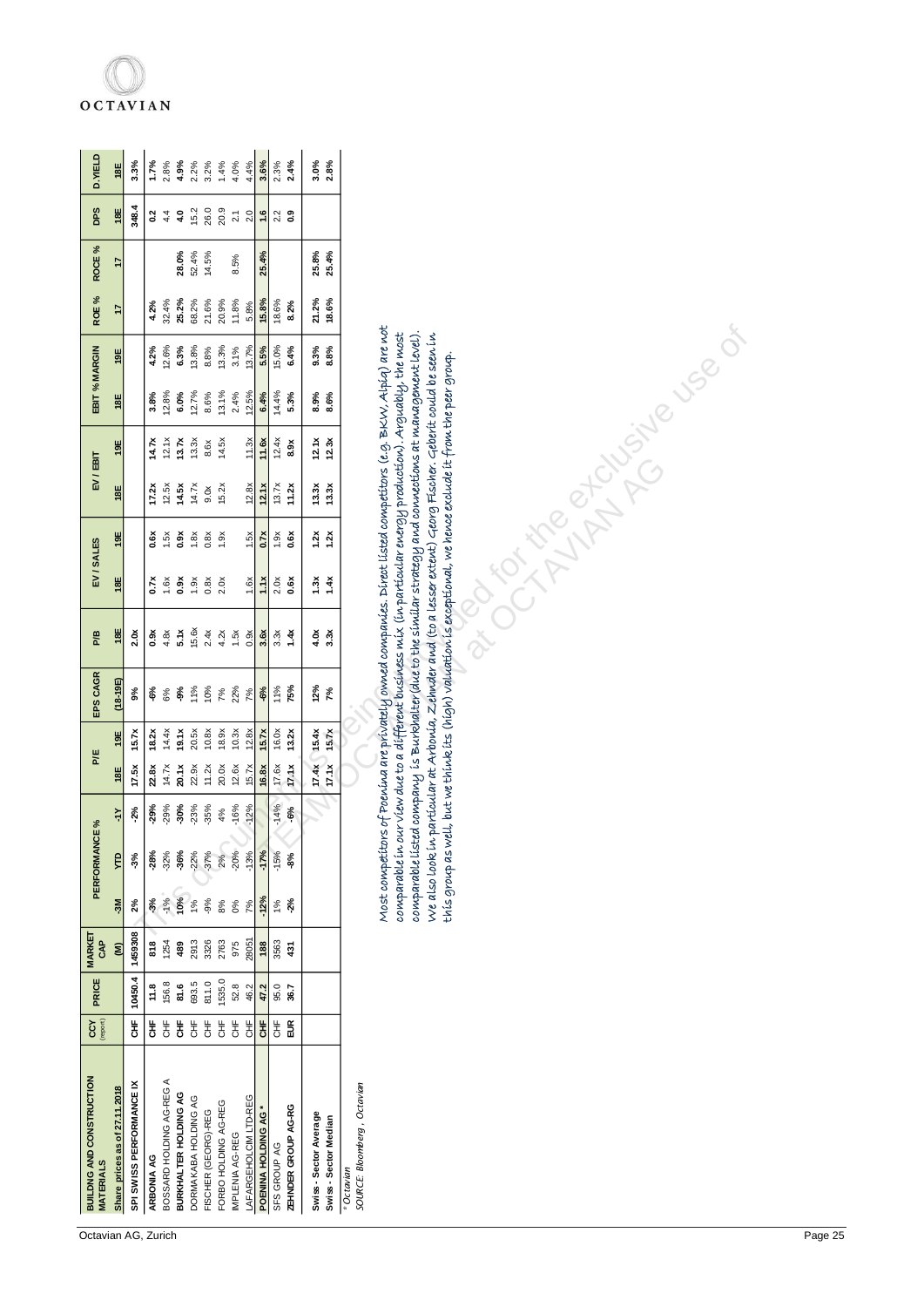| Foundation of Poenina and beginning of<br>acquisition tour          | 2010 | Foundation of Poenina by Jean Claude Bregy and acquisition<br>of SADA AG Opfikon, Demuth AG Baden, FairTime AG, Wal-<br>lisellen                                                                                                                                                                                                                              |
|---------------------------------------------------------------------|------|---------------------------------------------------------------------------------------------------------------------------------------------------------------------------------------------------------------------------------------------------------------------------------------------------------------------------------------------------------------|
|                                                                     | 2011 | Acquisition of Lingwood Engineering AG, Wallisellen, Banz AG<br>Ebikon.                                                                                                                                                                                                                                                                                       |
|                                                                     | 2012 | Acquisition of H. Walti AG, Untersiggenthal                                                                                                                                                                                                                                                                                                                   |
|                                                                     | 2013 | Acquisition of the following firms:<br>Hans Ziegler AG Lachen; WT & Service AG Lachen;<br>shz.haustechnik.ag, Lachen; Univac GmbH Zurich; Müller Sani-<br>tär Zürich AG, Zurich                                                                                                                                                                               |
| Streamlining of portfolio                                           | 2015 | Foundation of Poenina management AG.                                                                                                                                                                                                                                                                                                                          |
|                                                                     | 2016 | Integration of Müller Sanitär Zürich AG into SADA AG and sale<br>of FairTime AG.                                                                                                                                                                                                                                                                              |
| Listing on the SIX Stock Exchange                                   | 2017 | IPO on SIX Swiss Exchange<br>SADA AG absorbs by fusion Univac GmbH and Müller Sanitär<br>Zürich AG, integrates H. Walti AG, halts activities of Lingwood<br>Engineering AG and acquires Albis Technik AG Zug as well as<br>Elsener-Klima AG, Adliswil.                                                                                                        |
|                                                                     | 2018 | Acquisition of Inretis.                                                                                                                                                                                                                                                                                                                                       |
| Inretis has an acquisitions history as well<br>is document is deing |      | Inretis was founded in 2005 through the combination of 3 companies:<br>Lauber IWISA AG, Willi Haustechnik AG and Ospelt Haustechnik AG, in<br>order to create synergies and exchange of knowledge. In a later step,<br>Inretis Holding acquired Scherrer Haustechnik AG and Spescha Haustech-<br>nik AG, specialized in building technology and installation. |
|                                                                     |      |                                                                                                                                                                                                                                                                                                                                                               |

Appendix 1: Historic Milestones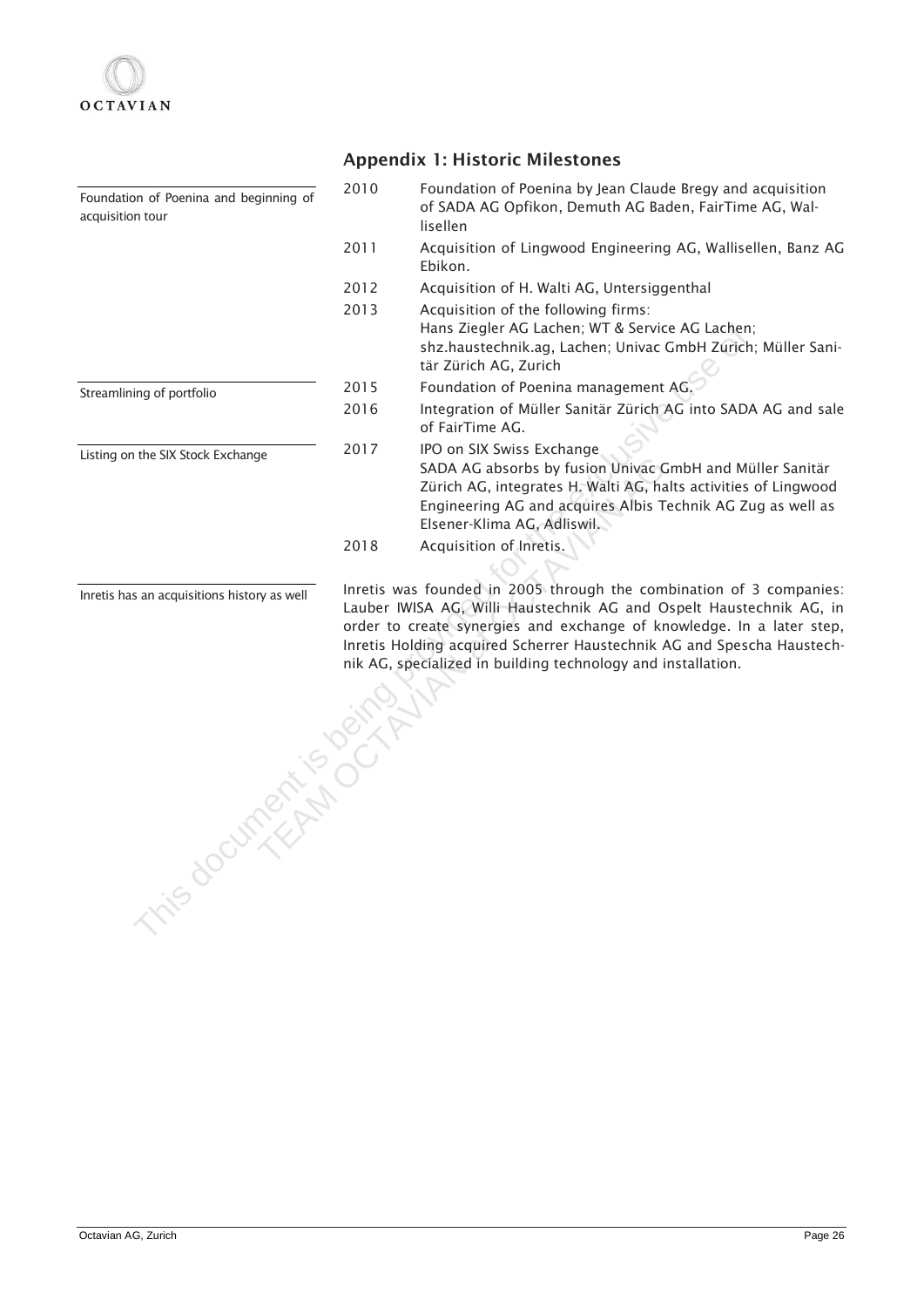Marco Syfrig, Chairman, CH 1960 Jean Claude Bregy, CEO, CH 1968 Thomas Kellenberger, Member of the Board, CH 1967 Willy Hüppi, Member of the Board, CH 1961 Urs Ledermann, Member of the Board, CH 1955 Sarah Meier-Bieri, Member of the Board CH, 1977 Four Counter of the Board, CH (1988)<br>
Jane of the board, the holds a degree in electrical & business<br>
Form 1998-2000. From 2001 until 2010 the was the COO<br>
Holding AG in Zurich, Jean Claude Breegy is member of the business

## Appendix 2: CV's of the Management Team

Marco Syfrig is the chairman of the Board. He is also delegate of board at Burkhalter since 2008. He holds a lawyer degree from Berne University. He started his career in tax advisory and project management at Ernst & Young in Zurich from 1987-1997, where he became a partner in 1993. In 1997 he was one of the founding partners at Taxpartner AG. From 1998- 2003, Marco was CEO and CFO of the Highlight Communication AG Pratteln and finally CFO of Fumapharm AG in Lucerne from 2004-2006.

Jean Claude Bregy is the founder & CEO of Poenina and also the delegate of the board. He holds a degree in electrical & business engineering. Jean Claude worked as a branch manager of ABB Installations in Zurich from 1998-2000. From 2001 until 2010 he was the COO of Burkhalter Holding AG in Zurich. Jean Claude Bregy is member of the board in all the companies owned by Poenina.

Thomas Kellenberger joined the Board at Poenina and remains in the Inretis Board. He is the president of the industrial- & economy association of the region Schaffhausen. Thomas Kellenberger is a certified technician and has worked as a member of the executive committee at Wipf Wärmetechnik in Neuhausen from 1990-1995. Since 1996 he is CEO and member of the board at Scherrer Haustechnik AG in Schaffhausen

Willy Hüppi is member of the Board at Poenina and also at Burkhalter. As a certified accountant, he worked at Ernst & Young Zurich for audit, mergers & acquisitions from 1985-1993. After that he was responsible for finance & controlling at BZ Holding, as well as for the management of financial investments and investment projects from 1993-1999.

Urs Ledermann is member of the Board at Poenina, Chairman of Ledermann Holding (the owner of Ledermann Immobilien) and is Board member at Biella-Neher Holding AG and nebag ag. He holds a diploma in commerce. In 1979 he founded and lead Ledermann Personalberatung in Zurich. In 1993 he founded and lead Urs Ledermann & Partner AG until 2002. Between 2003 and 2014 Urs Ledermann was member of the board of directors of Mobimo Holding in Luzern (between 2008 – 2014 he was chairman of the board of directors). From 2007 – 2017 he was a member of the board of directors of SADA AG, Opfikon. IF ILM SOGALT HE IS the persual of the frameword. The insultant of the region Schaffhausen. Thomas Kellenberge<br>and has worked as a member of the executive cechnik in Neuhausen from 1990-1995. Since 19<br>ber of the board at S

Sarah Meier-Bieri is member of the board at Poenina. She holds a degree as business economist and is a certified business & integral coach. Started her career as branch manager at Lucerne Hotels for Walker Management AG in Sursee from 2004-2006, was a member of corporate communications at Forbo International from 2006-2007 and was responsible for communication at Burkhalter Management from 2007-2010.

Fotios Michos is CFO and board member of several group companies of Poenina holding AG. He is a certified professional in finance and accounting and worked in that lead position at Bouygues E&S FM Switzerland in Zurich from 2001 until 2008. He became then CFO of SADA AG Opfikon in 2009.